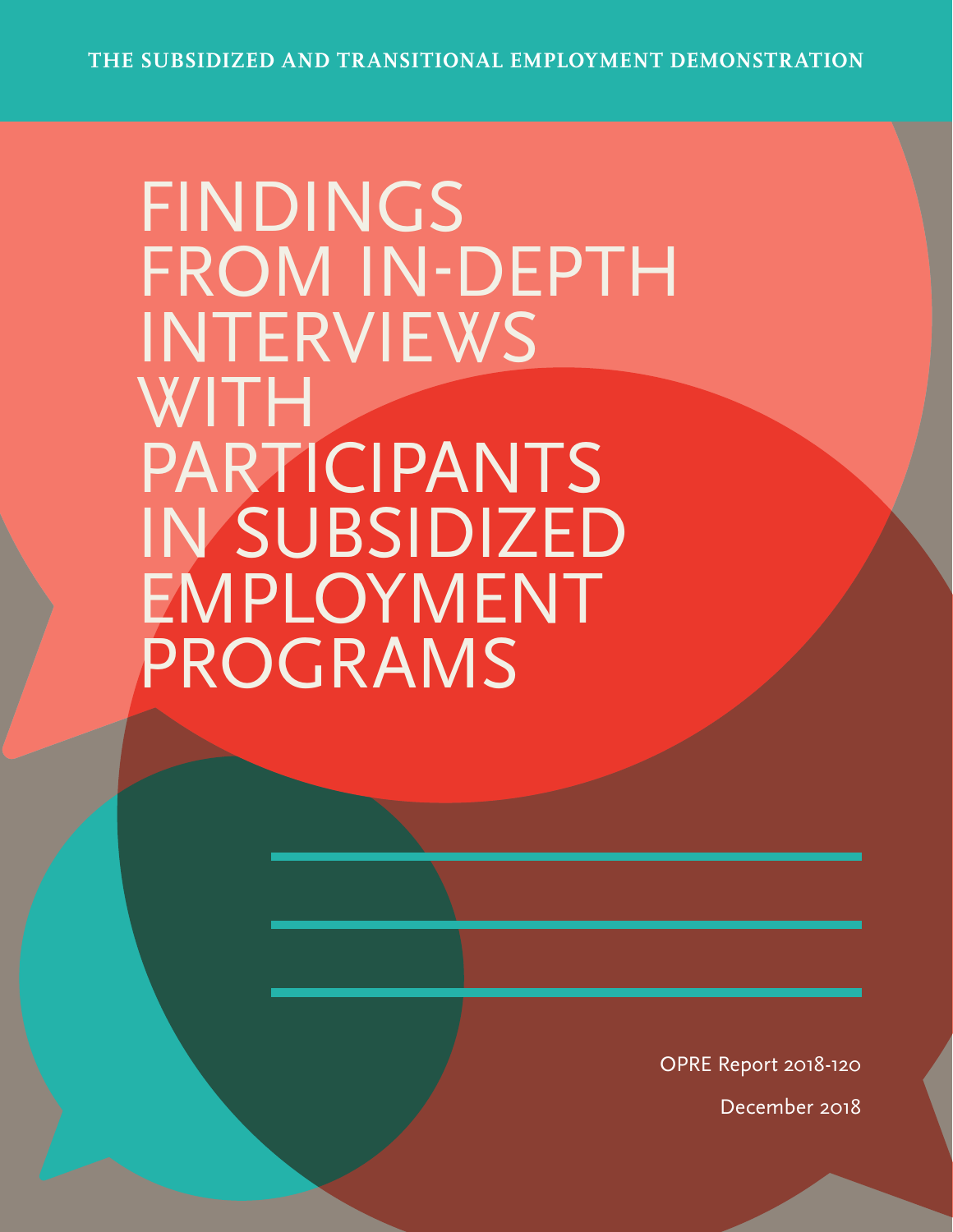# **Findings from In-Depth Interviews with Participants in Subsidized Employment Programs**

OPRE Report 2018-120

December 2018

### **Author: Barbara Fink**

**Submitted to:** 

**Girley Wright, Project Officer** Office of Planning, Research, and Evaluation Administration for Children and Families U.S. Department of Health and Human Services

> **Project Director: Dan Bloom** MDRC 16 East 34th Street New York, NY 10016

Contract Number: HHSP 233-2010-0029YC

This report is in the public domain. Permission to reproduce is not necessary.

Suggested citation: Fink, Barbara. 2018. *Findings from In-Depth Interviews with Participants in Subsidized Employment Programs.* OPRE Report 2018-120. Washington, DC: Office of Planning, Research, and Evaluation, Administration for Children and Families, U.S. Department of Health and Human Services.

Disclaimer: The views expressed in this publication do not necessarily reflect the views or policies of the Office of Planning, Research, and Evaluation, the Administration for Children and Families, or the U.S. Department of Health and Human Services.

This report and other reports sponsored by the Office of Planning, Research, and Evaluation are available at www.acf.hhs.gov/programs/opre.



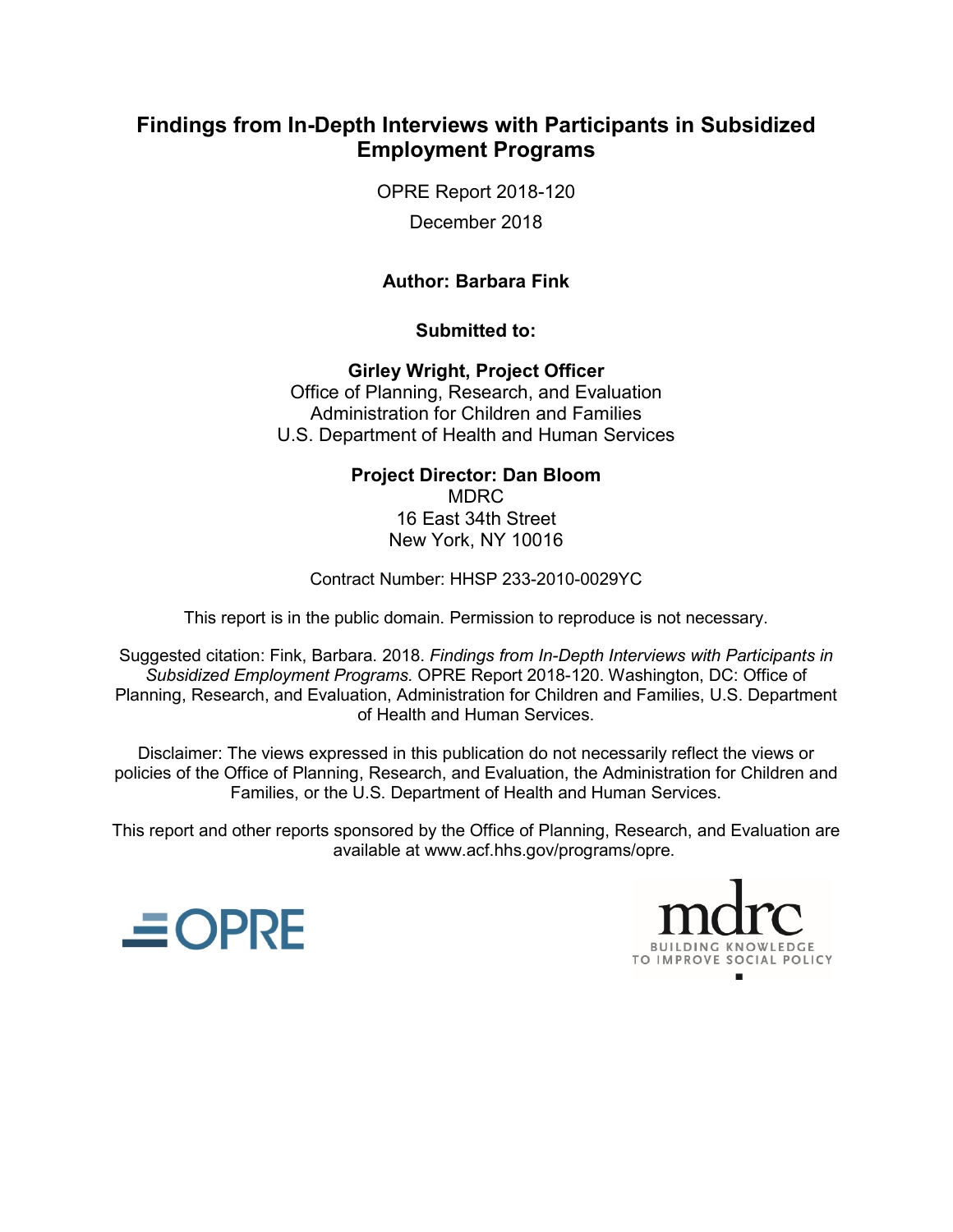MDRC and subcontractors MEF Associates, Branch Associates, and Decision Information Resources (DIR), Inc., are conducting the Subsidized and Transitional Employment Demonstration under a contract with the Administration for Children and Families in the U.S. Department of Health and Human Services (HHS), funded by HHS under a competitive award, Contract No. HHSP 233-2010-0029YC. The project officer is Girley Wright. The Rockefeller Foundation also provided funding to support the demonstration. MDRC and subcontractors MEF Associates, Abt Associates, and DIR conducted the evaluation of the Enhanced Transitional Jobs Demonstration, also a subject of this report, under contract to the Employment and Training Administration of the U.S. Department of Labor.

Dissemination of MDRC publications is supported by the following funders that help finance MDRC's public policy outreach and expanding efforts to communicate the results and implications of our work to policymakers, practitioners, and others: The Annie E. Casey Foundation, Charles and Lynn Schusterman Family Foundation, The Edna McConnell Clark Foundation, Ford Foundation, The George Gund Foundation, Daniel and Corinne Goldman, The Harry and Jeanette Weinberg Foundation, Inc., The JPB Foundation, The Joyce Foundation, The Kresge Foundation, Laura and John Arnold Foundation, Sandler Foundation, and The Starr Foundation.

In addition, earnings from the MDRC Endowment help sustain our dissemination efforts. Contributors to the MDRC Endowment include Alcoa Foundation, The Ambrose Monell Foundation, Anheuser-Busch Foundation, Bristol-Myers Squibb Foundation, Charles Stewart Mott Foundation, Ford Foundation, The George Gund Foundation, The Grable Foundation, The Lizabeth and Frank Newman Charitable Foundation, The New York Times Company Foundation, Jan Nicholson, Paul H. O'Neill Charitable Foundation, John S. Reed, Sandler Foundation, and The Stupski Family Fund, as well as other individual contributors.

For information about MDRC and copies of our publications, see our website: www.mdrc.org.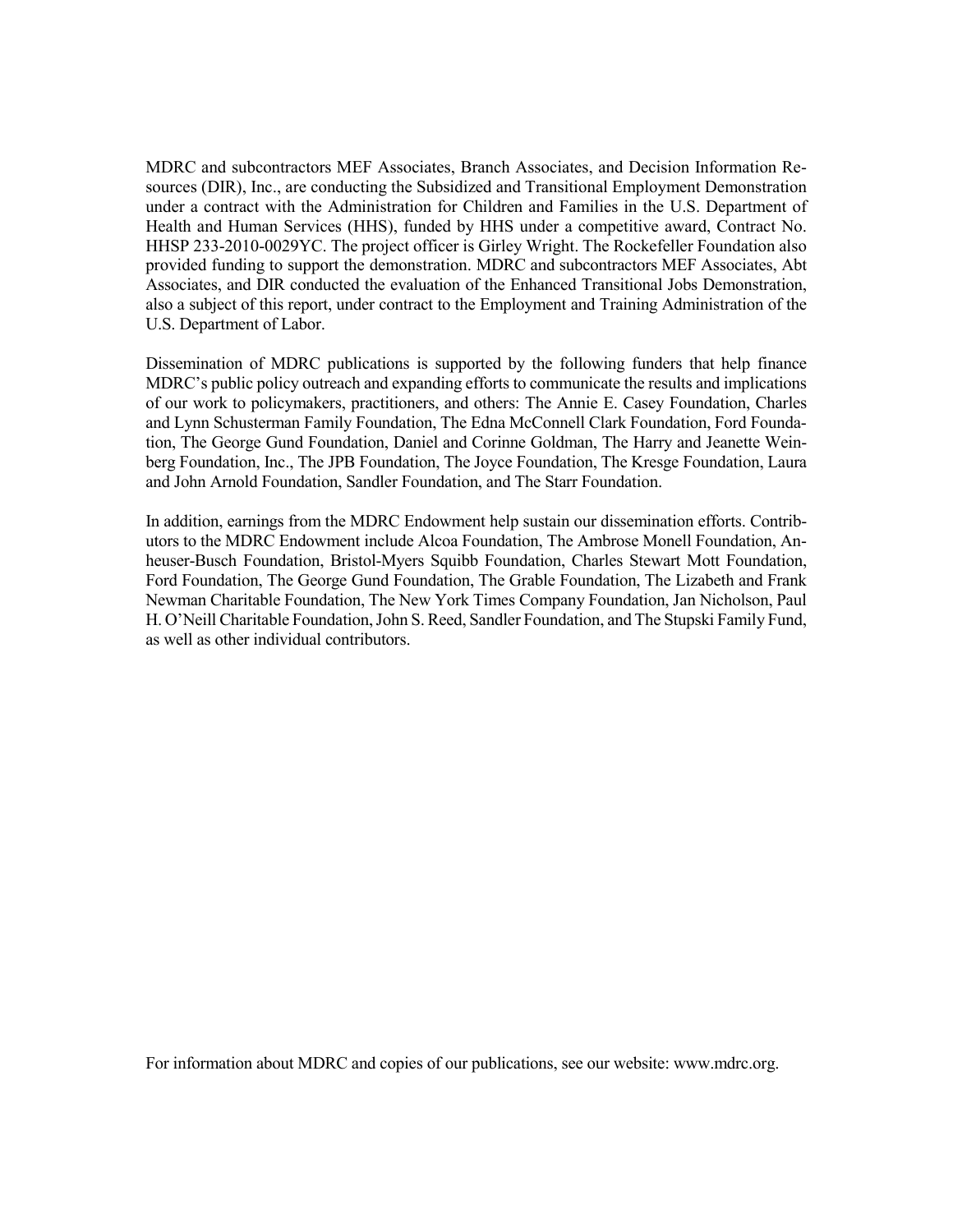# **Overview**

# **Introduction**

Subsidized employment and transitional jobs programs seek to increase employment and earnings among individuals who have not been able to find employment on their own. First-hand accounts of participants' experiences in these programs can inform efforts to improve long-term employment outcomes for various "hard-to-employ" populations.

This study is part of two federally funded multisite projects — the Department of Labor's Enhanced Transitional Jobs Demonstration (ETJD) and the Department of Health and Human Services' Subsidized and Transitional Employment Demonstration (STED) — testing various subsidized employment models. These programs targeted a variety of disadvantaged populations, including welfare recipients, people returning to the community from prison, and low-income parents who do not have custody of their children ("noncustodial" parents, usually fathers) and who owe child support. The projects tested programs that enhanced the subsidized job model with case management and other support services, job-readiness training, and job search assistance intended to help participants move into unsubsidized employment.

This report draws on in-depth interviews with over 80 ETJD and STED participants from 11 programs. These interviews provide rich and nuanced information about participants' lives and social support, experiences in the programs, and employment goals and outcomes.

# **Primary Research Questions**

- 1. What led participants to take part in the subsidized employment program and what did they hope to get out of it?
- 2. What were participants' reactions to their subsidized jobs? Did they feel these jobs were leading them toward unsubsidized positions or toward other goals?
- 3. How did participants try to obtain unsubsidized employment? What role, if any, did the program play in helping them find such positions?

### **Purpose**

This in-depth study was designed to provide a deeper understanding of participants' experiences in the ETJD and STED programs and specifically to explore how subsidized employment helps participants secure unsubsidized employment. By providing a detailed examination from the participant's perspective of how the programs have helped and what barriers remain, the study can help practitioners and policymakers continue to improve the program models.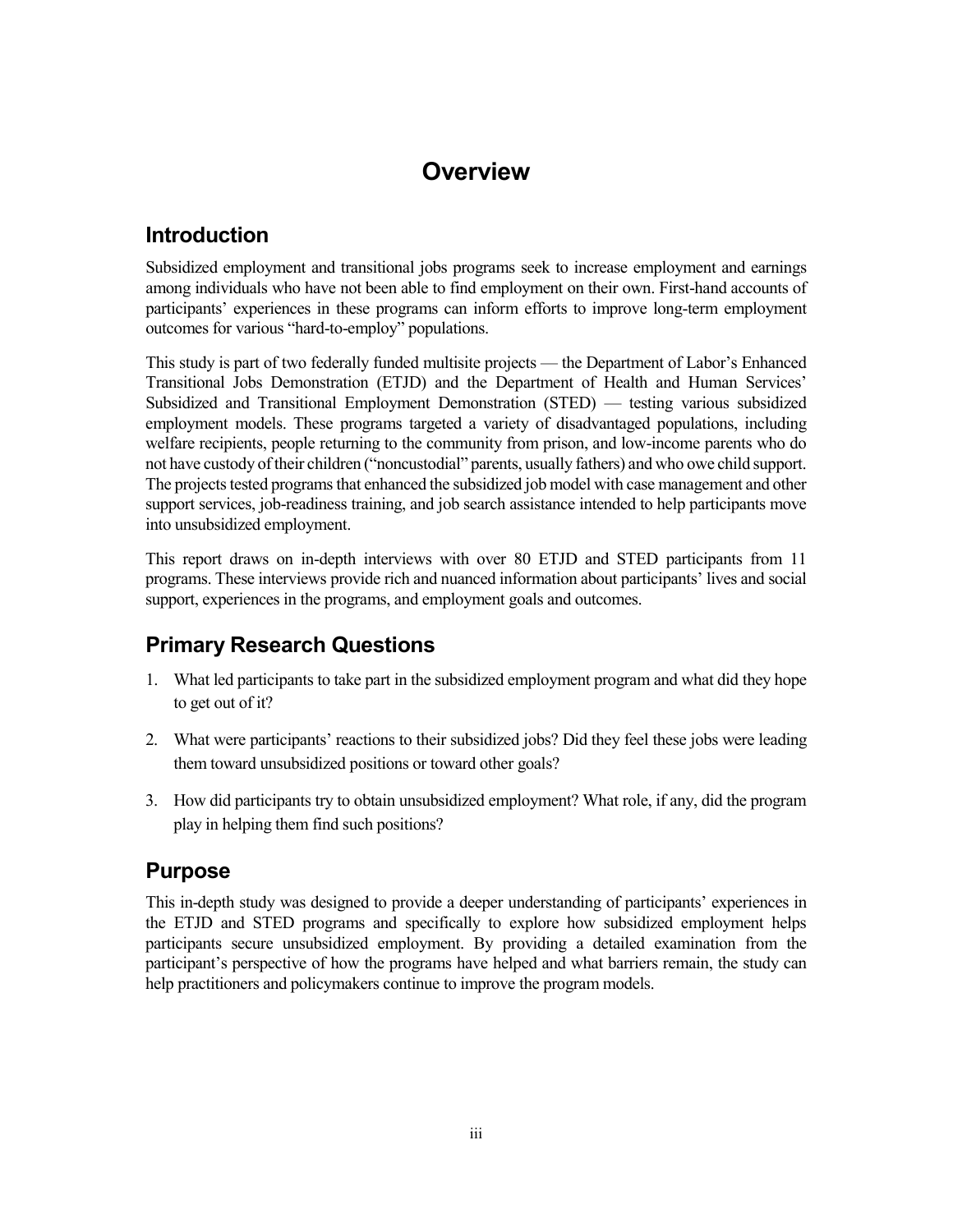# **Key Findings and Highlights**

- Study participants approached the start of these programs with hope; they were eager to be productive and self-reliant, and they were optimistic that the subsidized job would be a stepping-stone to a well-paying unsubsidized job.
- Participants generally saw value in establishing daily work routines and believed that they were gaining job skills and connections that would boost future employment prospects. They also appreciated job search skills training and other support services, when provided.
- There were successes; some participants found jobs through the program that they believed they would not have found on their own. The majority of participants, however, could not turn their subsidized work experiences into unsubsidized jobs, and those who did become employed tended to be working in low-wage jobs without benefits.
- Strategies to improve employment results may include stronger programmatic connections with employers, the reduction of transportation barriers, intensive and tailored job placement, and sustained communication with staff members.

# **Methods**

The in-depth interview study followed individual participants over time to capture their views and attitudes as they moved through the subsidized employment programs. Interviewees were selected to mirror the characteristics of all program participants at each site and to provide insight into the different stages of the program. About half the participants were interviewed three times, about onequarter completed two interviews, and about one-quarter completed one. A very small number had four interviews. Interviewers were in contact with participants for an average of seven months.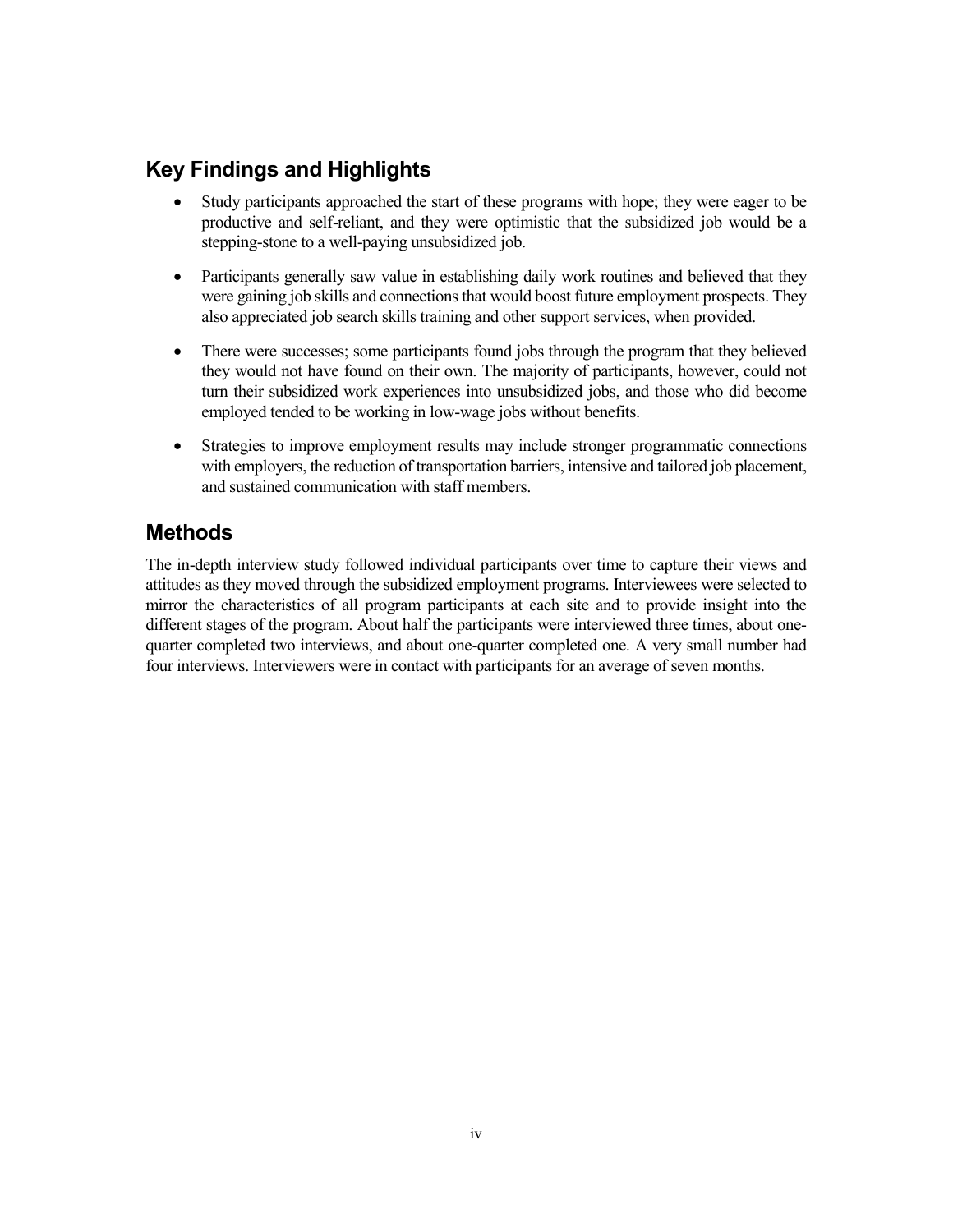# **Contents**

| <b>Overview</b>         | $\cdots$<br>111         |
|-------------------------|-------------------------|
| <b>List of Exhibits</b> | $\cdot$ .<br>V11        |
| Acknowledgments         | $\cdots$<br><b>V111</b> |

# **Chapter**

| $\mathbf{1}$            | Introduction<br><b>ETJD</b> and <b>STED</b> Studies<br>In-Depth Study Research Questions<br><b>Study Methodology</b><br>Selecting Participants for the In-Depth Study                                                                                                                                                                     | $\mathbf{1}$<br>$\frac{2}{2}$<br>$\overline{4}$<br>6 |
|-------------------------|-------------------------------------------------------------------------------------------------------------------------------------------------------------------------------------------------------------------------------------------------------------------------------------------------------------------------------------------|------------------------------------------------------|
| $\boldsymbol{2}$        | <b>Motivations for Joining a Subsidized Employment Program</b><br>Achieving Financial Independence<br>Overcoming Past Criminal Justice Experiences and Rebuilding Lives<br>Getting Help with Child Support Debt<br><b>Upgrading Skills and Education</b><br>Summary                                                                       | 9<br>9<br>10<br>12<br>13<br>15                       |
| 3                       | <b>Types of Subsidized Jobs and Participants' Reactions to Them</b><br>Types of Subsidized Jobs<br>Choice in Work Placements<br>Placements with Private Employers<br>Hours and Pay of Subsidized Jobs<br>Subsidized Job Supervision<br>Pathways Toward Permanent Jobs<br>Views on Getting Hired by the Subsidized Job Employer<br>Summary | 16<br>16<br>17<br>18<br>18<br>20<br>21<br>23<br>24   |
| $\overline{\mathbf{4}}$ | <b>Program Services and Other Forms of Support</b><br>Job Search Skills<br>Training and Certifications<br><b>Child Support Modifications</b><br>Help with Other Barriers to Employment<br>Summary                                                                                                                                         | 25<br>25<br>25<br>26<br>27<br>28                     |
| 5                       | The Transition to Unsubsidized Jobs<br>A Few Seamless Transitions<br>Seeking Jobs<br><b>Finding Jobs</b><br>Reasons for Not Getting a Job<br>Summary                                                                                                                                                                                      | 29<br>29<br>31<br>32<br>33<br>35                     |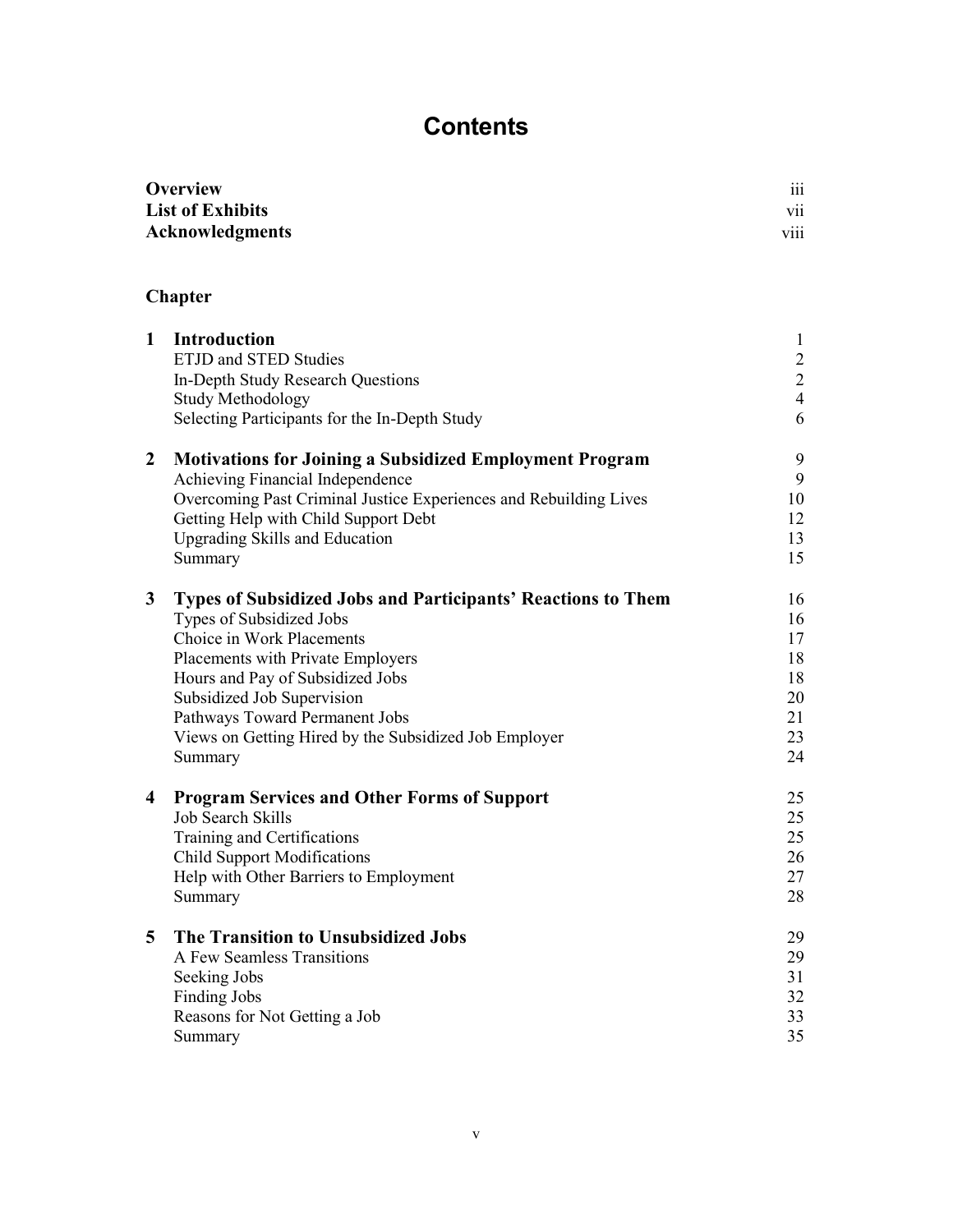| 6 | Conclusion<br><b>Overall Findings</b><br>Implications for Improving Programs' Success                  | 36<br>36<br>37 |
|---|--------------------------------------------------------------------------------------------------------|----------------|
|   | Appendix                                                                                               |                |
|   | A Characteristics of STED and ETJD Programs                                                            | 39.            |
| B | Interview Topic Guide                                                                                  | 44             |
|   | C Characteristics of In-Depth Study Sample Members                                                     | 52             |
|   | <b>References</b>                                                                                      | 55             |
|   | <b>Earlier MDRC Publications on the Subsidized and</b><br><b>Transitional Employment Demonstration</b> | 56             |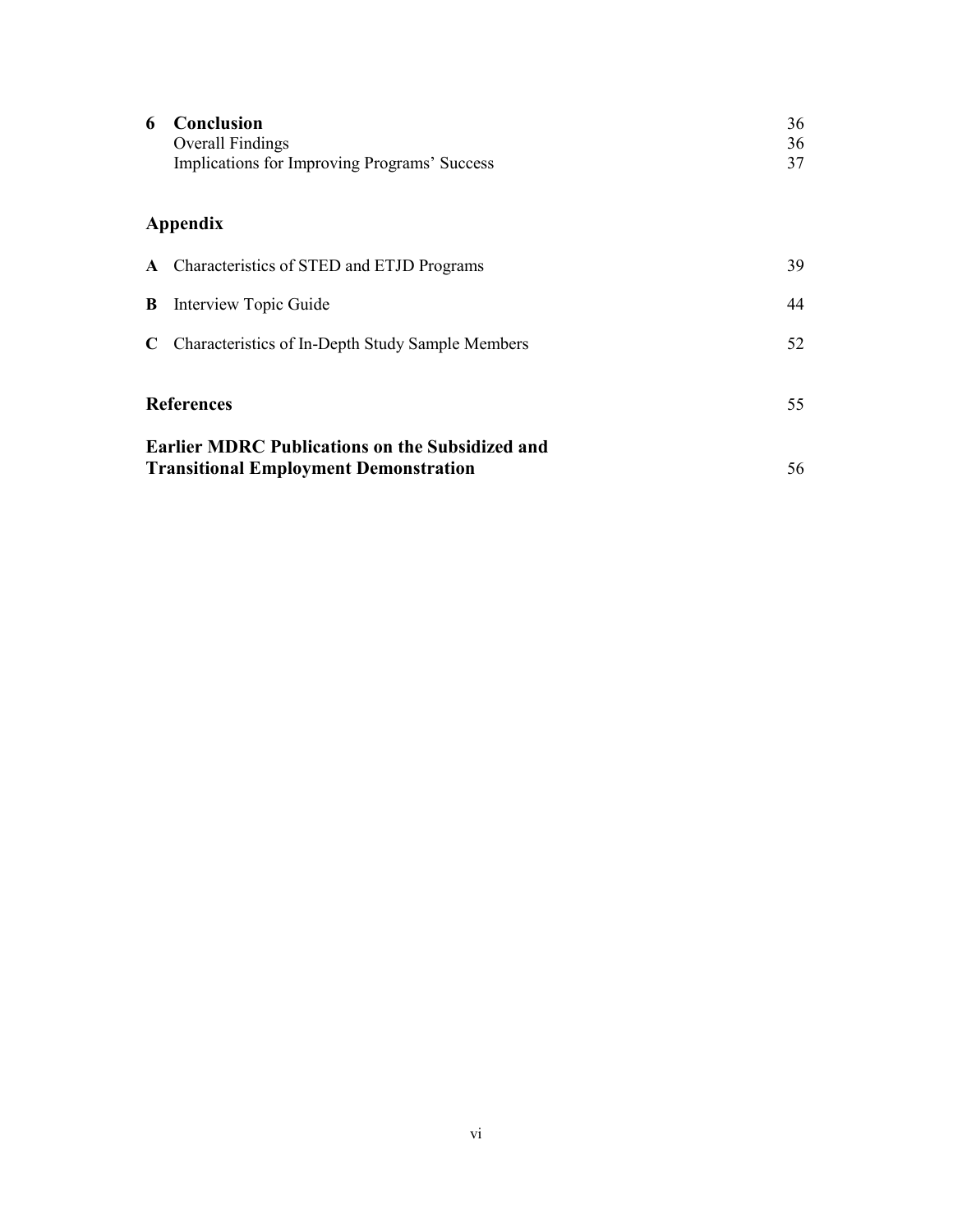# **List of Exhibits**

#### **Table**

| 1.1 | The ETJD and STED Program Sites                                |     |
|-----|----------------------------------------------------------------|-----|
| 1.2 | Number of Study Participants and Interviews Conducted, by Site |     |
|     | A.1 STED and ETJD Program Characteristics                      | 40  |
| C.1 | Characteristics of In-Depth Study Sample Members at Baseline   | 53. |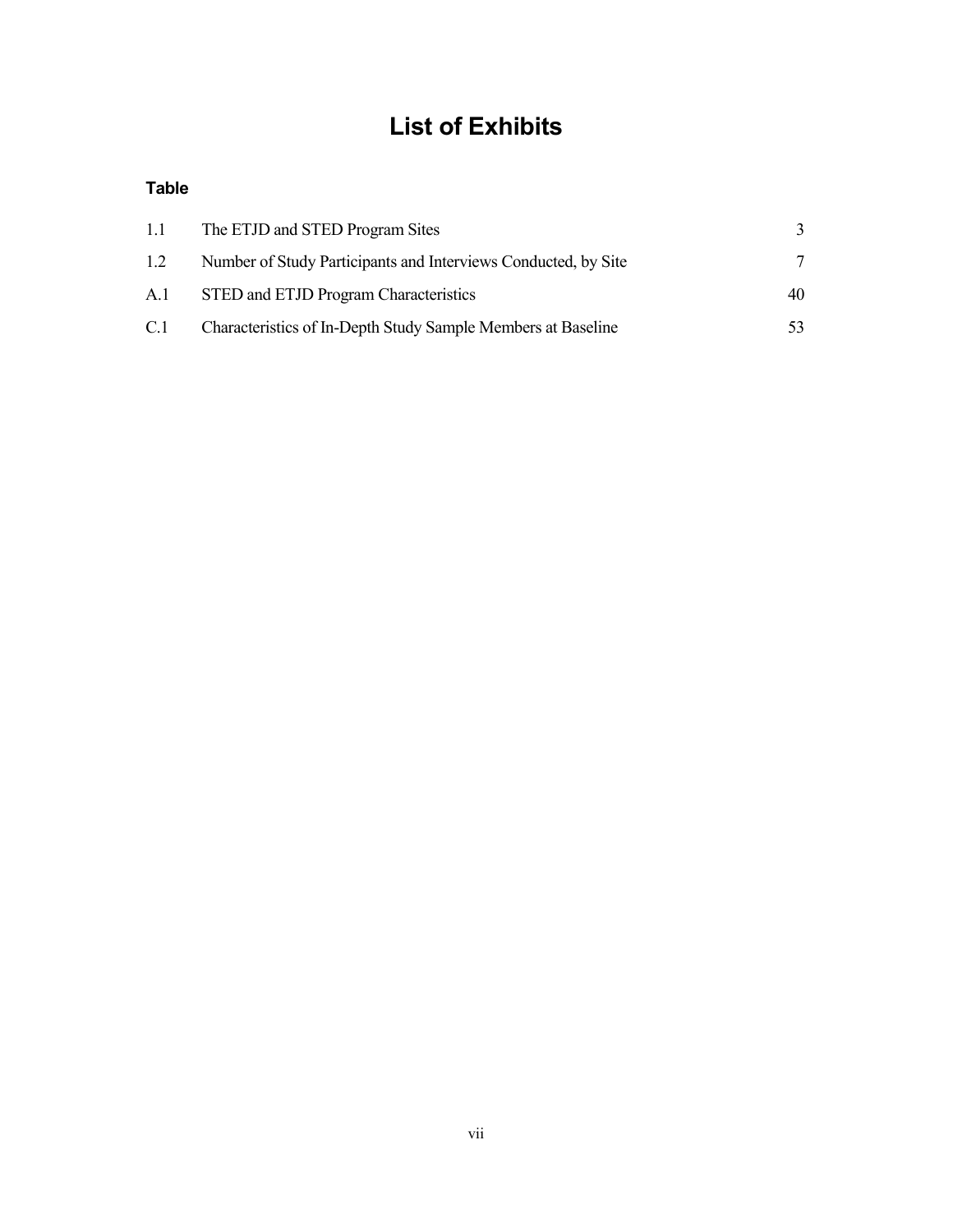# **Acknowledgments**

This report would not exist without the generous contributions of many people. First and foremost, I am grateful to the in-depth study participants. Without their participation and willingness to share their experiences and views with candor and openness this study would not have been possible.

The continuing support of the U.S. Department of Labor (DOL) and the U.S. Department of Health and Human Services (HHS) made this report possible. I want to thank HHS staff members at the Administration for Children and Families, in particular Girley Wright, project officer for the Subsidized and Transitional Employment Demonstration, and Erica Zielewski. I also thank Eileen Pederson, project officer for the evaluation of the Enhanced Transitional Jobs Demonstration at DOL, for her continued and thoughtful guidance.

I would also like to thank the administrators and the many dedicated staff members who oversaw and delivered the programs. These programs include GoodTransitions in Atlanta (a project of Goodwill of North Georgia and the Division of Child Support Services in the Georgia Department of Human Services); Next STEP in Fort Worth, Texas (a project of Workforce Solutions of Tarrant County); RecycleForce in Indianapolis, Indiana (a project of RecycleForce, Inc.); the Los Angeles County Transitional Subsidized Employment Program (a project of the Los Angeles Department of Public Social Services and the South Bay Workforce Investment Board); Supporting Families Through Work in Milwaukee (a project of the YWCA of Southeast Wisconsin); Ready, Willing and Able Pathways2Work in New York City (a project of The Doe Fund); the Young Adult Internship Program in New York City (a project of the New York Center for Economic Opportunity, the New York City Department of Youth and Community Development, and provider organizations throughout the city); MSTED in Ramsey, Dakota, and Hennepin Counties in Minnesota (a project of county human service agencies, with employment service providers); Jobs Now STEP Forward in San Francisco (a project of the San Francisco County Human Services Administration); TransitionsSF in San Francisco (a project of the San Francisco Mayor's Office of Economic and Workforce Development, the City and County of San Francisco Department of Child Support Services, and Goodwill of San Francisco, San Mateo, and Marin); and the Parent Success Initiative in Syracuse, New York (a project of the Center for Community Alternatives).

I am grateful to the following individuals who conducted the in-depth interviews: Fred Brooks, Rashaan DeShay, Kori Bloomquist, Mariam Ashtiani, Cami Thomas, Theresa Kapke, Camila Gripp, Franchel Mendoza, Emily Lawson, Debbie Mayer, Carrie Marsh, and Jacqueline Smith.

Colleagues at MDRC, MEF Associates, and Branch Associates also contributed. Dan Bloom's leadership and vision made this study possible. He, along with Gayle Hamilton, Mary Farrell, Ali Tufel, and Joshua Malbin provided thoughtful comments and suggestions on several drafts of this report. Michelle Manno provided general coordination and insightful feedback about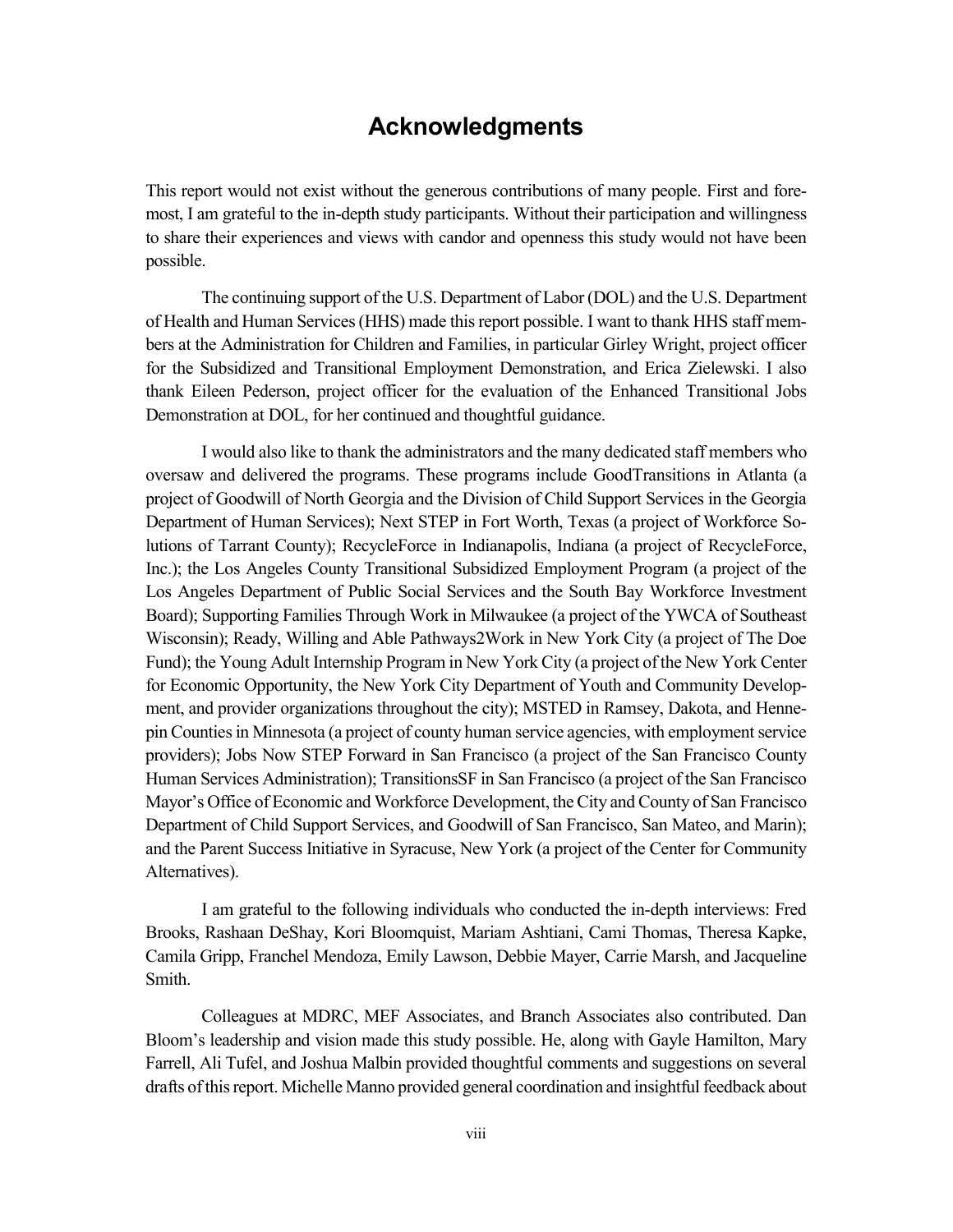the structure of this report. Arielle Sherman and Kim Glassman oversaw the interviewers and kept the interview process on track. Jennifer Thompson was instrumental in the initial coding and analysis. Johanna Walter processed baseline survey and management information system data. Jillian Verrillo and Abby Durgan capably managed the report's production. Jennie Kaufman edited the report and Carolyn Thomas prepared it for publication.

The Author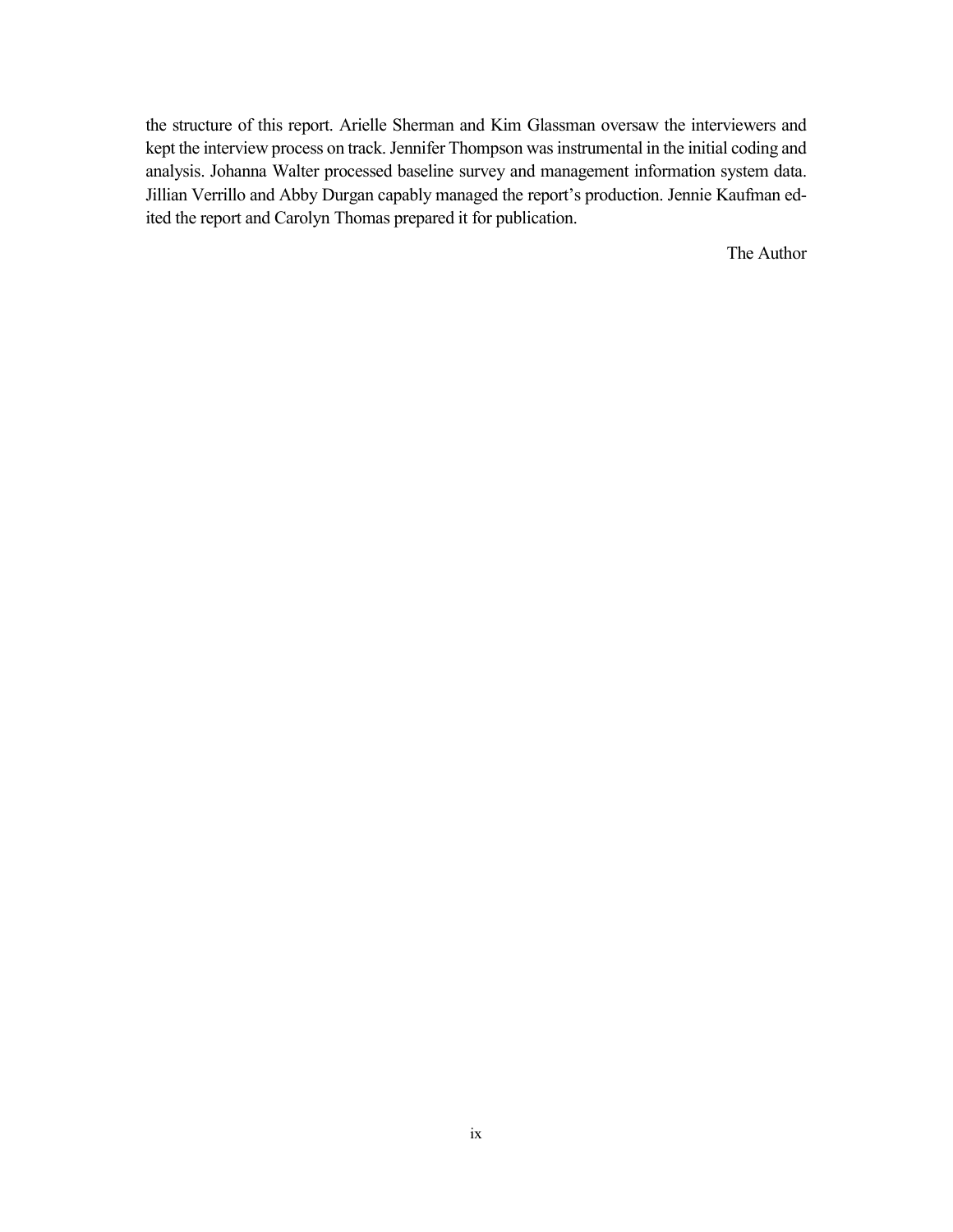#### **Chapter 1**

# **Introduction**

How to help "hard-to-employ" groups join or rejoin the workforce has been a long-standing concern among policymakers and program operators. Subsidized employment and transitional jobs programs are one approach to increasing employment and earnings among individuals who have not been able to find jobs on their own. These programs provide paid work experience, job-readiness training, and connections to employers — which together are expected to make participants more attractive to employers and improve their labor market outcomes.<sup>[1](#page-10-0)</sup>

Two federally funded multisite evaluations, both led by MDRC — the Department of Labor's Enhanced Transitional Jobs Demonstration (ETJD) and the Department of Health and Human Services' Subsidized and Transitional Employment Demonstration (STED) — tested a number of different subsidized employment models. These programs aimed to increase the longterm employment of a variety of disadvantaged populations, including welfare recipients, people returning to the community from prison, and low-income parents who do not have custody of their children ("noncustodial" parents, usually fathers) and who owe child support. The programs also had goals specific to the target populations, such as reducing welfare receipt, reducing recidivism, and increasing child support payments. Enhancements to these models include partnerships with private employers, additional skills training to better prepare people for unsubsidized jobs, and other forms of support designed to address the specific needs of the population being served.

This report draws on in-depth interviews with ETJD and STED participants from 11 programs to explore their experiences in the subsidized jobs programs. The interviews were mostly conducted in late 2013 and throughout 2014. [2](#page-10-1) The in-depth study followed individual participants over time to capture their views and attitudes as they moved through these programs. The interviews add to the subsidized employment research by providing rich and nuanced information about participants' lives and social support, experiences in the programs, and employment goals and outcomes. The sample — over 80 individuals — provides an unusually robust participant perspective that can help program operators and policymakers understand the extent to which these program models meet participants' needs and in what ways they fall short.

<span id="page-10-0"></span> <sup>1</sup> <sup>1</sup>Subsidized employment programs use public funds to create jobs for people who cannot find employment in the regular labor market. Transitional jobs programs provide time-limited, paid jobs to individuals who have difficulty getting and holding jobs in the regular labor market, with the aim of teaching basic skills or providing an introduction to an employer. This report uses the terms subsidized and transitional jobs interchangeably.

<span id="page-10-1"></span><sup>2</sup> Interviews with participants in Los Angeles and the two San Francisco programs continued into 2015. Interviews with Minnesota participants occurred in 2016.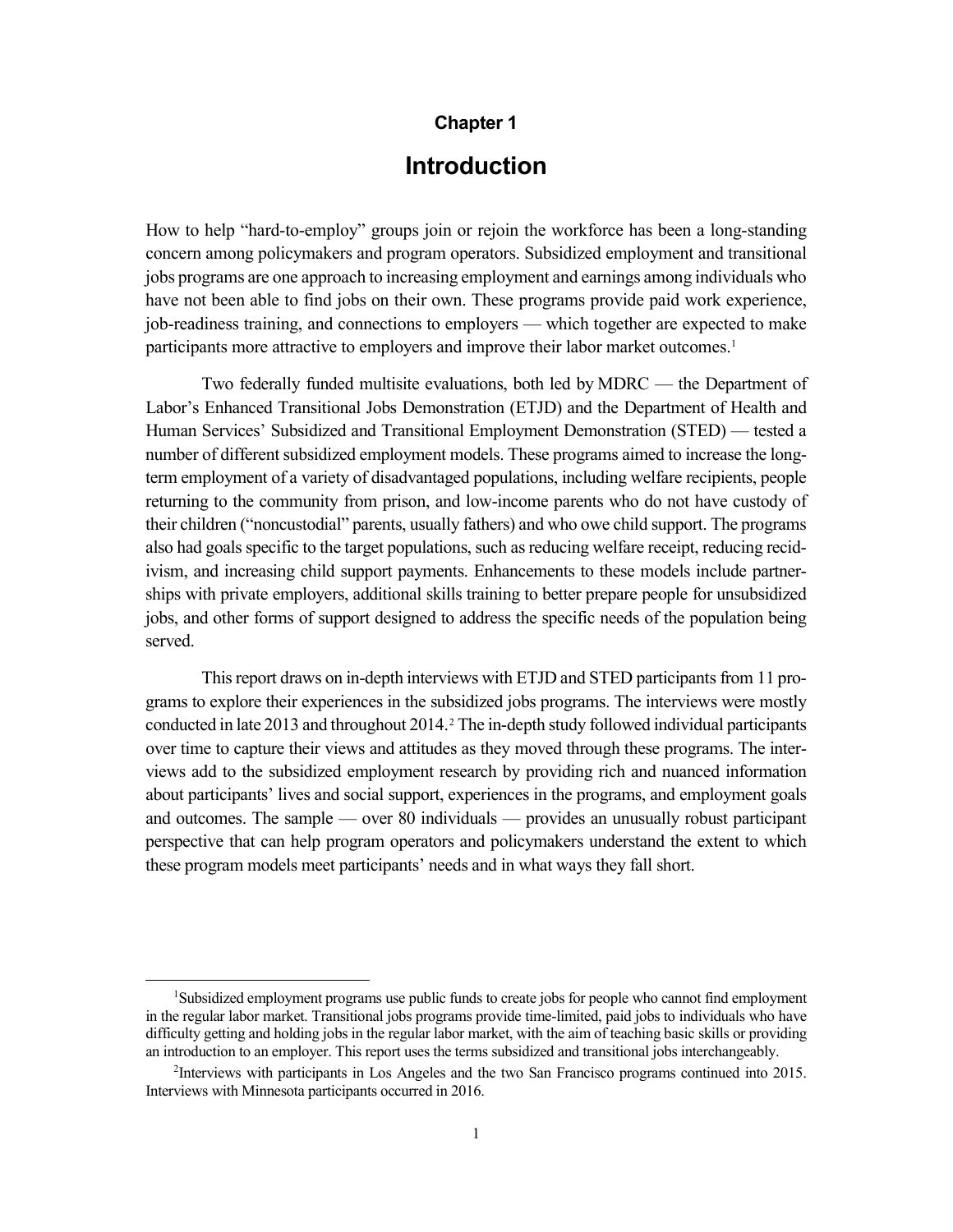#### **ETJD and STED Studies**

This in-depth participant study is part of a large-scale, random assignment research effort conducted by MDRC. Through randomized controlled trials, MDRC is testing whether subsidized employment programs across the United States improve participants' long-term success in the labor market.<sup>[3](#page-11-0)</sup> The programs being tested in the two federal evaluations — ETJD and STED provided temporary paid jobs to individuals with serious barriers to employment, in the hope that subsidized employment would improve long-term labor market outcomes for "hard-to-employ" groups. These jobs, along with case management and other support, job-readiness training, and job search assistance, were intended to help participants obtain unsubsidized employment when the subsidized job ended.

The target groups included in the ETJD and STED studies include — depending on the program site — individuals recently released from prison, unemployed noncustodial parents behind in child support payments, recipients of Temporary Assistance for Needy Families (TANF) who had failed to find work, and young people who were neither in school nor working (some-times referred to as "disconnected youth").<sup>[4](#page-11-1)</sup> The programs used subsidies to give participants opportunities to learn employment skills while working in supportive settings, or to help them get a foot in the door with employers. Brief descriptions of the target populations and subsidized job models are provided in Table 1.1.<sup>5</sup>

Early findings from the ETJD and STED studies indicated that although programs had varied success in placing participants in subsidized employment, most programs increased participants' employment early on relative to a control group, largely due to the subsidized jobs. As subsidized jobs ended, these employment gains grew smaller, but impacts persisted in some subsidized jobs programs throughout the follow-up period.

### **In-Depth Study Research Questions**

The in-depth study was designed to provide a deeper understanding of participants' experiences in the programs and specifically to explore how subsidized employment helps participants secure unsubsidized employment. In addition to learning about participants' program experiences, the

<span id="page-11-0"></span> $\overline{\phantom{a}}$  ${}^{3}$ In these randomized controlled trials, individuals who were eligible for and expressed interest in the subsidized jobs program were assigned, through a random selection process, to a program group that had access to program services or a control group that did not. This process created two groups that were comparable at the start of the study in both measurable and unmeasurable ways. Thus, statistically significant differences in the groups' outcomes that emerge over time — for example, differences in employment rates — can be attributed to the program rather than to preexisting differences between the groups.

<span id="page-11-1"></span><sup>4</sup> The program for young adults included high school dropouts, participants who had earned a high school diploma or equivalency certificate, and some who had some college experience.

<span id="page-11-2"></span><sup>5</sup> More detailed descriptions of the program models are found in Appendix A and in Barden et al. (2018); Bloom (2015); Cummings, Farrell, and Skemer (2018); Glosser, Barden, and Williams (2016); Redcross et al. (2016); Skemer, Sherman, Williams, and Cummings (2017); and Walter, Navarro, Anderson, and Tso (2017).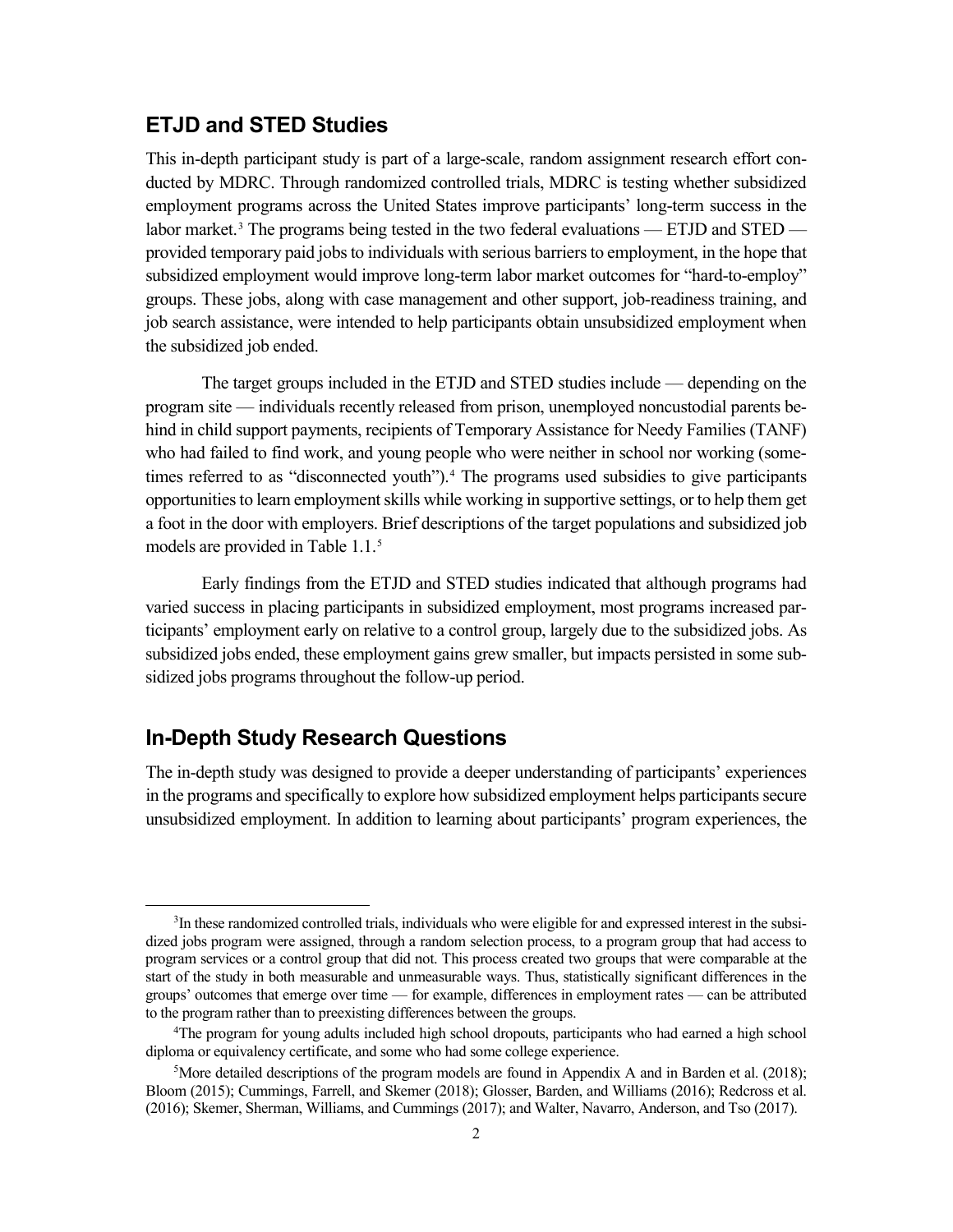### **Table 1.1**

### **The ETJD and STED Program Sites**

| Program Name, Operator,<br>and Location                                                                                                                                                                                       | <b>Target</b><br>Group             | <b>Subsidized Job Model</b>                                                                                                                                                                                                                                                                                                                                                    |
|-------------------------------------------------------------------------------------------------------------------------------------------------------------------------------------------------------------------------------|------------------------------------|--------------------------------------------------------------------------------------------------------------------------------------------------------------------------------------------------------------------------------------------------------------------------------------------------------------------------------------------------------------------------------|
| <b>Good Transitions</b><br>Goodwill of North Georgia<br>Atlanta, GA                                                                                                                                                           | Noncustodial<br>parents            | Participants worked at a Goodwill store for one month, then moved<br>into a less supported subsidized position with a private employer for<br>about three months.                                                                                                                                                                                                              |
| <b>Next STEP</b><br><b>Workforce Solutions of Tarrant</b><br>County<br>Fort Worth, TX                                                                                                                                         | Formerly<br>incarcerated<br>people | After a two-week job-readiness "boot camp," participants were<br>placed in jobs with private employers. The program paid 100 percent<br>of the wages for the first eight weeks and 50 percent for the follow-<br>ing eight weeks.                                                                                                                                              |
| <b>RecycleForce</b><br>RecycleForce, Inc.<br>Indianapolis, IN                                                                                                                                                                 | Formerly<br>incarcerated<br>people | Participants were placed at one of three social enterprises, including<br>an electronics recycling plant staffed by formerly incarcerated work-<br>ers who trained and supervised participants.                                                                                                                                                                                |
| <b>Transitional Subsidized</b><br><b>Employment: On-the-Job Training</b><br>and Paid Work Experience<br>L.A. County Dept. of Public Social<br>Services with South Bay Workforce<br><b>Investment Board</b><br>Los Angeles, CA | <b>TANF</b><br>recipients          | On-the-Job Training participants were placed in private-sector posi-<br>tions. Participants' wages were subsidized up to minimum wage for<br>two months, and then employers received a subsidy roughly equal<br>to 50 percent of minimum wage. Paid Work Experience participants<br>were placed in minimum-wage employment with public agencies or<br>nonprofit organizations. |
| <b>Supporting Families</b><br><b>Through Work</b><br>YWCA of Southeast Wisconsin<br>Milwaukee, WI                                                                                                                             | Noncustodial<br>parents            | Participants were placed in subsidized jobs, mostly with private-<br>sector employers. The program supplemented wages to bring them<br>up to \$10 an hour for six months.                                                                                                                                                                                                      |
| Ready, Willing and Able<br>Pathways2Work<br>The Doe Fund<br>New York, NY                                                                                                                                                      | Formerly<br>incarcerated<br>people | Most participants worked on street-cleaning crews for six weeks,<br>then moved into subsidized internships for eight weeks. If an intern-<br>ship did not transition to unsubsidized employment, the program<br>paid the participant to search for jobs for up to nine weeks.                                                                                                  |
| Young Adult Internship Program<br>NYC Dept. of Youth and Community<br>Development with community-based<br>organizations<br>New York, NY                                                                                       | Disconnected<br>youth              | Cohorts of about 30 participants began with a paid orientation last-<br>ing two to four weeks. Participants were then placed individually or<br>in small groups into internships in a variety of sectors.                                                                                                                                                                      |
| <b>MSTED</b><br>County human service agencies,<br>with employment service providers<br>Ramsey, Dakota, and Hennepin<br>Counties, MN                                                                                           | <b>TANF</b><br>recipients          | Participants considered "more job-ready" were placed in private-<br>sector jobs, which were subsidized up to \$15/hour for two months,<br>then 50 percent for the next two months. Less job-ready participants<br>were placed in nonprofit or public-sector jobs, subsidized at \$9/hour<br>for two months.                                                                    |
| <b>Jobs Now STEP Forward</b><br>San Francisco County Human<br>Services Administration<br>San Francisco, CA                                                                                                                    | Various<br>low-income<br>groups    | The program held weekly group interviews attended by multiple<br>participants and employers. Jobs lasted five months and were subsi-<br>dized up to \$1,000 per month, though some were unsubsidized.                                                                                                                                                                          |
| <b>TransitionsSF</b><br>Goodwill Industries, with San Francisco<br>Dept. of Child Support Services<br>San Francisco, CA                                                                                                       | Noncustodial<br>parents            | Participants were placed into one of three subsidized job tiers de-<br>pending on their job readiness: (1) nonprofit jobs; (2) public-sector<br>jobs; or (3) for-profit, private-sector jobs.                                                                                                                                                                                  |
| <b>Parent Success Initiative</b><br><b>Center for Community Alternatives</b><br>Syracuse, NY                                                                                                                                  | Noncustodial<br>parents            | Participants were placed in work crews with the local public<br>housing authority, a business improvement district, or a nonprofit<br>organization.                                                                                                                                                                                                                            |

SOURCE: The information in this table was collected in interviews with program staff members and administrators. NOTE: TANF = Temporary Assistance for Needy Families.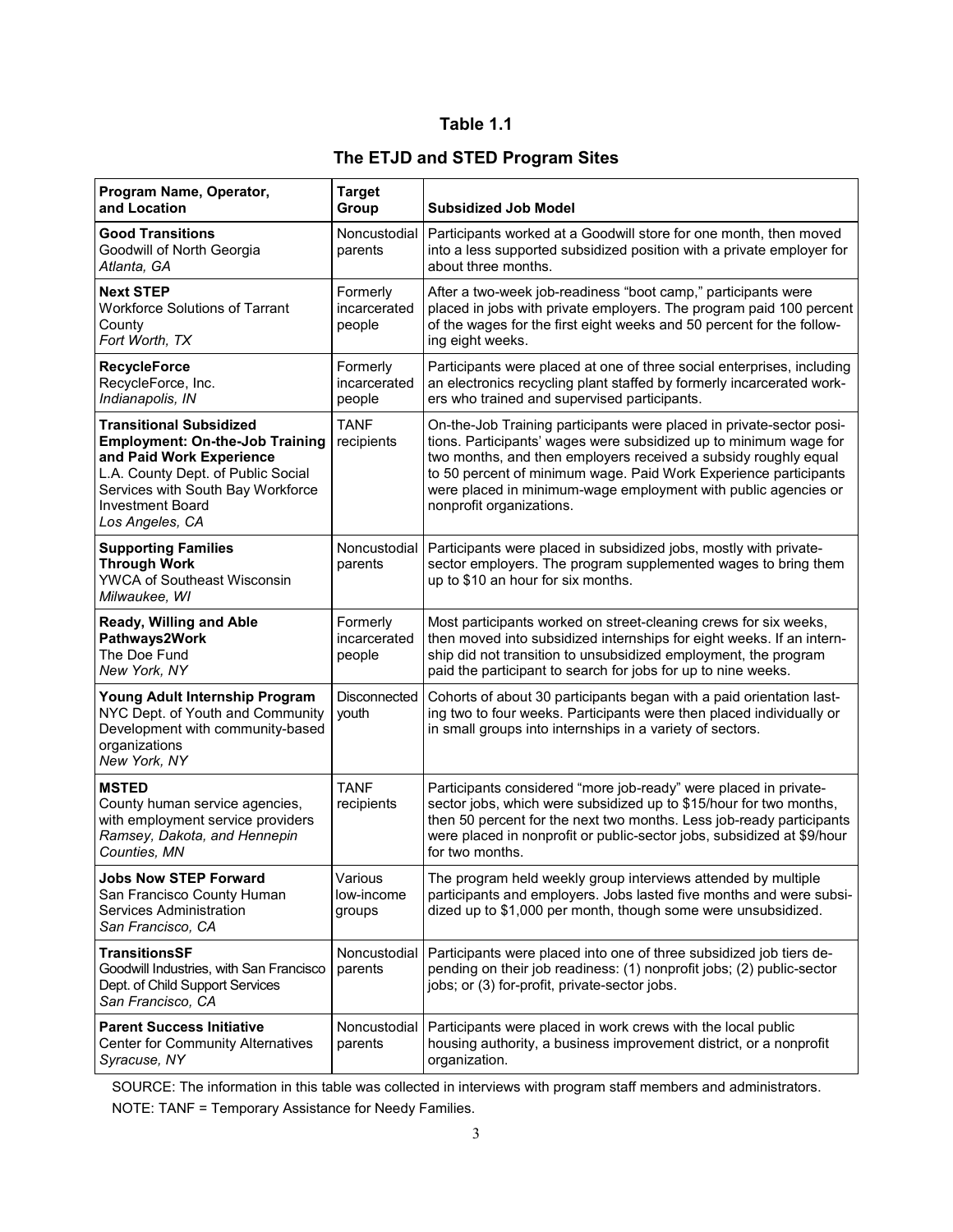study explores issues in their lives outside of the program (for example, a move, a change in household composition, or health problems) and how these issues affected the ability to participate in the subsidized jobs program.

The in-depth study seeks to address the following questions:

- 1. What led participants to take part in the subsidized employment program and what were they hoping to get out of it?
- 2. How did participants' interactions with systems such as welfare, child support enforcement, or criminal justice inform their interest in the program?
- 3. What were participants' reactions to their subsidized jobs? Did they feel these jobs were leading them toward unsubsidized positions or toward other goals?
- 4. How did participants try to obtain unsubsidized employment? What role, if any, did the program play in helping them find such positions? Did the program connect them to the jobs, and if so, could the participants have obtained unsubsidized jobs otherwise?
- 5. What problems did individuals face in participating in the program, in their subsidized employment, and in finding unsubsidized employment? How did the program address or not address these barriers?
- 6. How did the program fit into participants' lives? What other sources of support (financial and nonfinancial) facilitated or hindered participation in the program? Were participants investing hope and effort into the program, or were they just going through the motions?
- 7. Over the course of the study period, how much progress did participants make toward the goals they expressed when they enrolled?

# **Study Methodology**

On-site interviewers, including faculty members and graduate students at local universities, were hired specifically for this study. Interviewers were trained on the purpose of the study and on the interview protocol. At two sites, the interviewer left and was replaced midway through the study.

Interviewees were not selected randomly; rather, they were selected to mirror the characteristics of the program participants at each site and to inform researchers about the different stages of the program, as described below in more detail.

Each participant was interviewed up to three times.<sup>[6](#page-13-0)</sup> Interviewers were in contact with participants for an average of seven months. Between interviews, interviewers were expected to

<span id="page-13-0"></span> $\overline{\phantom{0}}$ Three participants had four interviews.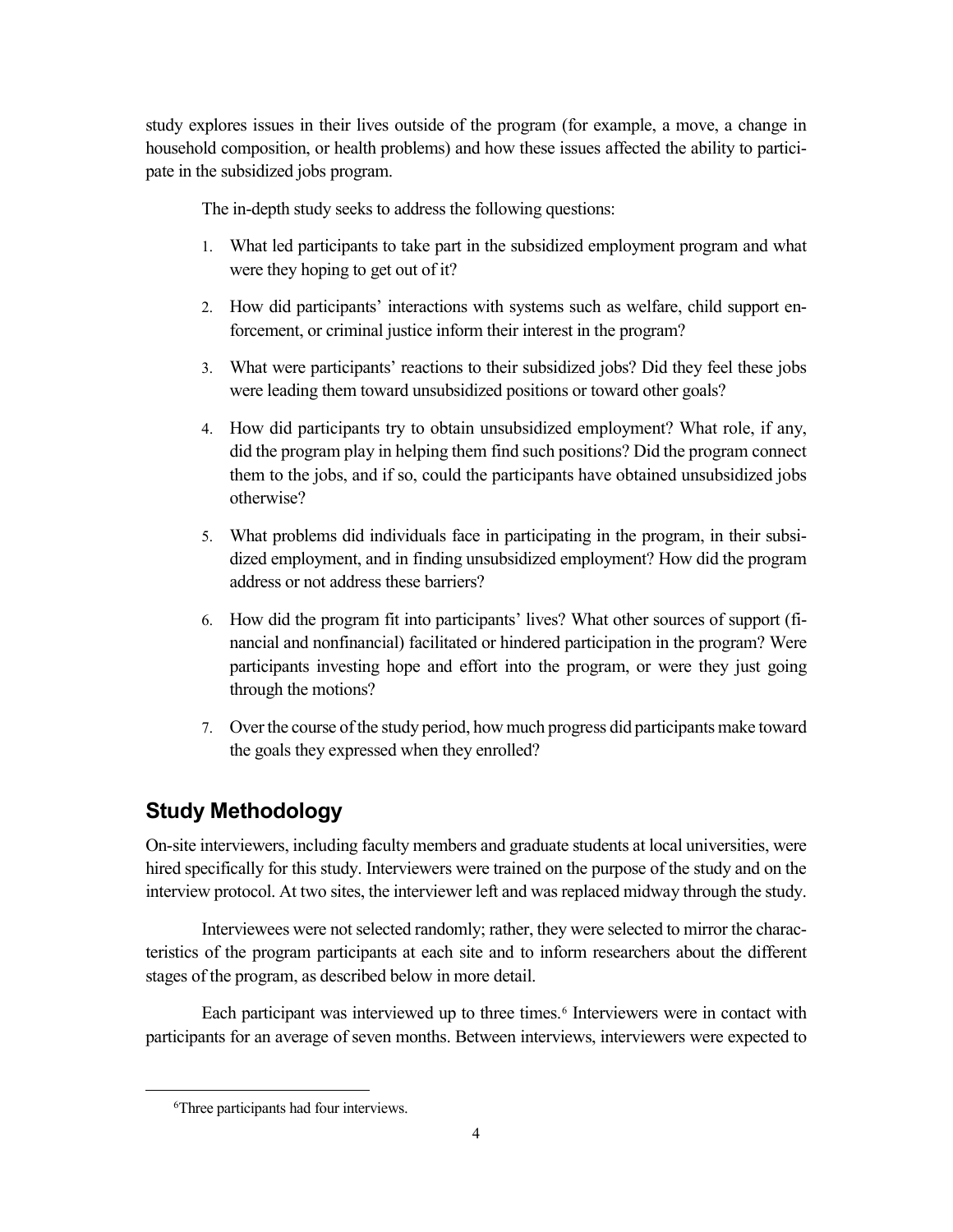maintain contact with participants through check-in calls, texts, and/or emails. In addition to confirming and updating contact information, check-in calls with participants were opportunities to catch up on any changes that had occurred in participants' lives since the last formal interview.

Most interviews were conducted in person and held in public spaces convenient to participants and accessible via public transportation (for example, coffee shops, restaurants, and public libraries). Others were held at the program sites, and a few occurred in participants' homes. They typically lasted one hour. [7](#page-14-0) Participants received a \$25 gift card for each interview in appreciation of their time. The interviews were recorded for later transcription.

A couple of features of this methodology are notable. First, the longitudinal nature of the data for this report allowed this study to capture changes in participants' impressions in real time at different stages of the program. This differs from typical interview or focus-group research in which participants are asked to reflect back on their experiences. In this study, for instance, most participants' reasons for joining the program were reported soon after they enrolled in the program, and their experiences in the subsidized job were captured while they were working or soon after. Second, the program-related information and descriptions in this report came from partici-pant interviews and views of how the programs worked.<sup>[8](#page-14-1)</sup>

Throughout the report, brief vignettes showcase individuals' experiences and highlight the report's themes and findings. Selected quotes use participants' voices to provide additional detail. To protect participants' identities, pseudonyms are used to refer to all participants and employers' names and other identifiers have been omitted.

Typical topics covered included the following (see Appendix B for the complete interview guide):

- Participants' backgrounds and attitudes
- Previous experiences with service providers or public agencies (primarily public assistance, criminal justice agencies, and child support)
- Work history
- Participation in the program, including experiences in the subsidized job
- Aspects of life outside of the program (for example, living situation)
- Employment goals

 $\frac{1}{7}$ The shortest interview lasted 13 minutes; the longest, 3 hours and 40 minutes.

<span id="page-14-1"></span><span id="page-14-0"></span><sup>&</sup>lt;sup>8</sup>For a comprehensive picture of how these programs operated (drawing on information from program staff members as well as participants), see Barden et al. (2018); Bloom (2015); Cummings, Farrell, and Skemer (2018); Glosser, Barden, and Williams (2016); Redcross et al. (2016); Skemer, Sherman, Williams, and Cummings (2017); and Walter, Navarro, Anderson, and Tso (2017).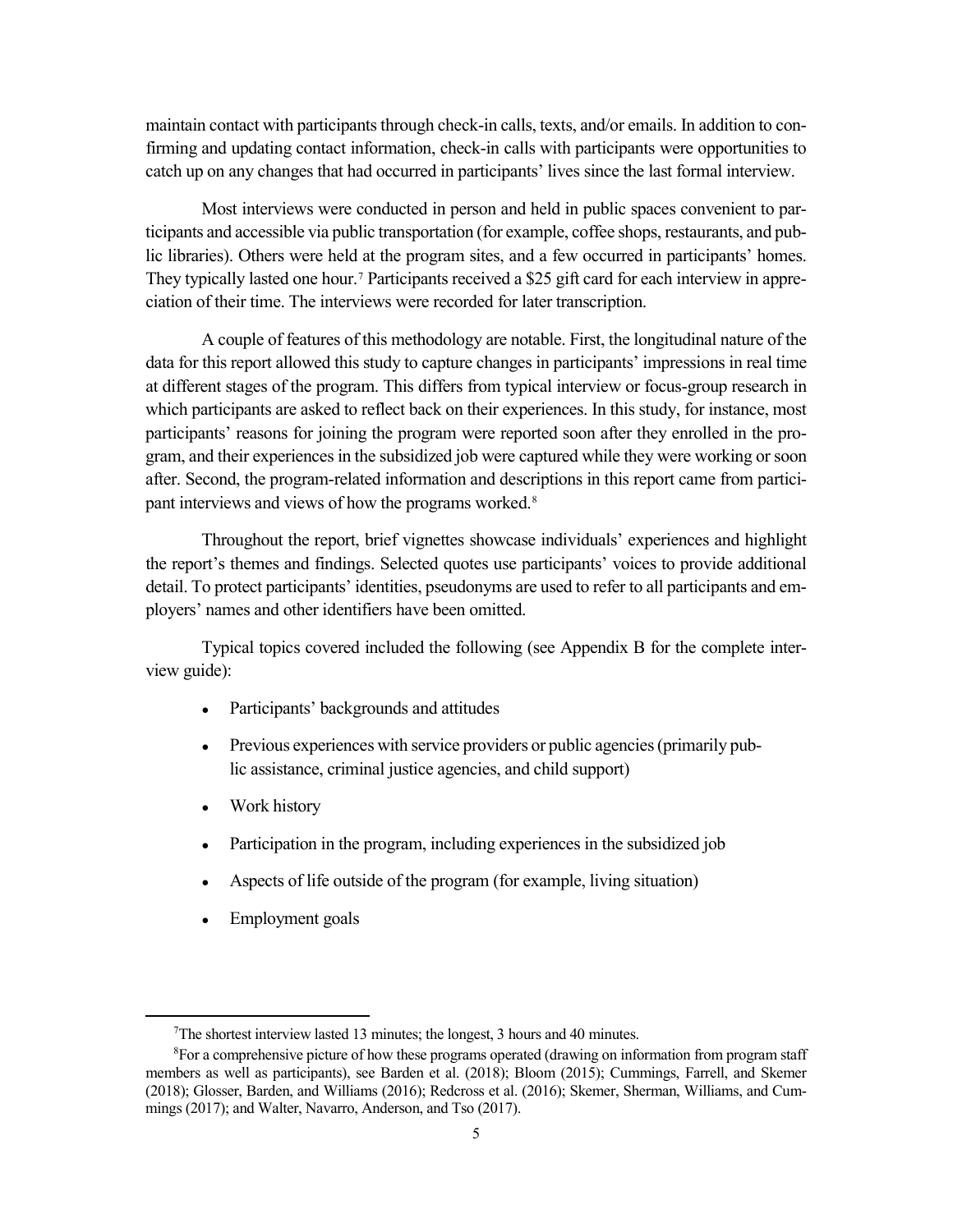- The job search
- Employment following the subsidized job

#### **Selecting Participants for the In-Depth Study**

In-depth study participant selection aimed to achieve a sample of eight participants from each of 11 ETJD and STED sites. Participants were selected with the intent to mirror the demographics (age, gender, and race) at each site. Among the eight participants, the goal was to include five participants newly enrolled in the program (who may not have started working in a subsidized job) and three already in the subsidized employment phase of the program. Thus, the timing of the first interview varied, even within sites, relative to when individuals enrolled in the programs.

Sometimes program staffmembersrecommended participants based on enrollment status (for example, those who had just enrolled in the program). Staff members were instructed to recommend applicants who were not considered the best or most highly motivated but were more average or typical participants. At other sites, the in-depth study interviewers handled selection and recruitment.

Interviewers explained the study and told participants there would be multiple interviews and that they would receive a gift card after each interview. Interviewers made sure the participants understood that participation in this study was voluntary and they would not be penalized if they decided they did not want to be interviewed. If more people volunteered than were needed, the interviewer selected the participants. Sometimes interviewers chose randomly, other times on the basis of age, race, and/or ethnicity so that the group more closely mirrored the characteristics of the site's total participant sample.

As Table 1.2 indicates, participant recruitment for the in-depth study came close to the target of eight participants at each of the 11 sites, except for the Minnesota and Milwaukee sites, which each had five participants. Study participants represented a broad cross section of demographics and backgrounds. Given the relatively small sample and nonrandom selection, however, the findings are not representative of all program participants. (Appendix C provides demographic and other characteristics of the in-depth study sample.)

About half the participants (51 percent) completed three interviews, about a quarter completed two, and another quarter completed just one. In general, there were difficulties reaching participants for follow-up interviews (especially those no longer in the program).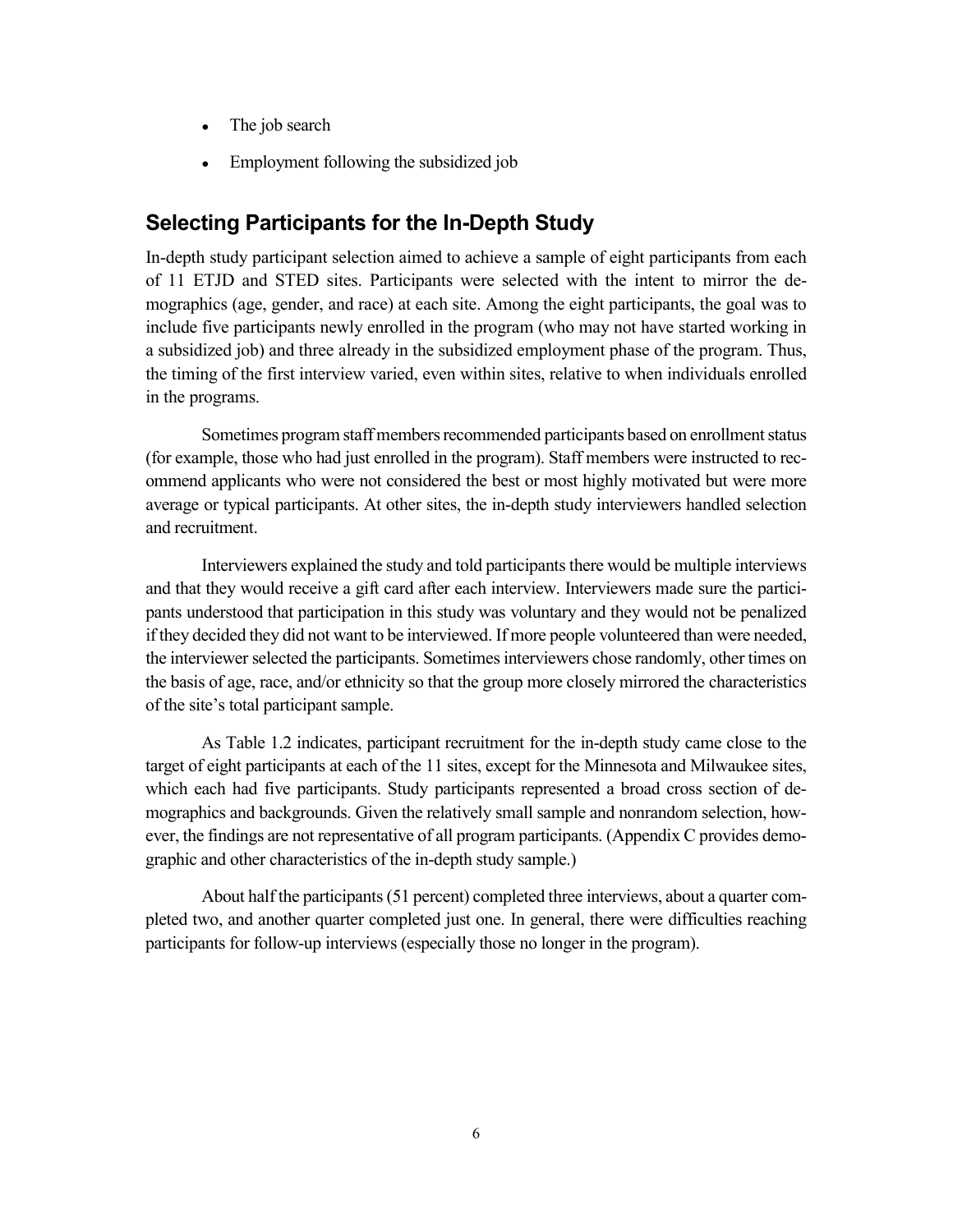### **Table 1.2**

| Program                                                                                                                                  | In-Depth Study<br>Participants | <b>Total Number</b><br>of Interviews | Participants<br>with One<br>Interview | Partipants with<br>Two Interviews | Participants with<br>Three or More<br>Interviews |
|------------------------------------------------------------------------------------------------------------------------------------------|--------------------------------|--------------------------------------|---------------------------------------|-----------------------------------|--------------------------------------------------|
| <b>Good Transitions</b><br>Atlanta, GA                                                                                                   | 8                              | 22                                   | 0                                     | $\overline{c}$                    | 6                                                |
| <b>Next STEP</b><br>Fort Worth, TX                                                                                                       | 8                              | 18                                   | $\overline{2}$                        | $\overline{c}$                    | $\overline{4}$                                   |
| <b>RecycleForce</b><br>Indianapolis, IN                                                                                                  | 8                              | 24                                   | $\pmb{0}$                             | 1                                 | $\overline{7}$                                   |
| <b>Transitional Subsidized</b><br><b>Employment: On-the-Job</b><br><b>Training and Paid Work</b><br><b>Experience</b><br>Los Angeles, CA | 8                              | 17                                   | $\overline{2}$                        | 3                                 | 3                                                |
| <b>Supporting Families</b><br><b>Through Work</b><br>Milwaukee, WI                                                                       | 5                              | 11                                   | $\mathsf 3$                           | $\mathbf 0$                       | $\overline{2}$                                   |
| <b>Ready Willing and Able</b><br>Pathways2Work<br>New York, NY                                                                           | 8                              | 18                                   | $\mathbf{1}$                          | 4                                 | 3                                                |
| Young Adult Internship<br>Program<br>New York, NY                                                                                        | $\overline{7}$                 | 21                                   | $\pmb{0}$                             | 0                                 | $\overline{7}$                                   |
| <b>MSTED</b><br>Ramsey, Dakota, and Hennepin<br>Counties, MN                                                                             | 5                              | 9                                    | $\overline{2}$                        | $\overline{2}$                    | 1                                                |
| <b>Jobs Now STEP Forward</b><br>San Francisco, CA                                                                                        | 9                              | 23                                   | 1                                     | $\overline{c}$                    | 6                                                |
| <b>TransitionsSF</b><br>San Francisco, CA                                                                                                | 8                              | 13                                   | 4                                     | 3                                 | 1                                                |
| <b>Parent Success Initiative</b><br>Syracuse, NY                                                                                         | 8                              | 13                                   | 5                                     | 1                                 | $\overline{c}$                                   |
| <b>Total</b>                                                                                                                             | 82                             | 189                                  | 20                                    | 20                                | 42                                               |

### **Number of Study Participants and Interviews Conducted, by Site**

SOURCE: Interview data collected by MDRC for the In-Depth Participant Study.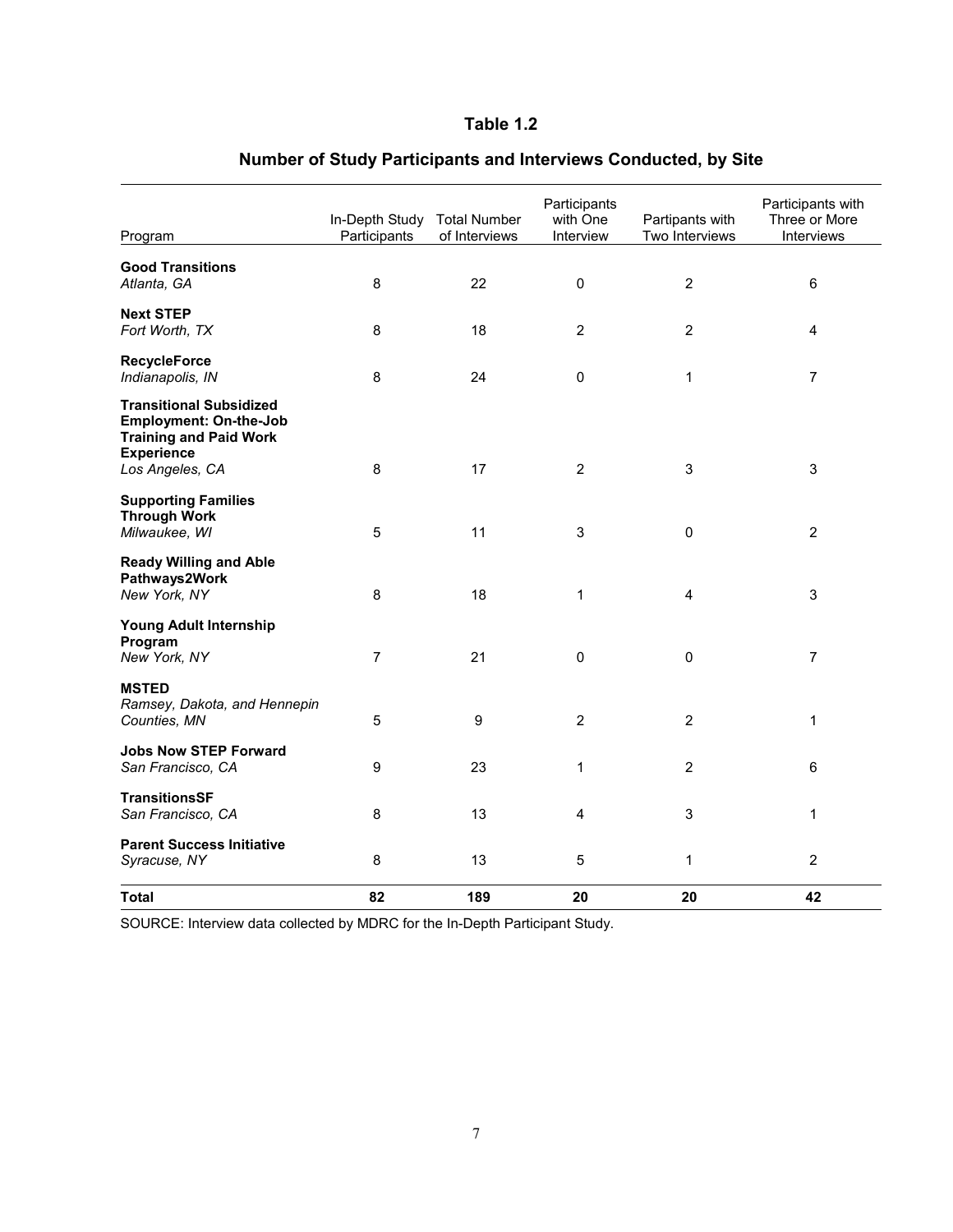The remaining chapters of this report cover the following topics:

- Chapter 2 discusses why participants joined subsidized jobs programs.
- Chapter 3 provides details about participants' experiences in subsidized jobs.
- Chapter 4 describes other support services provided by the programs intended to help participants overcome barriers to employment.
- Chapter 5 describes how the subsidized jobs and the programs helped participants make the transition to unsubsidized employment.
- Chapter 6 presents a summary of the findings and some implications for the programs.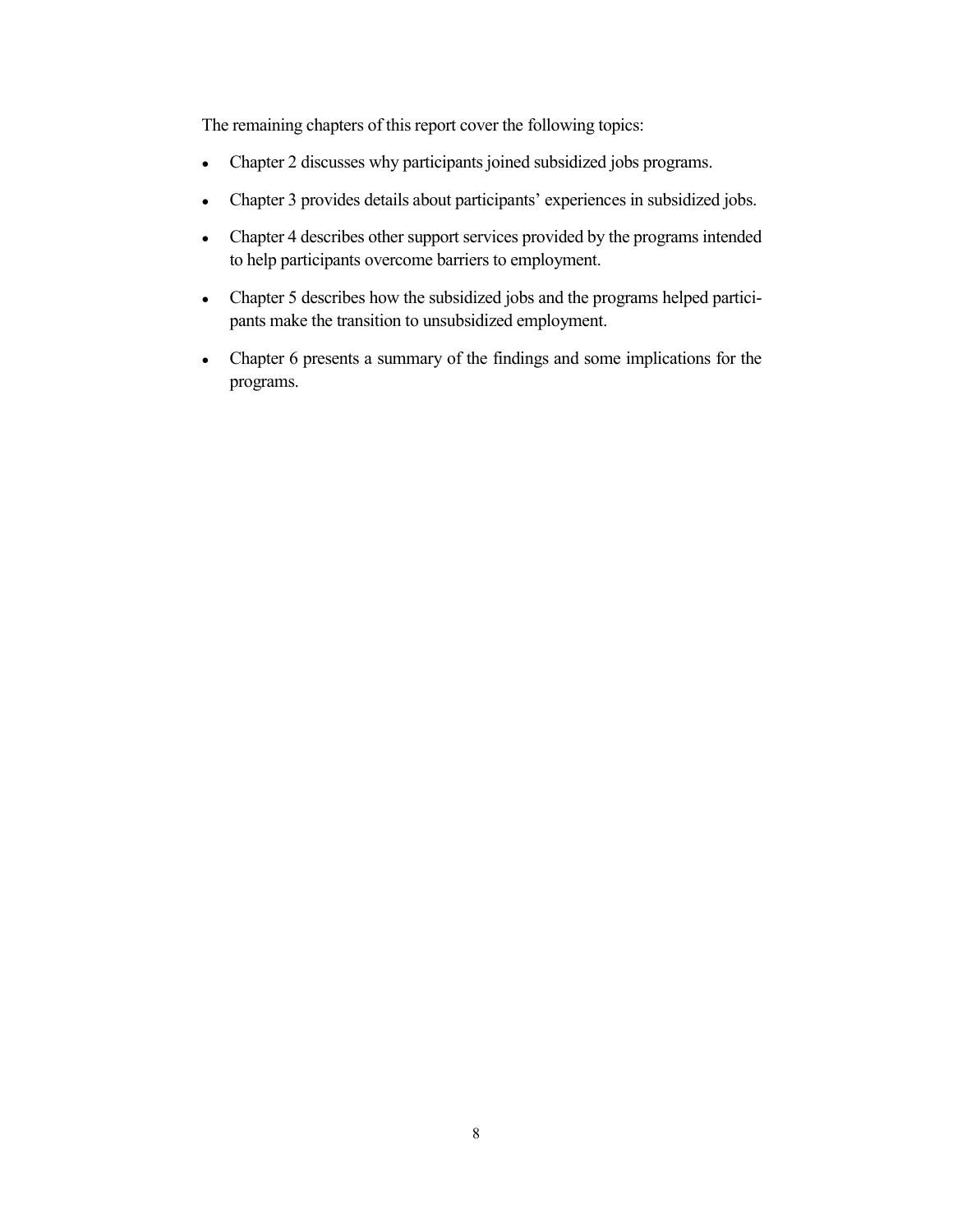#### **Chapter 2**

# **Motivations for Joining a Subsidized Employment Program**

Participants wanted permanent jobs. For most, this was the main reason for enrolling in a subsidized jobs program. An immediate need for income motivated some, especially those returning from prison. Dealing with debt was also a critical concern, especially among noncustodial parents. Young people and younger recipients of Temporary Assistance for Needy Families (TANF) were more likely than older recipients and those who were not receiving TANF to incorporate education as part of their strategy for achieving employment goals. These motivations and reasons for joining the programs are discussed in this chapter.

### **Achieving Financial Independence**

*"The difference . . . is that [this program] puts you to work immediately. You can have money in your pocket so you don't have to be stressing about getting money, having money in your pockets and you don't go out there and do some of the dumb things that we tend to do sometimes."* — New York City Pathways participant

For many interviewees, a job was essential to getting out of debt, supporting themselves and their families, and living on their own. Participants expected that they would have a better shot at getting a job after participating in the program or that they would find a better-paying, more interesting job through the program.

> Jordan had been out of work for three months. His only income at the time he enrolled in the program was \$186 per month in food stamps (and a few odd jobs here and there). He said he had been "technically homeless" for the past two years. He was not living on the street or in a shelter but had been doubling up with various friends. His driver's license had been suspended for six years, but he continued to get traffic tickets, which he was unable to pay. He owed \$436 per month for child support. Jordan had a criminal history, which included several felonies.<sup>[1](#page-18-0)</sup>

Some focused on the short-term prospects for income from the subsidized jobs. A sizable proportion reported that they had no income at the time they were first interviewed. This was especially common among participants recently released from prison. Participants coming out of prison often owed restitution and other fees, adding to the need for a job.

At the time they enrolled, participants commonly relied on family, partners, or friends for a place to live, transportation, and help paying for a mobile phone and other bills. Obtaining

<span id="page-18-0"></span> <sup>1</sup> Vignettes are adapted from interview summaries written by interviewers; names have been changed.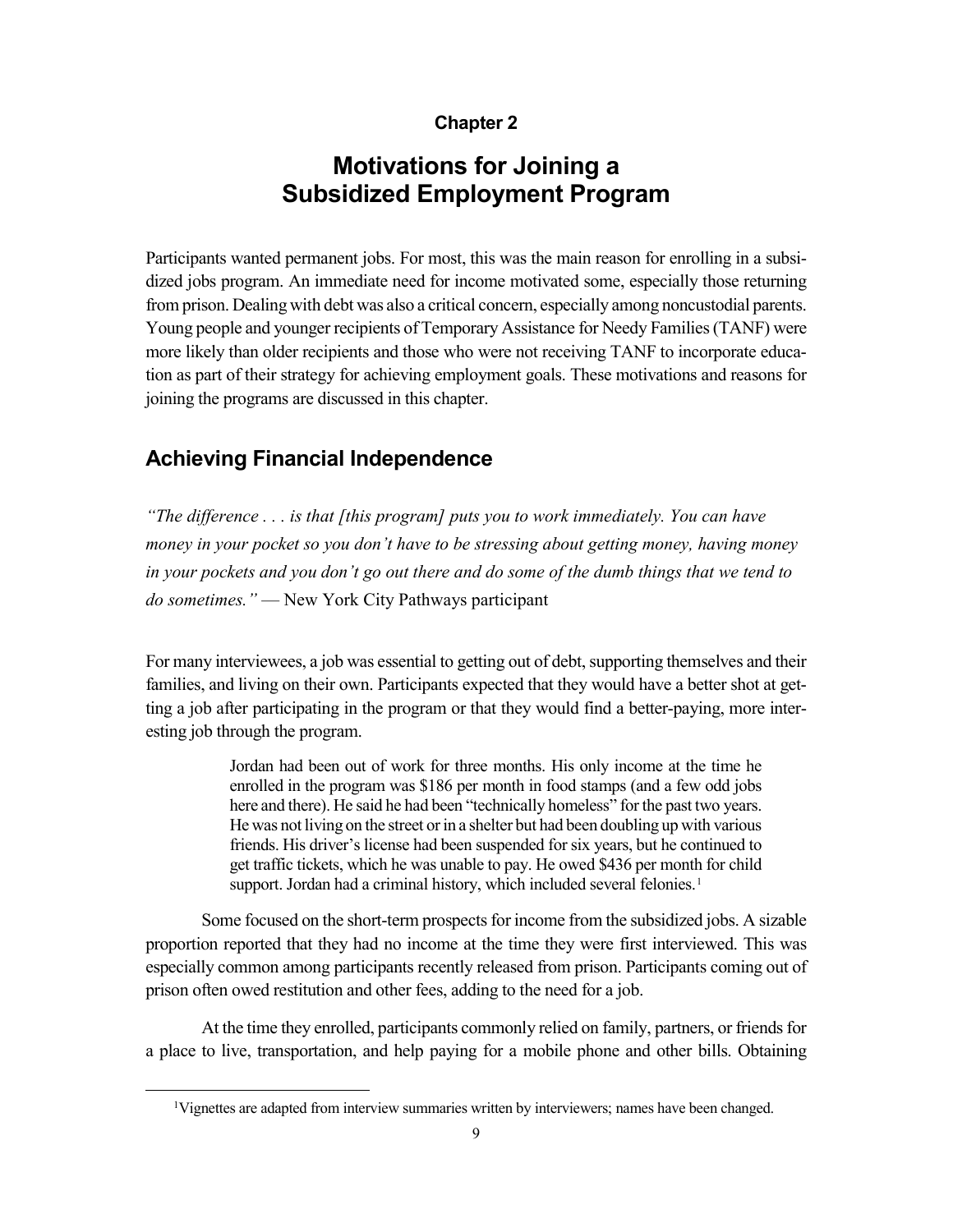sufficient resources to live on their own was an explicit goal for many. One participant commented that the only thing keeping him from being homeless was the fact that he lived with his girlfriend, who had a steady job and was able to pay most of the bills. Many reported difficulties paying rent. Even those fortunate enough to pay only a few hundred dollars a month in rent were spending a very high proportion of their income on housing.

Over one-fourth of the interviewees explicitly mentioned that their current housing situations were temporary or indicated that they hoped they were (including those living in halfway houses and homeless shelters). Living with others made financial sense, but it could involve crowded conditions and a lack of privacy, and a few participants mentioned that there was no room for their children to come to visit or live. In some cases, the relationships with those they lived with were described as stressful or in flux, and it appeared that the housing situation might change as a result. Even in cases where everyone got along, participants expressed the desire to move out once they could afford to live on their own.

> Dwight was fortunate to have a considerable amount of emotional and financial support from his parents and several siblings. When Dwight joined the program he was in his mid-40s and living with his youngest sister. While she was happy to have him stay there permanently, Dwight hoped it was temporary. He appreciated the help his family provided, but he was looking forward to the time when he no longer had to be a burden on anyone.

> For Darryl, living in a homeless shelter was a source of shame and distress. When asked about his perceived barriers to finding employment and achieving his longterm goals, he said, "Getting out of this place. Getting out of this predicament I'm in." Darryl reported that he missed having the freedom to live the way he wanted to live, and that this affected other aspects of his life.

### **Overcoming Past Criminal Justice Experiences and Rebuilding Lives**

*"I don't have nothing. I want better for myself. I refuse to accept less than what I know I can have. I'd rather be a productive member in society than a bullshitter in jail. I'd rather wake up to see my kid's face every day instead of waking up to some other guy's face."* — San Francisco TransitionsSF participant

Two-thirds of the in-depth study sample had a criminal justice background and 44 percent had been convicted of a violent crime (including convictions for murder and manslaughter). (See Appendix C.) Having served time in prison, especially for those with a felony conviction, contributed to the difficulty of finding work. Gaps on their résumés added to the reemployment challenges facing many formerly incarcerated participants. Participants in this study acknowledged these difficulties and joined the programs in search of extra help finding a job.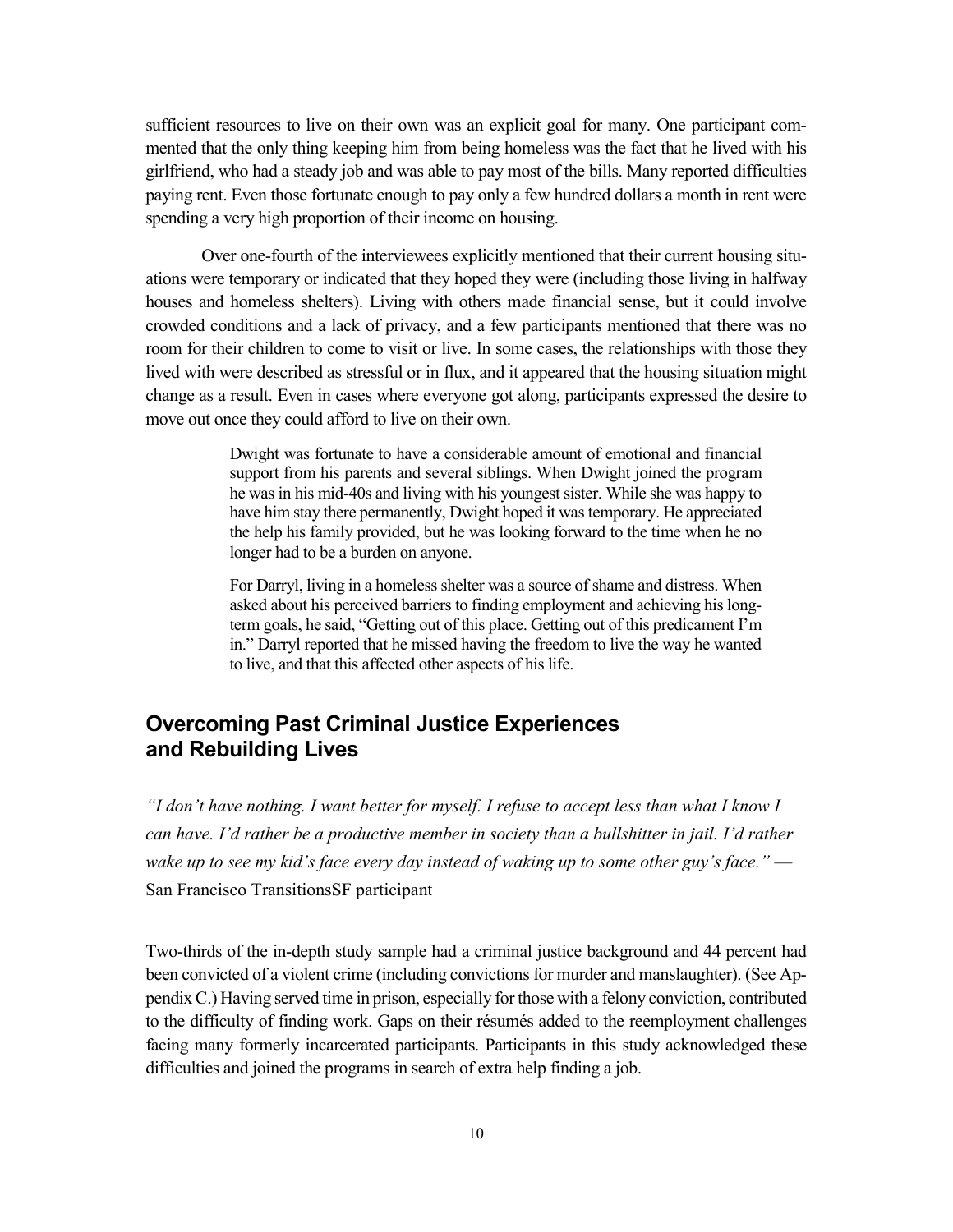Gail decided to show up for the program because she knew she would need help getting a job due to her felony convictions, and because she had been out of the job market for years. She hoped to use the money she would make from working to handle basic bills and the surcharges she had to pay for her driver's license, to catch up on her parole fees, and to take care of her children.

Jamaal, who lived in Atlanta and had past criminal justice experience, said that in order to pay his bills he would need a job paying \$13 to \$15 per hour, but he said, "I would even take, right now just because I wanna get to working, I would accept about \$10 an hour."

Among the individuals recently released from prison, many were referred by parole or probation officers, or they learned about available reentry programs during presentations by organizations at parole check-ins. A few mentioned hearing about the program from friends or residents at their halfway or transitional living houses. Hearing others' success stories motivated participants to follow through on the referral.

> Eugene first heard about the program years ago, from a friend with whom he "used to run the streets." His friend completed the program and then acquired a job and his own place and was no longer on "the streets doing wrong stuff." Eugene decided he wanted the same for himself.

Many who came to the program soon after being released from prison saw the program as the means to leave criminal behaviors behind and start a new life. Several formerly incarcerated individuals described themselves as determined to change their lives for the better. They saw the program as helping them make better decisions and learn to manage their behavior and anger.

Participants experiencing housing crises, facing crumbling marriages, or struggling to recover from drug abuse or illness similarly viewed the program as a chance to rebuild and gain stability and independence.

> Tristan described this program as his best chance at turning his life around, getting a job, and staying sober and out of prison.

> Christina had been out of work for several years when she was referred to the Atlanta program by a child support worker who told her the program might be able to help her find a job. She said, "I felt like, why not try out for this program? I wanted to change my life. My life was going in the wrong direction, and I wanted my kids back, so I said I would try this program out to see what it's about." Her goals when she started were to get full-time work, save some money, find a place to live, and go to court to regain custody of her children, who had been removed by the child welfare system.

Providing for their children and proving to family members that they had changed for the better strongly motivated some participants.

> Melissa, a single mother raising her 3-year-old son, was motivated to find a job in order to provide for him. She had some community college credit, and her goal was to obtain a four-year college degree. After breaking up with her boyfriend and moving out on her own, Melissa was desperate for a job; after she signed up for TANF benefits, she heard about the program.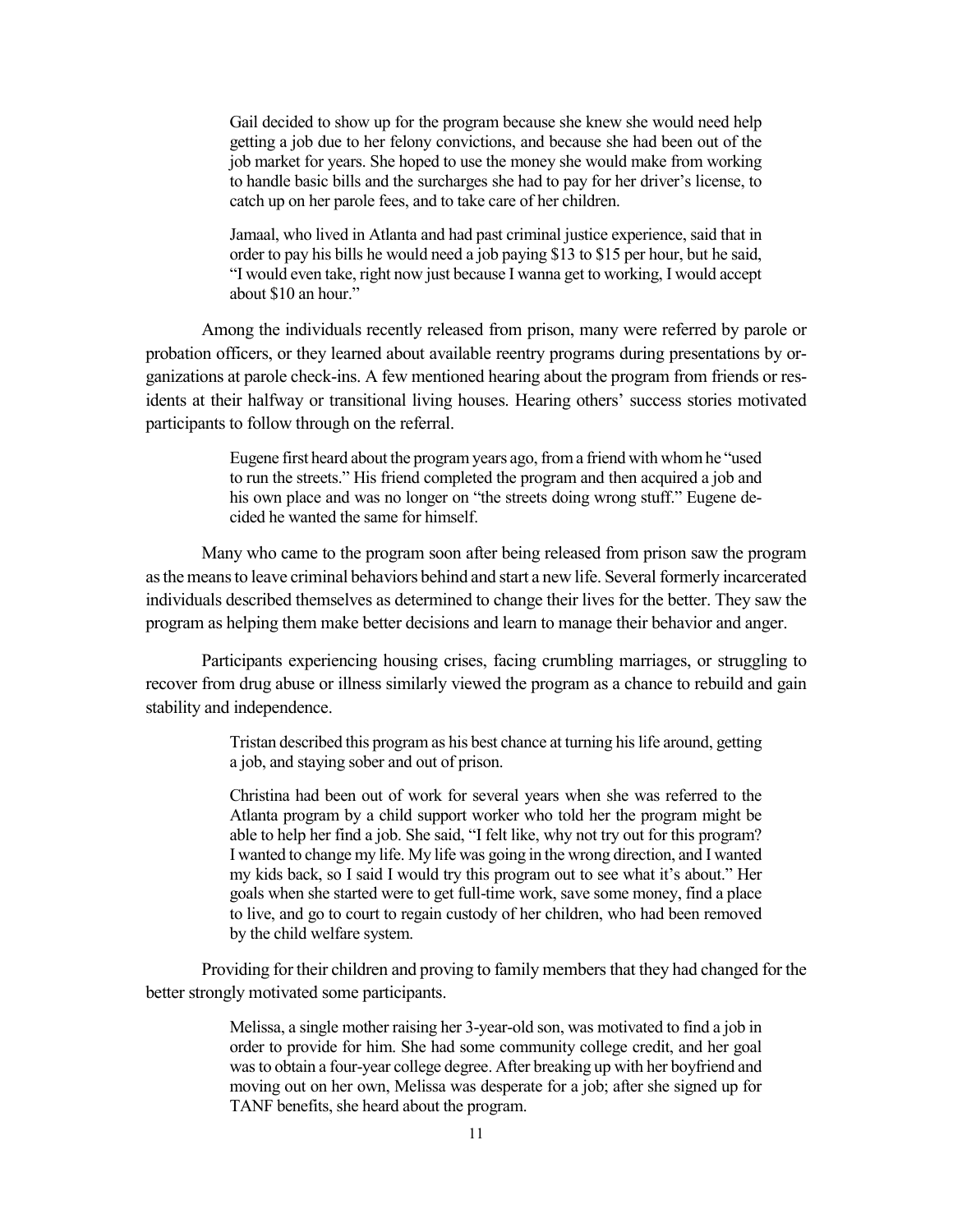Rasheem seemed encouraged that the program would be able to help him get skills and find work. He talked about wanting to break away from his old life, be recognized for doing something well, and do things with his kids he had not been able to afford.

#### **Getting Help with Child Support Debt**

*"She also just explained to me the benefits of [the program] as well as how they would assist you with work. You could find gainful employment, and basically the main three things that they were about was about getting the job, keeping the job, and making sure that I'm able to pay my child support. Those are the primary things that I need as of now. So it was perfect, [a] perfect opportunity for me.*" — Atlanta GoodTransitions participant

Noncustodial parents in this study often owed child support, and many had accrued significant debt. Some of the programs offered assistance with child support orders. Among in-depth study participants from sites targeting noncustodial parents, roughly 40 percent signed up for the programs specifically to get help reducing their child support orders or arrears. Participants' child support orders ranged from under \$100 per month to \$740 per month, and arrears ranged from several thousand to tens of thousands of dollars. Child support orders took away a large share of income: One participant reported that 50 percent of his unemployment insurance check was taken out for child support.

> Devin's primary motivation for joining the program was the promise of help in getting his child support debt paid down. The amount he owed, he said, was "too damn much," totaling over \$30,000. He hoped that the program could help him pay down his debt or get his payments reduced. Devin also hoped the program could help him get his driver's license reinstated. But because of his criminal justice history he was not sure which state had the hold on his license and did not know how to find out.

> Eddie was very clear that the only reason he joined the program was to get his child support debt taken care of. He said this was a bigger motivation than getting a job, something he felt confident he could do on his own if he could get back on his feet and out of debt.

Some participants were unsure of the details surrounding their child support situations. For instance, one participant told the interviewer he was unsure how many active child support orders he had, saying it could be anywhere between two and four. He also was not sure how much money he owed in arrears. He knew that when he was working in his last job payments were taken directly out of his paycheck, but he was not sure how much they amounted to. Another said he did not know whether his payments went to the state for public assistance payments or to his daughter's mother.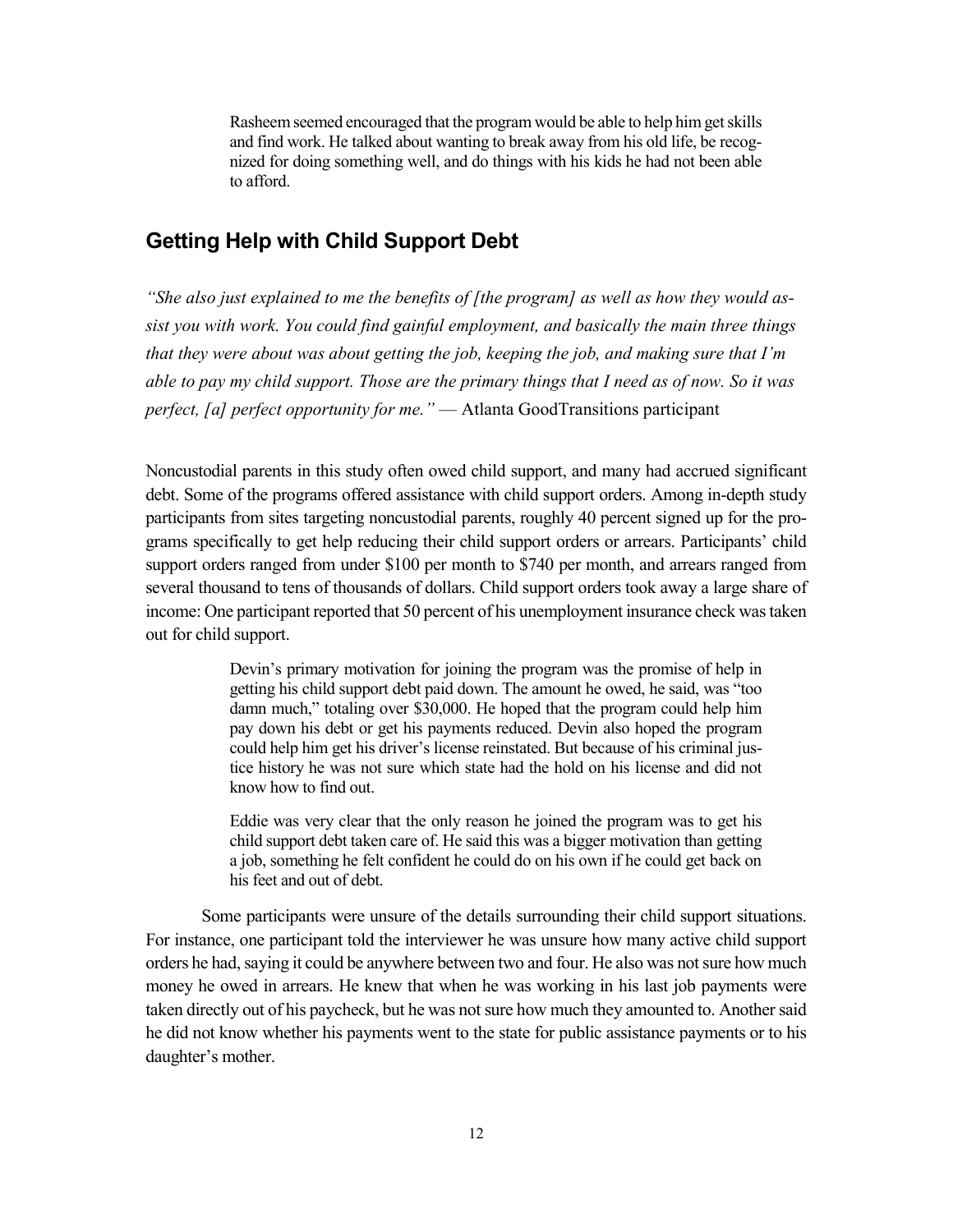### **Upgrading Skills and Education**

Some participants saw themselves as needing only a boost to get an unsubsidized job. They expected that with a program connection, or after they had updated their job search skills and filled the gap on their résumés, they would be able to find a job on their own.

> Jordan thought just being connected to the program would improve his chances of getting a job. He said he had been looking for a job and filling out applications, but he expected employers would be more likely to give his application a second look with a program connection: "The possibilities are endless now because I have a backing. I have some — people see me now saying, Well, you work with [program] — they may be more liable to take a chance on me now as opposed to me just coming from the street and trying to present myself."

> Nadine had not held a full-time job in a long time. She decided to participate because she knew she would get a job through the program and saw that as a way of getting her foot in the door. Her goal was to get some experience that she could use to get a job on her own. She did not expect the program job to continue longterm. In fact, when asked if she would try to establish a good relationship with her employer, she responded: "In a way yeah, but then they say they're not going to keep you afterwards, they fire you, so I'd rather just be neutral with them."

> Ray's gap in employment had made it difficult for him to get back into the job market, and before he enrolled in the program his confidence was low. He hoped that he would gain skills and knowledge about new technology, up-to-date marketing skills, and job experience that would help him get back into the job market. Ray looked at the program as temporary, and hoped that within six months to a year he would be done and working in a "meaningful" job.

Many participants cited a need to learn how to use computers and connect to the internet to look for a job. One participant, who lacked a high school diploma or equivalent, mentioned being computer illiterate and unable to complete online job applications as a big barrier: "I don't know anything about computers. And trying to fill out applications: I can't do it on my own. I've been trying to tell them that. I cannot fill out an application by myself, 'cause comprehending there's certain things I cannot comprehend. It may seem like I'm smart. I know I'm a smart, intelligent person, but it's things I don't understand. I can speak all day, but looking at something, I'm not comprehending what it's saying."

Participants at a few sites saw the opportunity to earn credentials and licenses through the program as a means to secure a better job than they could get on their own. Several programs offered General Educational Development (GED) classes and others provided short-term training in addition to subsidized employment. For instance, the Fort Worth program offered training, typically lasting 4 to 10 weeks, for participants to gain commercial driver's licenses or learn welding. In addition to formal credentials and licenses, participants' interest in the program stemmed partly from the opportunity to acquire or strengthen computer skills, to update their job search and interviewing skills, to develop a résumé, and to understand how to market themselves to employers.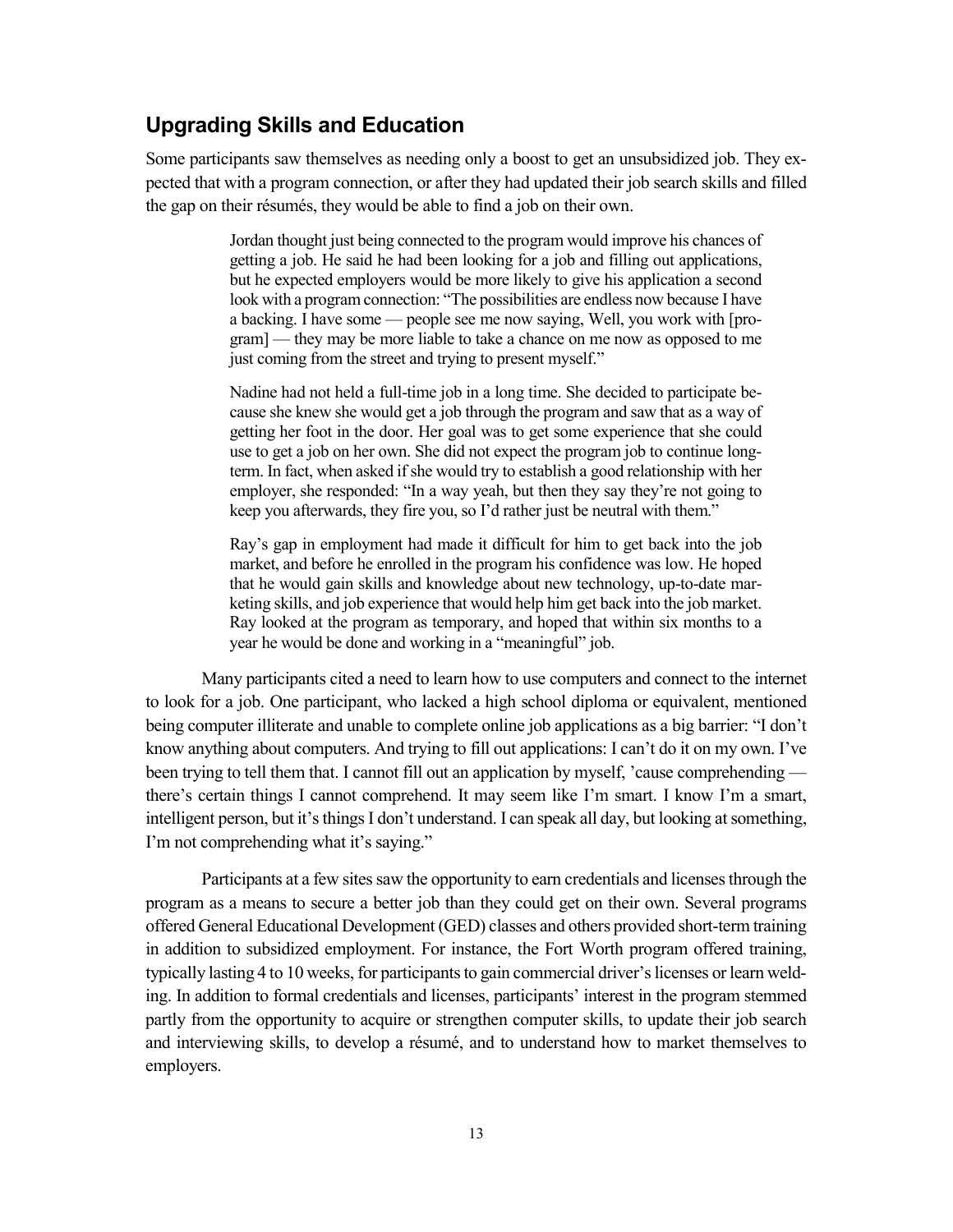Brandon showed up for the program orientation because he had heard that people had gotten jobs with the program in the past. He wanted to get an air conditioning and heating certificate while in the program, which, combined with his work experience in that area, he hoped would land him an unsubsidized job by the end of the program.

Chad recalled that his parole officer, who referred him to the program, said it would help him get job training. Chad was interested in getting a commercial driver's license and thought the program would help him do so, as well as helping him write a résumé and search for a job.

Jeremy was looking for a career, not just a job, and hoped that by getting some training he could work in welding or with a forklift.

Two groups of participants were interested in education as well as employment — participants in the New York City Young Adult Internship Program and some TANF recipients in Los Angeles. Participants saw a GED certificate as essential for obtaining a good job, and some wanted to pursue further education and get a college degree. Several of these participants described plans to combine work and education, though at the time they entered the program these plans were vague, and TANF participants tended to be only partially knowledgeable about the rules around TANF receipt and participation in employment and educational programs.

> Briana heard about the program from her TANF worker, and it sounded appealing because it would get her work experience. Briana was 22 years old, and her employment experience consisted of some babysitting in high school and volunteer work. Briana had a baking and pastry certificate and hoped to advance her career goals by going to school for an associate's degree in baking and becoming a pastry chef. The TANF program told her that unless she was attending school for at least 35 hours a week, she also had to get a job. She was hoping to get a job through the subsidized jobs program and attend school simultaneously. Although not sure how this would play out, she decided to figure it out as she went along.

For younger participants with educational aspirations and help from their parents or other family members, the program did not appear to be as central in their lives as it did for those returning from long stays in prison or experiencing crises.

> Briana, the TANF recipient introduced above, commented: "It's important but not that important, because [the subsidized jobs program is] only six months and I will have to look anyway, but it helps . . . anything helps, so if they can help me find work, whether it be office work or anything, it doesn't matter, as long as I have something."

A few had previously participated in the same or another employment-related program. One participant said he went to the program upon being released from prison because that is what he does every time he is released from prison. A San Francisco STEP Forward participant described earlier experiences in the program:

> Dwayne has been in and out of the STEP Forward program ever since he moved to San Francisco in 2005. He initially heard about the program through the General Assistance office, where he was looking for GED classes. His wife got involved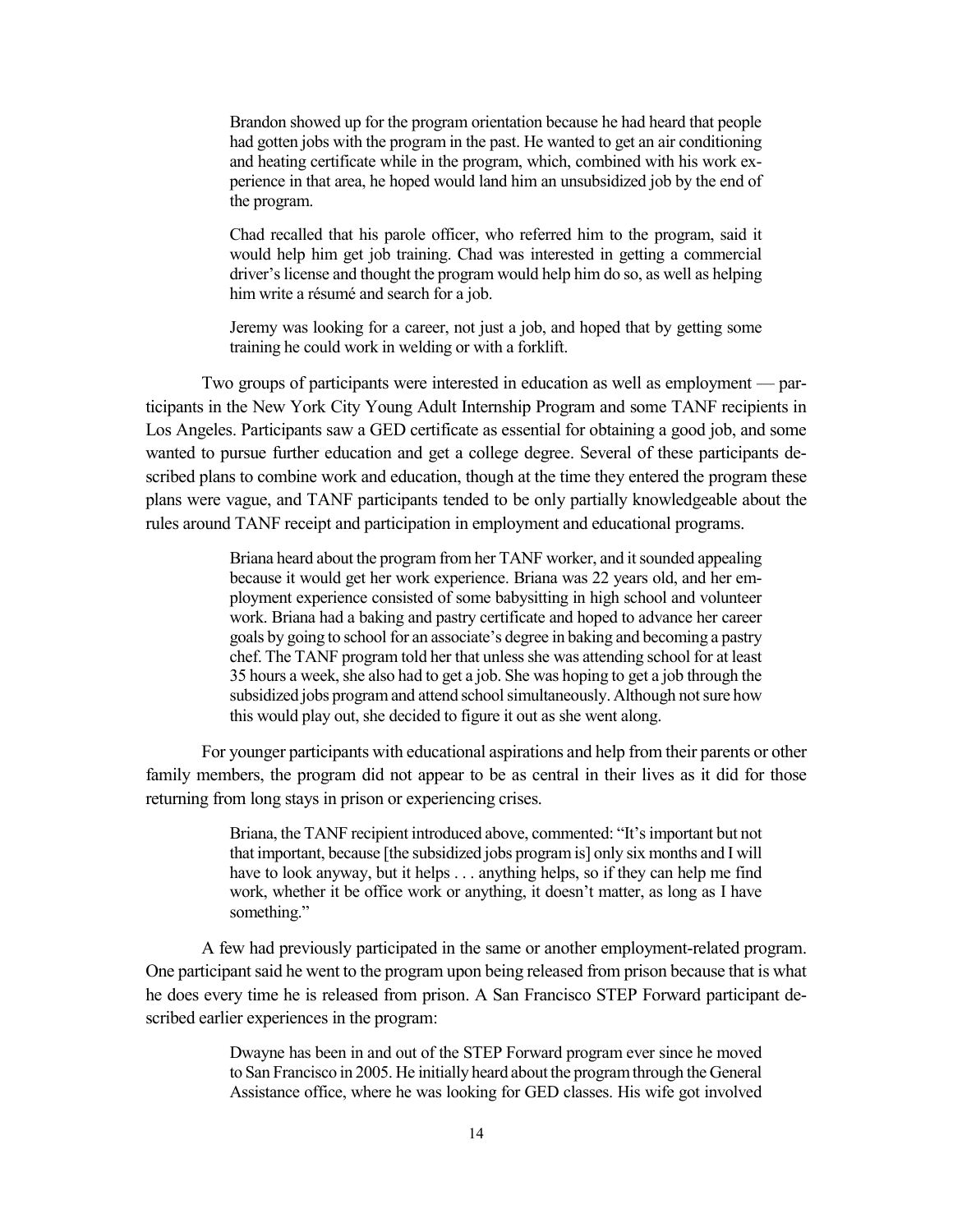in the program first and was able to get a job, so he decided to try it also. Dwayne has been in and out of the program depending on his employment status, but he most recently returned after he got into a fight with his coworker and was laid off. He wanted a custodial job at a hospital. His main goal was simply to get another full-time unsubsidized job as soon as possible.

Almost all participants described their participation in the program as voluntary. There were two exceptions. One formerly incarcerated individual said he thought his participation was mandatory as a condition of his parole, and one TANF recipient felt coerced into enrolling, saying she had been "tricked into signing papers," believing she had to sign to receive her TANF bene-fits.<sup>[2](#page-24-0)</sup>

#### **Summary**

The promise of a job drove most participants into the subsidized jobs program. The subsidized job itself and its immediate earnings enticed some individuals with no income — many of whom had recently been released from prison — to sign up. For others, the promise of a well-paying unsubsidized job at the end of the program sparked their interest. Participants were hoping this program would reduce their financial reliance on others — with many wanting to move and live on their own. Specific concerns influenced various participants. A sizable number of noncustodial parents who owed child support that they were unable to pay joined specifically because of the programs' offer to help reduce their child support debt. Parents — both those who lived with their children and those whose children lived elsewhere — expected that by the end of the program they would be better able to provide for their children.

<span id="page-24-0"></span> $\overline{a}$ <sup>2</sup>As a reminder, this study reports only participants' views and perspectives.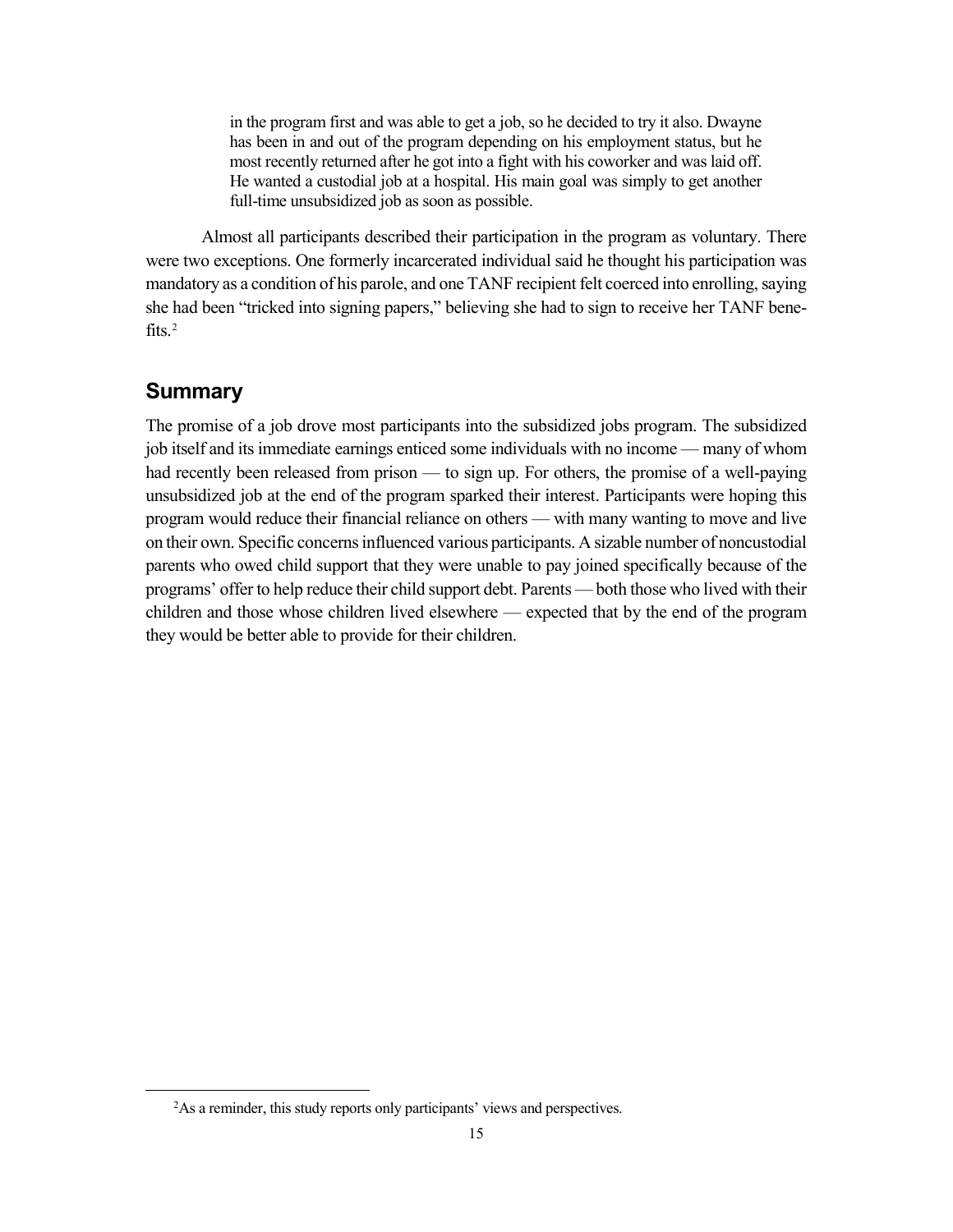#### **Chapter 3**

# **Types of Subsidized Jobs and Participants' Reactions to Them**

This chapter describes interviewees' subsidized job placements, reflections on the work they did, and whether they thought it was leading them toward a permanent job.<sup>[1](#page-25-0)</sup>

Some programs placed participants in subsidized jobs designed to teach basic work behaviors and skills, provide work experience to add to résumés, and provide an opportunity to gain references. The assumption in these situations was that, at the point of enrollment, participants were not ready to succeed in a regular, unsubsidized job and needed time in a more forgiving work environment. For example, some San Francisco TransitionsSF participants worked in the program provider's warehouse. In contrast, other programs placed participants in jobs that were closer to unsubsidized jobs, with some placements expected to "roll over" into unsubsidized jobs.

Two programs — Atlanta's Good Transitions and New York City's Ready Willing and Able Pathways2Work (Pathways) — provided two subsidized jobs to each participant as they moved through the program. Participants started in subsidized positions working for the program provider and then moved to subsidized positions with private employers that were closer to "real" jobs.<sup>[2](#page-25-1)</sup>

#### **Types of Subsidized Jobs**

Interviewees' subsidized jobs included physically demanding warehouse jobs and maintenance and janitorial work, as well as some office, retail, preschool, and food service positions.

**Warehouse jobs.** In Indianapolis, the transitional job employer was the program pro-vider, which ran an electronics recycling business as a social enterprise.<sup>[3](#page-25-2)</sup> Interviewees worked in the warehouse sorting and disassembling electronics (such as televisions and computers) for recycling, and loading and unloading trucks. Some participants were selected for "special assignments" outside of the warehouse. For example, one participant described working for over two weeks on the south side of the city collecting large quantities of electronics to bring back to the warehouse. In San Francisco's TransitionsSF program, run by Goodwill Industries, some study participants were placed in jobs sorting donated merchandise at Goodwill's warehouse.

<span id="page-25-0"></span> <sup>1</sup> <sup>1</sup>This chapter discusses subsidized job placements only for in-depth study participants. For a more complete description of the types of placements offered for the full STED and ETJD samples, see Bloom (2015) and Redcross et al. (2016).

<span id="page-25-1"></span><sup>&</sup>lt;sup>2</sup>See Appendix A for details on the length of the subsidized jobs and other program features that applied to all program participants at each of the sites.

<span id="page-25-2"></span><sup>&</sup>lt;sup>3</sup>Social enterprises are organizations or businesses that address social problems or needs through a commercial approach.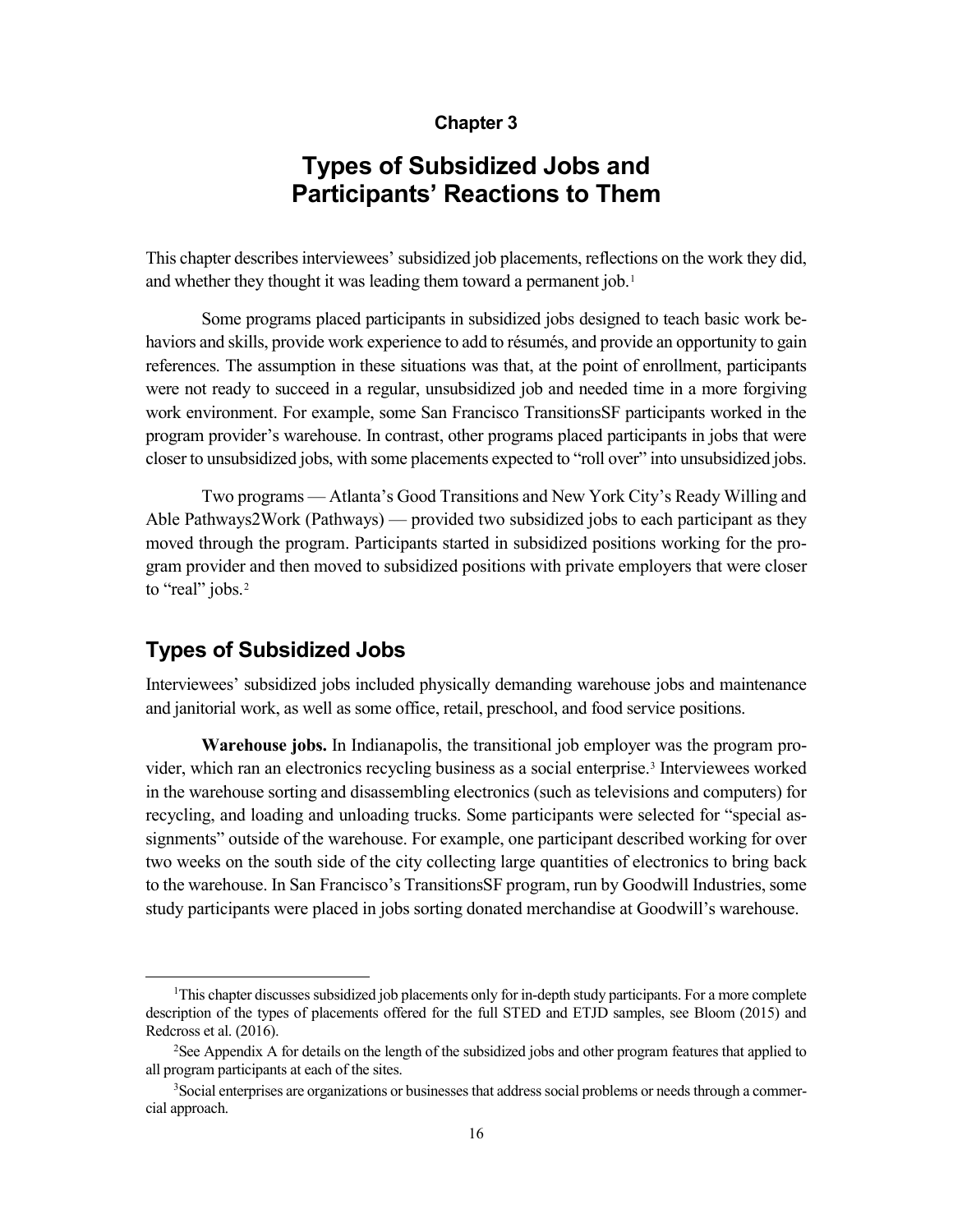**Maintenance, landscaping, painting, and street cleaning.** In Syracuse, study participants were assigned to maintenance or janitorial, painting, or clerical work at a housing authority. Interviewees from New York City's Pathways program worked three days a week on streetcleaning crews made up of other "trainees." The job entailed emptying garbage cans and sweeping streets in Manhattan. After completing the street cleaning assignment, some study participants were placed in subsidized "internships" at private sector and nonprofit organizations doing maintenance and small repairs at various residential facilities. Tasks in these jobs included cleaning, changing garbage bags, doing small repairs, painting, and keeping the outdoor area clean. Some TransitionsSF interviewees were placed in transitional jobs with the San Francisco Recreation and Parks Department doing landscaping and custodial or maintenance work.

**Clerical and office-based jobs.** Several Los Angeles study participants were placed in clerical jobs — assistant at a medical center, office assistant at a courthouse, and receptionist at a one-stop employment center. Two San Francisco STEP Forward participants obtained officebased subsidized jobs: One worked in sales for a new, small private company and the other was hired as the manager of development and communications for a small nonprofit. New York City's Young Adult Internship Program (YAIP) participants had subsidized jobs (referred to as internships) at nonprofit, public, and private sector sites, such as an Educational Opportunity Center, a district attorney's office, a councilman's office, and the mail room of a publishing company. Some programs provided in-house office-based jobs. One Milwaukee participant worked as a program assistant for the program operator, YWCA, performing general office tasks such as greeting people at the front desk, filing, presenting information to potential participants, making copies, and assisting other participants by finding them appropriate donated interview attire.

**Retail jobs.** The Atlanta program placed several study participants with large, big-box retailers. Participants helped in the shipping and receiving departments with tasks such as unloading trucks, stocking shelves, and performing custodial work. One participant reported that even though his duties did not formally involve waiting on customers, they sometimes asked him questions and he would assist them. One New York City YAIP interviewee worked in a flower shop assisting with arrangements and deliveries.

**Preschool jobs.** Several Los Angeles study participants were placed in preschools. They described their roles as teachers' aides helping out in the classrooms, but some also performed janitorial or custodial work and some cooking.

**Food service.** New York City's Pathways program placed a few interviewees in culinary training (instead of street cleaning), first in jobs preparing meals and then in internships at restaurants. One Fort Worth participant obtained a subsidized job as a server at a restaurant.

#### **Choice in Work Placements**

Most interviewees said they had limited choice in selecting a subsidized position; they were assigned to their specific subsidized jobs by the program. All Indianapolis interviewees worked for RecycleForce, the program provider. New York City's Pathways participants were offered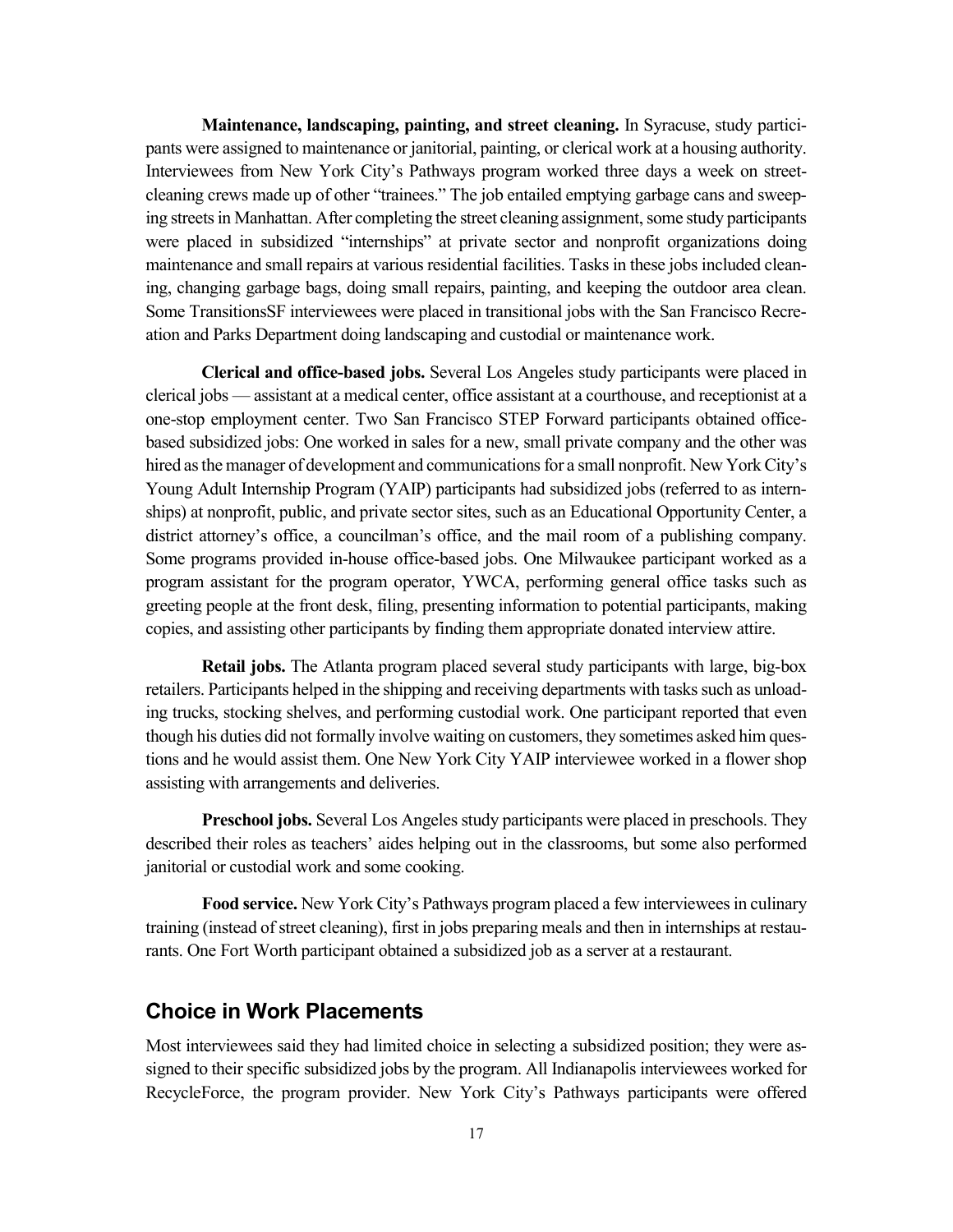subsidized positions in maintenance or culinary work for their first subsidized job. One Pathways participant claimed to have been given five options for his internship (the second subsidized job) and said he was asked to list his top three choices. Yet other interviewees from Pathways complained about not being given more than one option for their internships. An interviewee from the TransitionsSF program, who was placed as a custodian at a nonprofit housing agency, expressed disappointment with the limited variety of jobs available through the program. He felt overqualified for many of the jobs and was disappointed that they were heavily concentrated around a few specific areas, such as custodial and construction work. He wanted to use his education and did not want to start over at ground level.

Some programs did not assign participants to their subsidized jobs. Fort Worth participants, with the help of the program staff, searched and interviewed for their subsidized jobs. San Francisco STEP Forward brought employers on-site, where they interviewed multiple participants. STEP Forward participants were critical of the list of subsidized jobs offered by these employers, describing them as entry level, unskilled, and low paying.

#### **Placements with Private Employers**

Rather than placing participants into temporary transitional jobs, several programs attempted to place them directly into permanent positions, usually with private employers, with the goal that the employers would hire the participants at the end of the subsidy period. An employer would receive a temporary subsidy covering all or part of the employee's wages and in return was expected to move the individual into a regular, unsubsidized job if things went well during the subsidy period. Interviewees from Fort Worth, one of the sites where the program focused on placements with private employers, worked in various types of jobs:

- restaurant server
- truck driver (after attending driving school and earning a commercial driver's license)
- carpenter (doing tasks involved with remodeling homes)
- painter
- warehouse worker at a local food bank

### **Hours and Pay of Subsidized Jobs**

Participants worked full time or part time in their subsidized jobs, depending on the site and program model. Fort Worth and Indianapolis interviewees said they worked close to full time, and Indianapolis participants with extra assignments said they got overtime if they worked on the weekend. Indianapolis participants noted that working full time limited their ability to complete personal tasks (such as getting a driver's license) or actively search for a job.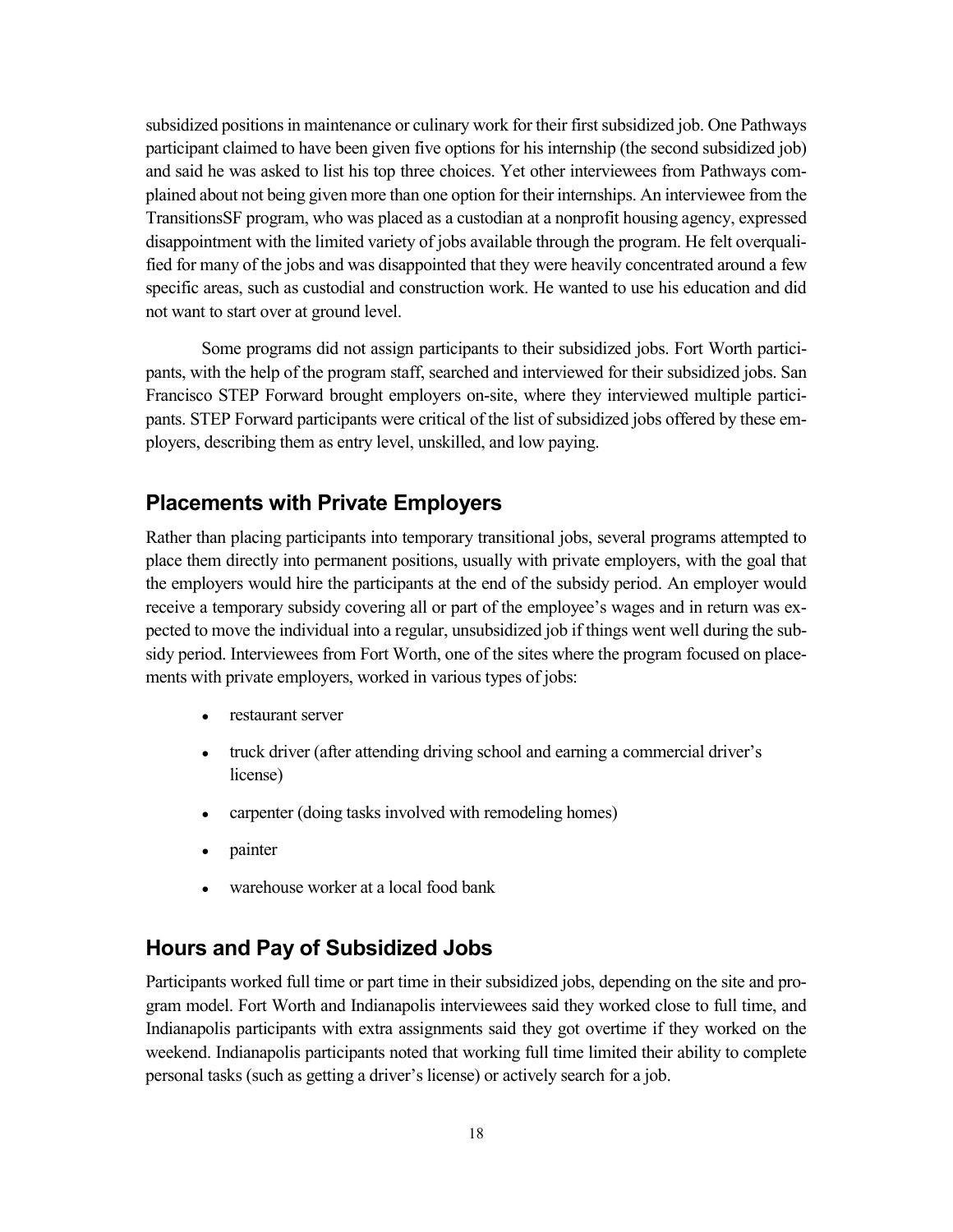Atlanta study participants started in full-time subsidized positions, but as they neared the end of their allotted time they were moved to different, part-time subsidized positions. New York City's Pathways jobs were three days a week, leaving two days for workshops and job-readiness activities.

Participants earned little in the subsidized jobs (especially when paychecks were garnished for child support or participants were docked for absenteeism). For instance, Atlanta jobs paid \$7.25 per hour, participants in Indianapolis received \$9 per hour, and New York City Path-ways participants reported receiving a stipend of \$155 to \$175 per week.<sup>[4](#page-28-0)</sup>

Income from these jobs was often reported to be insufficient to cover living expenses. Several participants (not all from the same site) had been under the impression that the program would be providing full-time employment or provide a specific wage. They were frustrated and felt their subsidized jobs paid less and provided fewer hours than advertised. One Milwaukee participant expected to make more:

> Martin said they had been told they would make \$10 an hour on the job but they weren't making that. He said, "I feel that this program needs to make a change. It has to hold up to its part of the deal. Like when they say the wage is going to be \$10 an hour, it should be \$10 an hour."[5](#page-28-1) Martin said, "I'm not ashamed. I take home \$85 a week. Who can survive on that? You can't even get a room for that much . . . I smile with it. It bothers me, but I smile with it." [6](#page-28-2)

While most subsidized jobs paid near minimum wage, a few participants worked in wellpaying subsidized jobs. After losing his first subsidized job, one Fort Worth participant found a second subsidized job in the same field that paid \$3.50 more per hour than his first job, and a San Francisco STEP Forward participant was hired in a management position at a very small nonprofit, earning roughly \$24 per hour.[7](#page-28-3)

Study participants had different attitudes about the low wages they earned in the subsidized jobs. One participant from Syracuse was very vocal about the wages and felt he should be earning more: He noted that it wasn't "worth it" to work and make such a small amount of money, but he knew he needed to be in the program because it made him look good for his probation officer. Another Syracuse participant was happy for the income he earned:

> Willie enjoyed his job, and with his disposable income he took his kids to Burger King, which made him feel like he was being a good dad. He also purchased

<span id="page-28-0"></span> $\overline{a}$ <sup>4</sup>At the time that participants were in these jobs, the federal minimum wage was \$7.25 per hour. Some states set higher minimums — such as California (which went from \$8 per hour to \$9 per hour on July 1, 2014.)

<span id="page-28-1"></span><sup>&</sup>lt;sup>5</sup>The reason for this discrepancy between the pay rate the participant received and the expected \$10 per hour is unknown. As indicated earlier, this report presents the program operations as they were understood and experienced by participants.

<sup>&</sup>lt;sup>6</sup>Vignettes are adapted from interview summaries written by interviewers; names have been changed.

<span id="page-28-3"></span><span id="page-28-2"></span><sup>7</sup> This was an unusually high-paying job within the programs. The participant noted that the nonprofit was struggling financially. The participant voluntarily left the position toward the end of the subsidy period, and it is unclear whether the company would have had the funding to continue paying the participant after the subsidy ended.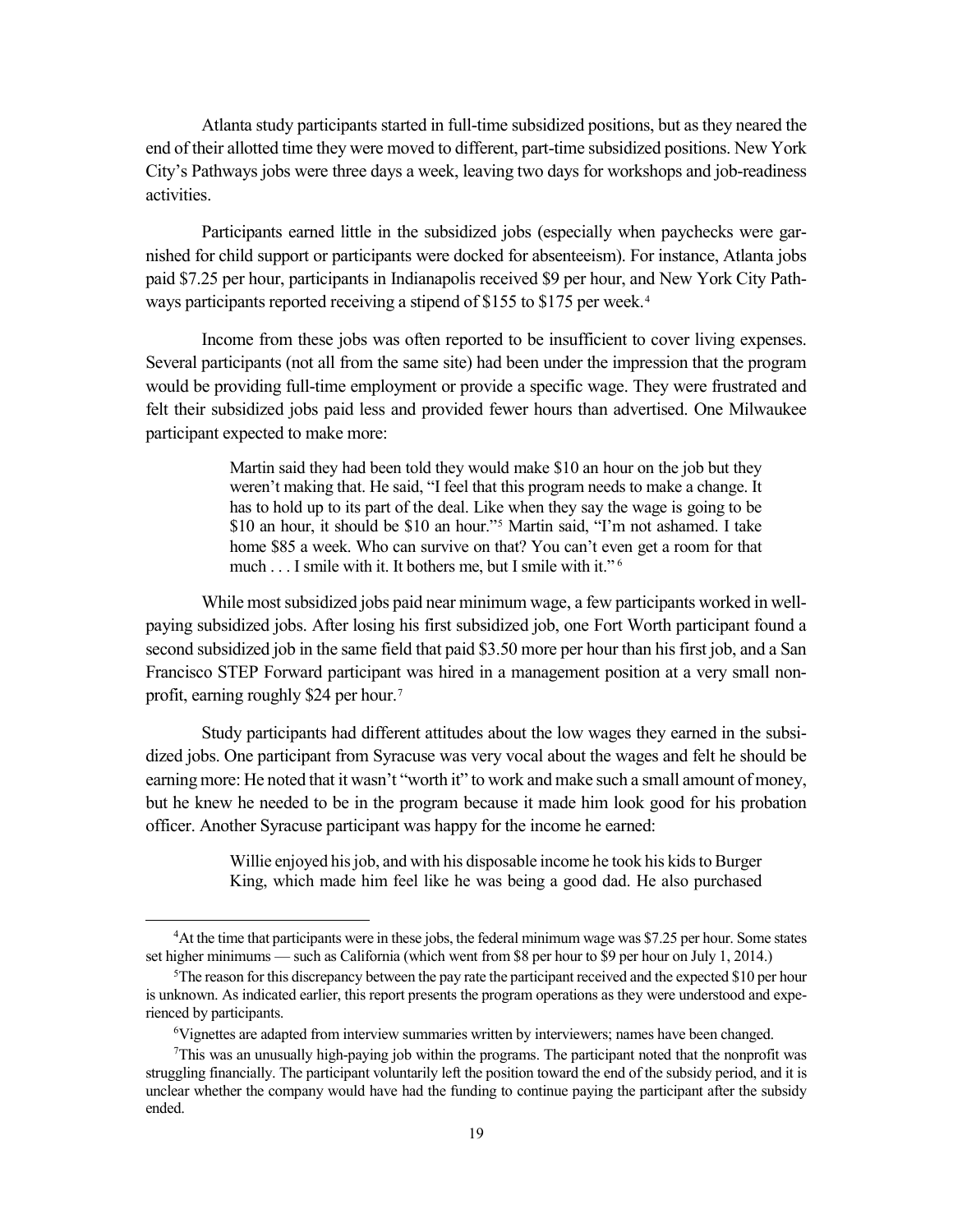other small treats for his kids. He said it gave him a sense of independence that he valued.

A few formerly incarcerated participants remarked that they had earned significantly more from prior illegal activities than from their subsidized jobs. Some had adjusted to this change, but a couple of participants reported they were still making ends meet via illegal activities, and others admitted that they thought about how "easy" the money was and how much more they could afford with their income from illegal activities.

#### **Subsidized Job Supervision**

Some subsidized jobs provided close supervision and employers were more tolerant of participants' behavior and absences than would be expected in regular unsubsidized jobs. The following examples indicate ways in which workplace norms were relaxed in these more supportive subsidized jobs.

> Keisha was originally placed in a Goodwill store, but she "clashed" with her supervisor and their conflicts were ongoing. Eventually she told her case manager she was unhappy, and her case manager arranged for Keisha to work at a different Goodwill location.

> Daniel spoke of the understanding and respect shown to him by his employer (the program provider) after health challenges caused him to miss an entire week of work: "No other job would understand my health."

> Devante reported that he became very frustrated by an incident that occurred outside of work and, knowing that when he became frustrated he would take it out on other people, he decided to take a week off from work to get his thoughts together and refocus. Devante confided in a staff member, who referred him to an anger management program. Other than losing his week's worth of wages, Devante reported no work-related consequences of his absence.

> Martin spoke about his relationship with a woman who, with her children, lived with him and his son. Martin said their relationship was a source of great stress for him. He had lost weight, stopped doing activities he enjoyed (such as going to church and bowling), and missed several days of work because he couldn't get himself out of bed. He said he had discussed his relationship problems with his supervisor, who was a good source of support.

Many interviewees reported positive relationships with their supervisors. Participants enjoyed receiving positive feedback and were sometimes rewarded with increased responsibilities.

> Kenton found his subsidized job as a painter interesting and felt that his employer trusted him to get the job done. When he first began he was paired with another employee, but after a time his employer trusted him to work alone. He reported having a good relationship with his supervisor and said he had had no incidents and had not missed a day of work since he started.

> Alisha worked in a clinic for HIV patients. "I know you can tell, I'm a people person, I love talking! And I just love, love that job!" The receptionist she worked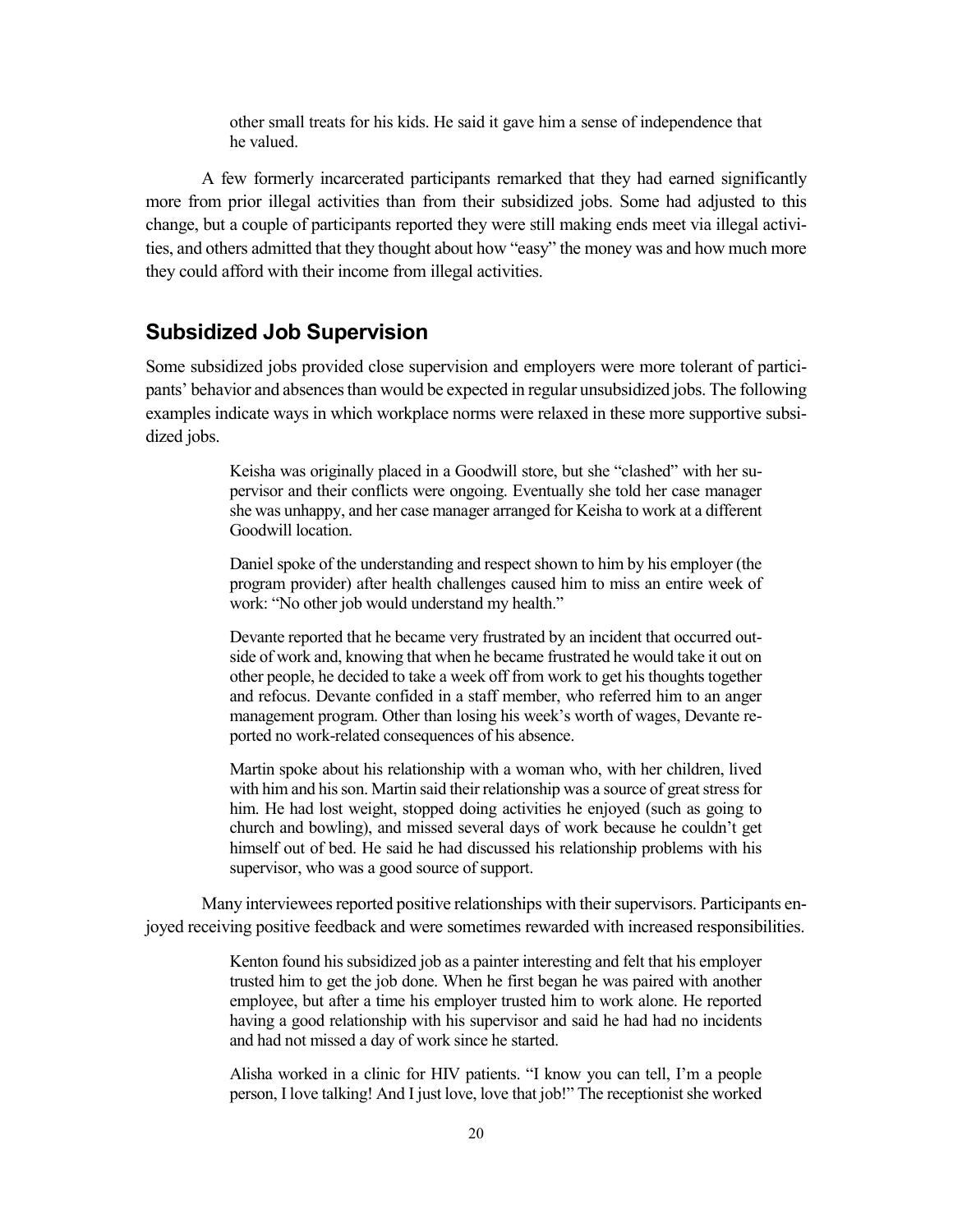with and one of the doctors gave her positive feedback, which really motivated Alisha to keep up her good work.

Not all participants had good relationships with their subsidized job supervisors. One participant felt underutilized, and after missing work for various reasons — such as going to a doctor's appointment without contacting his employer (he said he did not have the phone number) — he was let go from the subsidized job. Another complaint was about feeling singled out and treated differently from other participants.

> Nicole said participants were supposed to arrive at 8 a.m. to be driven to their work site, but often they didn't leave until closer to 9 a.m. Between the hours of 8 a.m. and 9 a.m., she said, participants signed in, talked with each other, texted, went across the street to Burger King. She was upset that she was sent home for arriving at 8:15 one morning. She said the male participants regularly arrived after 8 a.m. and were allowed to stay and go to their subsidized work site, but she was sent home.

Several participants complained that they were not treated like "real" employees or valued as such.

> Antwan did custodial work for the San Francisco Recreation and Parks Department. He reported that he felt that the transitional employees were treated as "subs" for the permanent employees, and when he started the job his boss did not take the time to teach the transitional employees how to use the machinery.

### **Pathways Toward Permanent Jobs**

*"I feel like I have some type of purpose. It feel — it actually feel good to work for something and know that I didn't go out there or — break in nobody house, or rob somebody. It feels good knowing that everything I got, I got it 'cause I worked for it. And — I mean, that's really the major impact that I've had since I've been out."* — Indianapolis RecycleForce participant

Subsidized jobs provided immediate benefits to participants. The jobs provided a paycheck, which helped with living expenses (even though as previously described, many were disappointed with the low wages). Jobs also provided a sense of purpose and structure. Participants liked the routine of going to work, doing something productive with their time. Many felt valued and took pride in their work. While they were working, participants typically viewed their subsidized jobs positively, especially when they had hope that these jobs would be stepping-stones to unsubsidized employment.

**Developing a work routine.** For some, working in the subsidized job built work habits. Participants enjoyed having something positive to fill their days, and being productive felt good.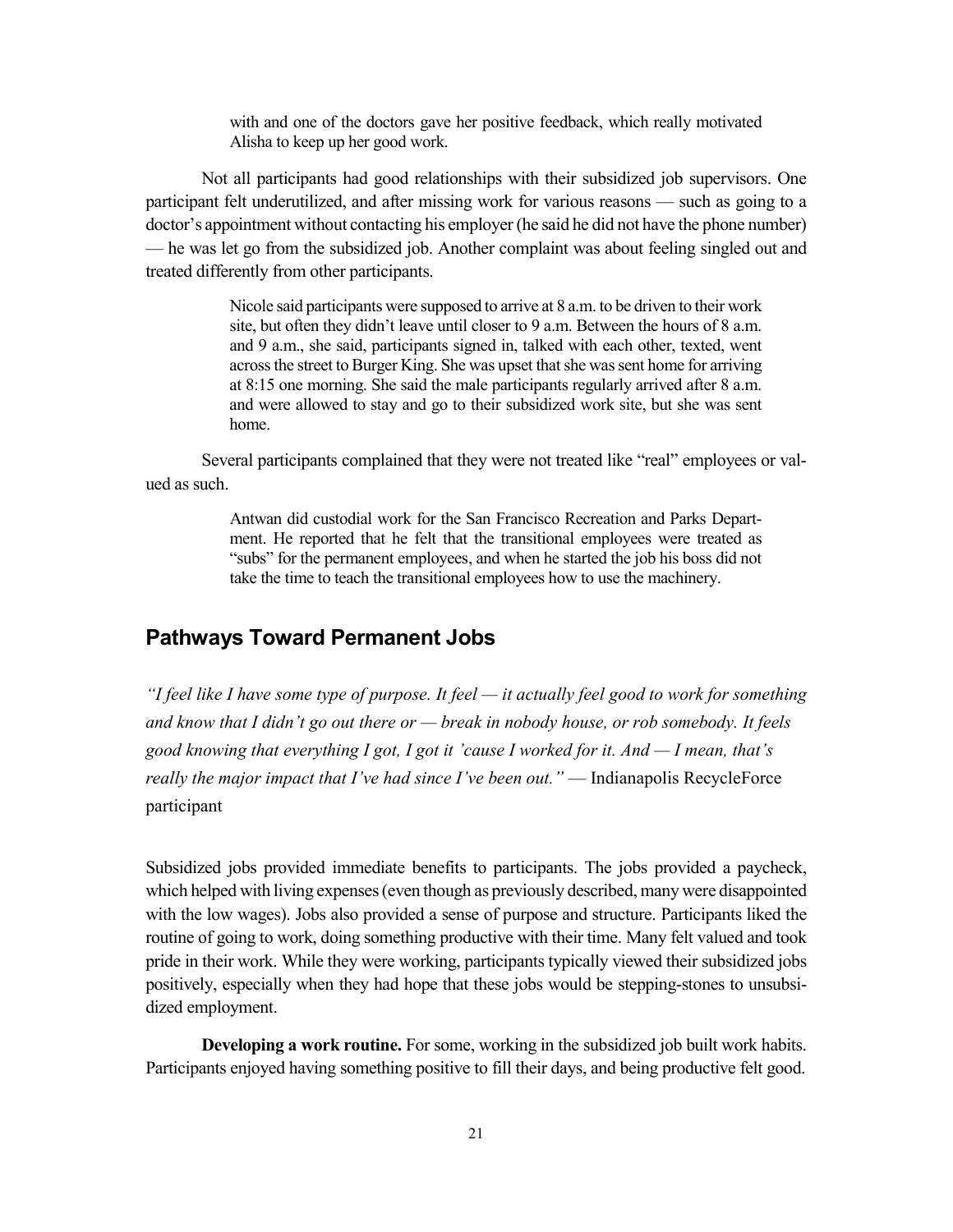Eugene described the first weeks of street cleaning as a productive experience for someone like him who had not held a job for a long period of time, because it forced him "back into the work habits. . . . I'm going out there to change some garbage cans. It's a real dirty, nasty job sometimes, but what it does is it breaks me down. It lets me put my ego aside because I'm getting paid to do this." Eugene also said he cherished the money he made because he knew he had to work hard for it, as opposed to when he was running the streets and would just "spend it with no care at all."

**New connections and references.** Participants felt their subsidized jobs were a way to show future employers they were capable of being gainfully employed. Some participants reported that they hoped to get, or had already received, a reference or recommendation from their supervisors. For some, the job provided networking opportunities, connections that they thought could help secure future employment. Having recent, real-world work experience was thought to send an important message to future employers, especially for participants who had not worked before, or when there had been a long employment gap or a criminal history.

Several participants spoke about making a real effort to impress others at work. These participants understood how the impressions made at the subsidized job could potentially help in the long run. Participants spoke with pride about receiving letters of recommendation.

> Antwan said that eventually he and his boss ended up having a very positive working relationship. His boss offered to be a reference for him. Antwan was surprised by the relationships he built with his coworkers during his time on the job. He admitted that he had some biases regarding Asian people and did not initially think he would get along with his Asian coworkers, let alone form relationships with them. But they ended up being very helpful to him, and one man even offered to be a reference for him after he left. He felt the networking and connections he made with other people turned out to be one of the most beneficial aspects of his transitional job.

> Alyssa's most helpful coworker was the clerk she worked with most often, whom she called her "other mom." In addition to helping Alyssa when she had personal problems, the clerk helped her prepare for tests and told her what she would need to do to become a clerk. She told Alyssa she would pass along information about job openings.

**New skills.** Participants gained skills that they anticipated would help them get and keep jobs. These skills were as varied as the jobs. Several participants who worked in a warehouse especially valued skills and practice in forklift driving. Painting techniques, sandblasting, and using specialized machinery were mentioned. Desk and office jobs (particularly for participants who had primarily worked manual labor jobs in the past) provided participants the opportunity to improve their computer skills and gain clerical skills such as using copy machines.

Communication and customer service were also important in many jobs, and some participants mentioned this experience in describing benefits they gained from their jobs.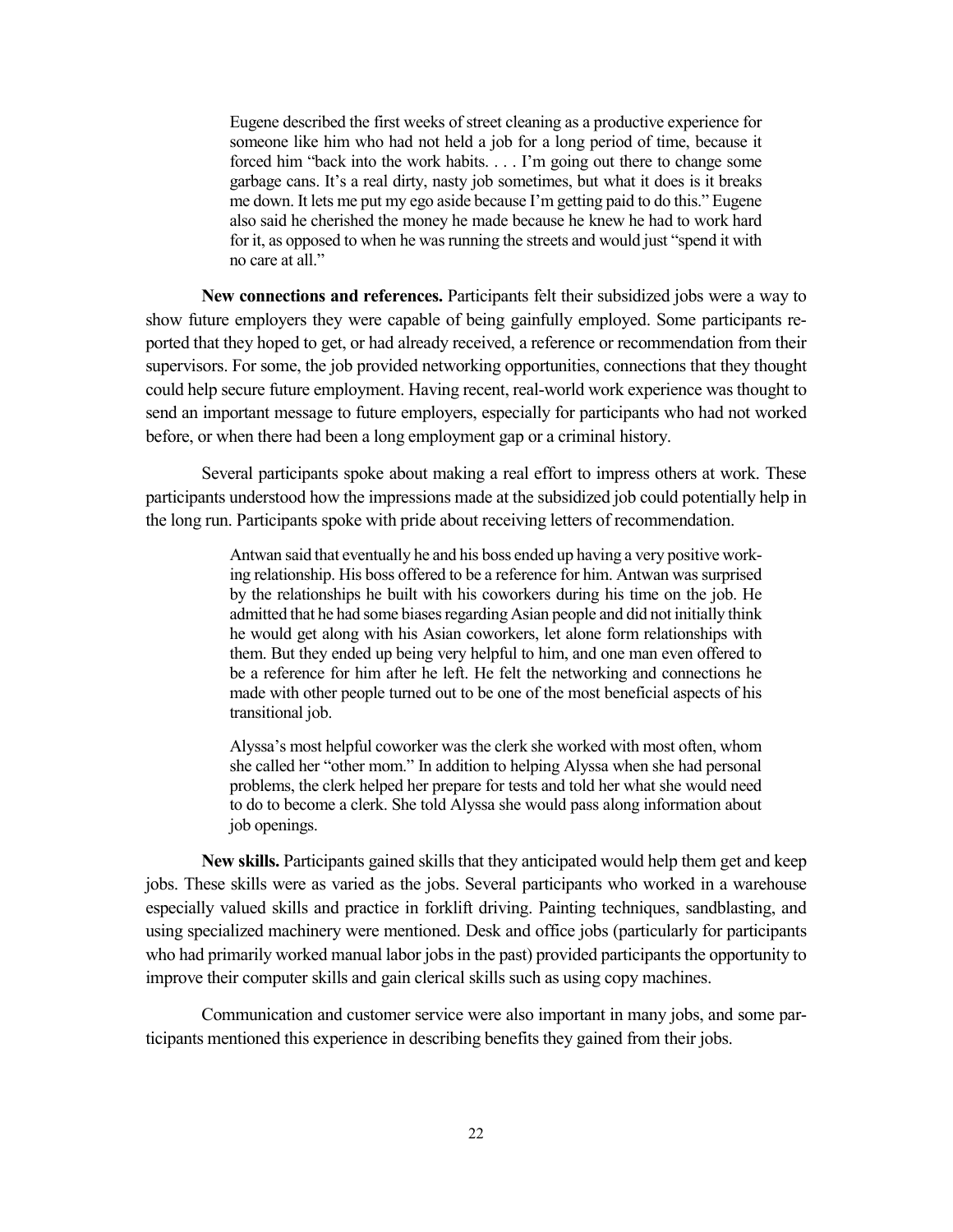Mark felt that after being out of the work environment for a couple of years he had enhanced his communication, customer relations, computer, and troubleshooting skills while working at his subsidized job at a Goodwill store.

Briana thought that working in the preschool helped with her communication skills, as she found she had to communicate with both parents and children.

Not all participants said they had learned new skills. Several said the entry-level jobs were too basic to impart meaningful skills. A Fort Worth participant said he had been doing construction work most of his life, and at times his coworkers turned to him for advice. Several Syracuse painting crew members said they received no training and little oversight or guidance.

**Career direction.** Some participants gained clarity about the type of work environments they were (or were not) suited to. Participants also gained confidence working in professional settings. A few participants had a positive experience from a placement in a field they had not previously considered or a foot in the door to jobs they had not been able to get on their own.

> Working at the courthouse raised Alyssa's expectations about what she could do. Before, she thought she was only able to get a job at a place like McDonald's or a clothing store. "I felt like because I didn't have my GED maybe I wasn't mentally equipped to deal with all the paperwork and everything. And doing it . . . it wasn't that hard, makes me want to do it more."

For some, subsidized jobs raised the importance of getting more schooling. Participants realized that in order to get a similar permanent job they would need a GED certificate, and this, they said, was motivating them to go back to school. For others, working in subsidized jobs led them to put education on the back burner.

> Briana had originally planned to go to school for a degree in baking in order to become a pastry chef. After working in her subsidized job at a preschool, her goals shifted, and she talked about baking more as a hobby than a career.

#### **Views on Getting Hired by the Subsidized Job Employer**

Participants had mixed views on whether the subsidized job would become an unsubsidized job. Some knew that the job would be temporary.

> Alyssa was aware that her job would end after six months; her employer had made it clear that they wouldn't be able to turn her position into a full-time unsubsidized job.

A sizable group expected or hoped the subsidized job would turn into an unsubsidized job. In some cases participants expected this based on positive feedback they received from their supervisors. Some participants were hopeful they would be hired after receiving positive feedback on their work performance even when they had been told the job was temporary.

> Devin's immediate supervisor was very encouraging about keeping him on, so he thought he would be able to keep his job after the transitional period ended even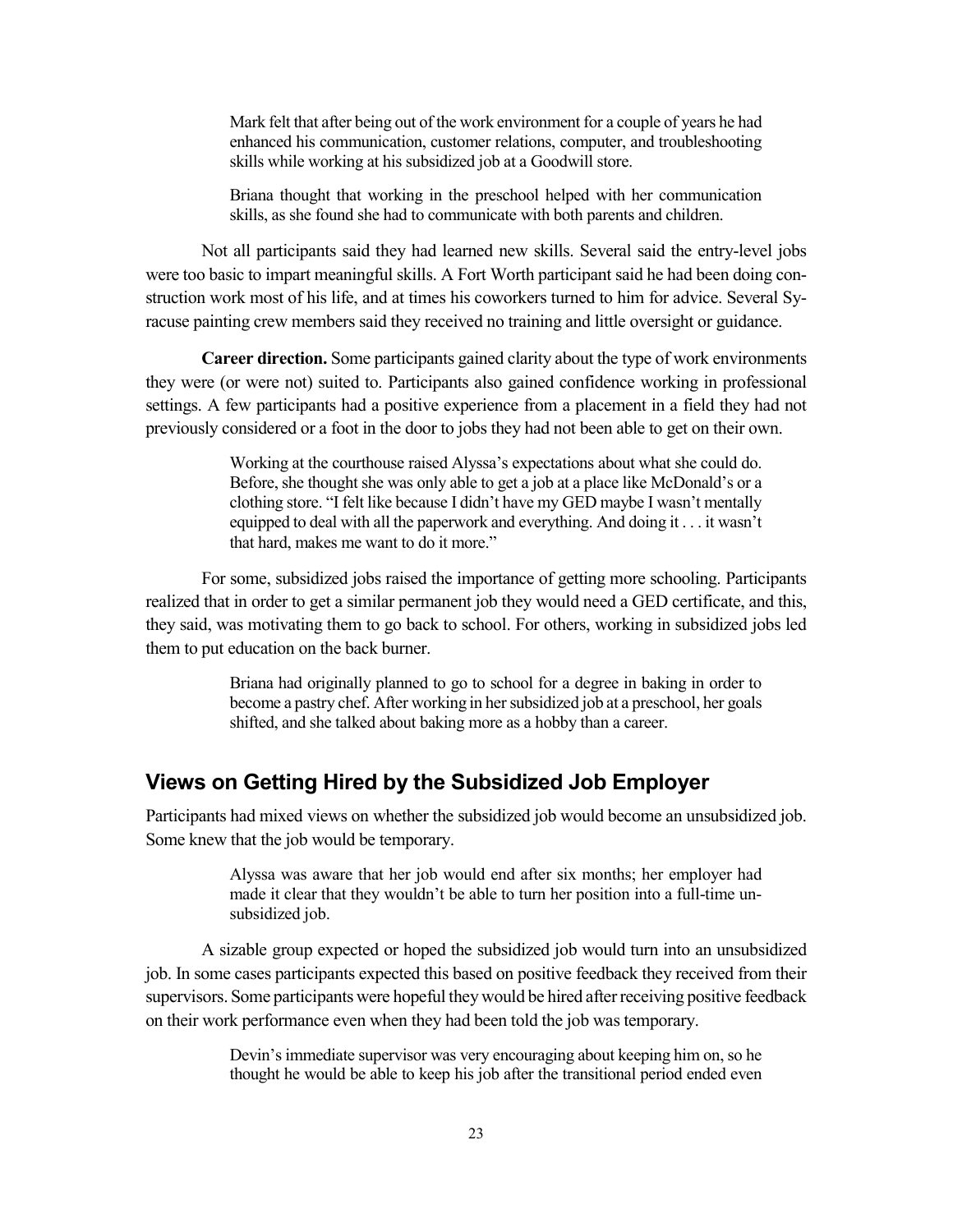though the program had initially told him not to count on that. Unexpectedly, in his view, he was let go.

Kyle was optimistic about being hired after completing his internship with Volunteers of America, even though he seemed aware that, as a policy, they did not hire. He spoke about the praise he received for his good work.

### **Summary**

Subsidized jobs varied in the types of work participants performed and in the extent to which the employers treated participants as they treated nonsubsidized workers (in terms of the duties assigned, attendance expectations, and type of monitoring provided). Across all types of subsidized jobs, participants generally saw value in establishing daily work routines and believed that they were gaining job skills and employment-related connections that would boost future employment prospects. Complaints focused mainly on low pay rates and less-than-expected earnings from their jobs. Participants were mixed on whether they thought they would be able to stay on in their jobs after the end of the subsidy, but many were hopeful.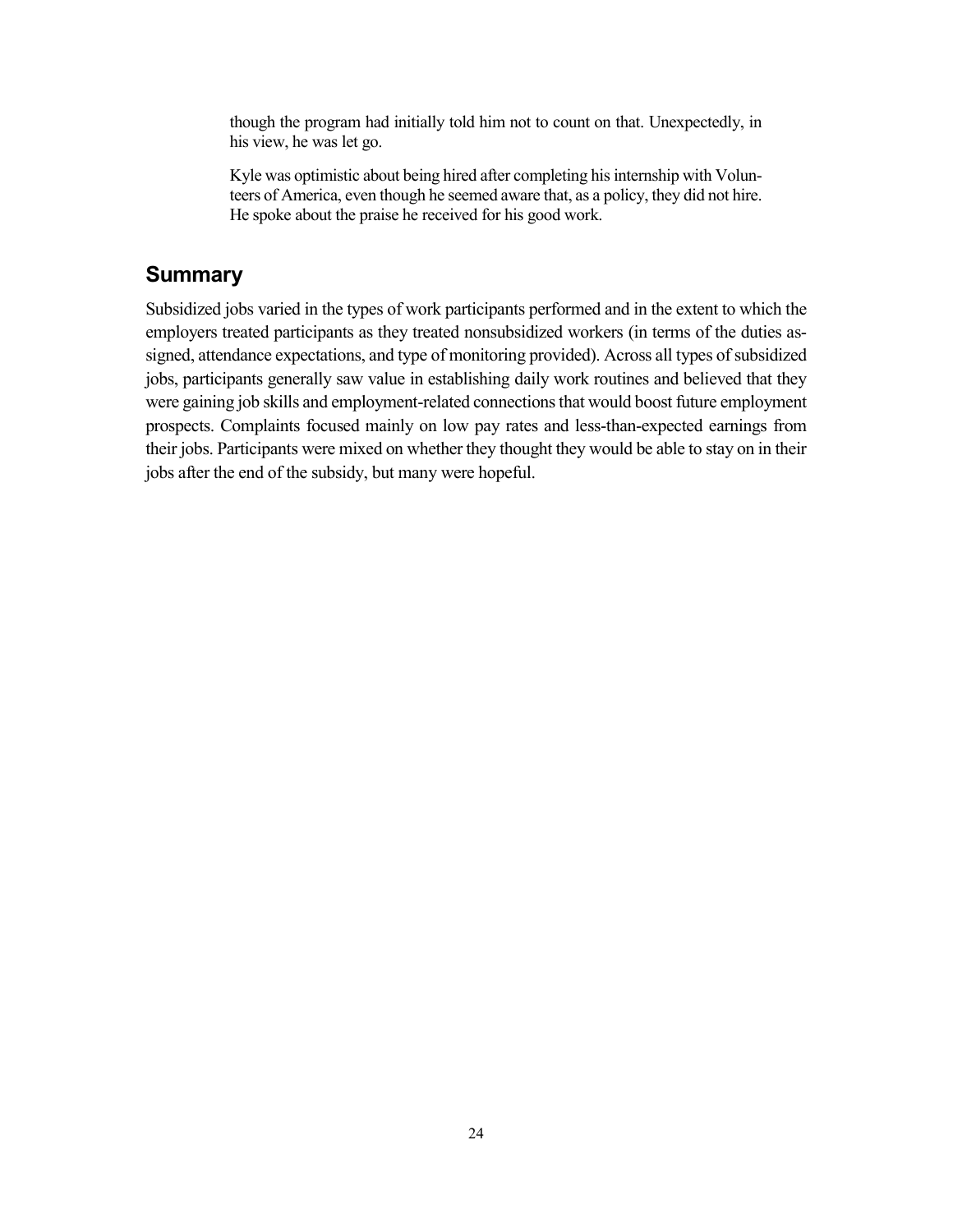#### **Chapter 4**

# **Program Services and Other Forms of Support**

Most participants' main interest and their primary focus during participation was the subsidized job. For many, though, other program services and support were welcome and important aspects of their pathways toward hoped-for unsubsidized employment.

### **Job Search Skills**

*"Well, when I initially exited prison I wasn't prepared for all of the new technology; back when I went off to prison you could walk inside of a warehouse and pretty much just ask to talk to a manager and you could find work. I tried that same strategy once I was released and I was really surprised to discover that it's not the same."* — Fort Worth Next STEP participant

Participants appreciated job-readiness classes and assistance in creating résumés, learning how to look for jobs on the computer, and completing online job applications. Participants said they improved their interviewing skills by learning how to present themselves to employers in a professional manner: shaking hands, making eye contact, dressing appropriately, and responding to questions. Some participants also mentioned that they learned how to discuss their criminal histories at interviews.

> Antoine said the program provided him with the tools he needed for interviewing. For example, he said the program really helped him learn how to talk to employers about what he had done wrong. He believed he could now communicate that al-though he had made mistakes in the past, he had changed.<sup>[1](#page-34-0)</sup>

### **Training and Certifications**

*"So for right now I'm just gonna try to get a good job in another warehouse, and use these certifications that I got from here — 'cause that's the most easiest thing I can do right now."* — Indianapolis RecycleForce participant

The Atlanta and Indianapolis programs routinely provided short-term occupational skills training and certifications. In Atlanta, for instance, the program offered training for certificationsin forklift

<span id="page-34-0"></span> <sup>1</sup> Vignettes are adapted from interview summaries written by interviewers; names have been changed.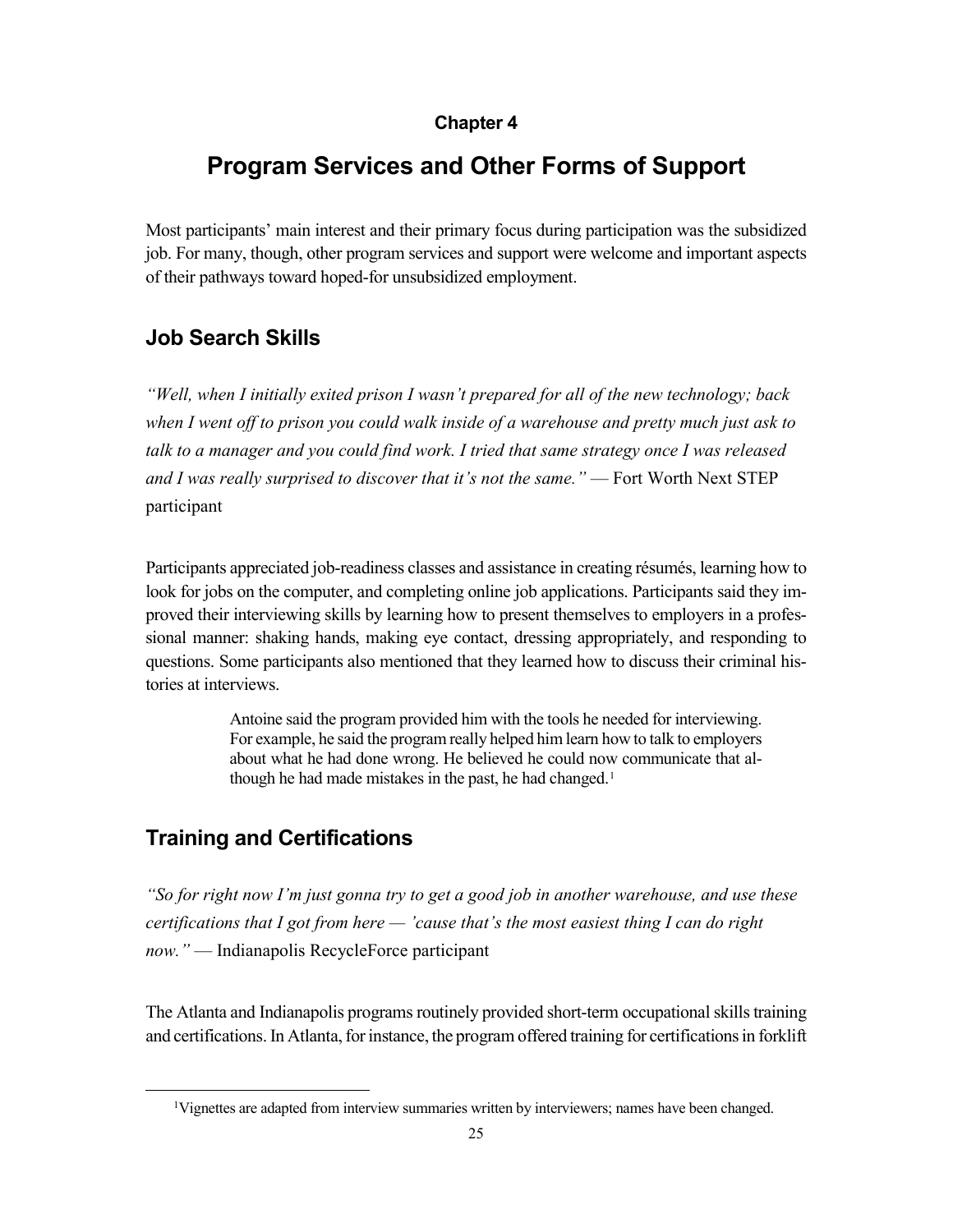operation, flagging, floor tech (cleaning and refinishing floors), and truck driving. Participants believed that the certifications would be attractive to employers.

A couple of participants received help from the subsidized jobs program to get training from another external provider.

> Dwight said that when he began the program, participants received a list of potential careers and were told to choose what they would like to do. He decided he wanted to pursue a commercial driver's license (CDL) because he liked driving, believed he could make good money driving trucks, and thought truck drivers were in high demand. The program contacted the trucking school and handled all aspects of getting him enrolled. Dwight attended the four-week truck driving course from 7 a.m. to 5:30 p.m. five days a week and eventually earned his CDL.

Participants who had received training did not necessarily receive opportunities to use or demonstrate these new skills as part of their subsidized jobs. This was the case for an Atlanta participant:

> Christina was admitted to the floor tech program where she received training and a certificate in stripping, polishing, buffing, and cleaning floors. This training concluded with a graduation ceremony at Goodwill. She said her mother, aunt, uncle, and other relatives attended the ceremony. Christina applied for cleaning jobs without success. Owning her own cleaning business was her goal, which she put on hold when she started her subsidized job in a different field.

### **Child Support Modifications**

As discussed in Chapter 2, many noncustodial parents saw the program as a means to reduce the amount of child support they owed. Child support situations were often complicated and required sustained attention and sometimes a court appearance to resolve. Several Milwaukee participants received assistance from a lawyer to help modify child support orders.

> Although Gerald's enthusiasm for the program waned over time, he found working with the lawyer to reduce his child support payments to be the most helpful part of the experience. He said, "That was an outstanding help. I really needed something like that at the time."

> Martin worked with a lawyer to reduce his child support payments. According to Martin, he and his lawyer were in regular weekly communication. Initially, his exwife did not agree to reduce the child support payments. Martin continued working with the lawyer, who continued discussions with the ex-wife, and eventually his payments were reduced.

San Francisco TransitionsSF participants did not work with lawyers, but they received help from their program case managers and staff members from the child support agency.<sup>[2](#page-35-0)</sup>

<span id="page-35-0"></span> <sup>2</sup> <sup>2</sup>As part of the TransitionsSF model, the Department of Child Support Services regularly provided incentives to promote program participation, including driver's license release and child support order modification.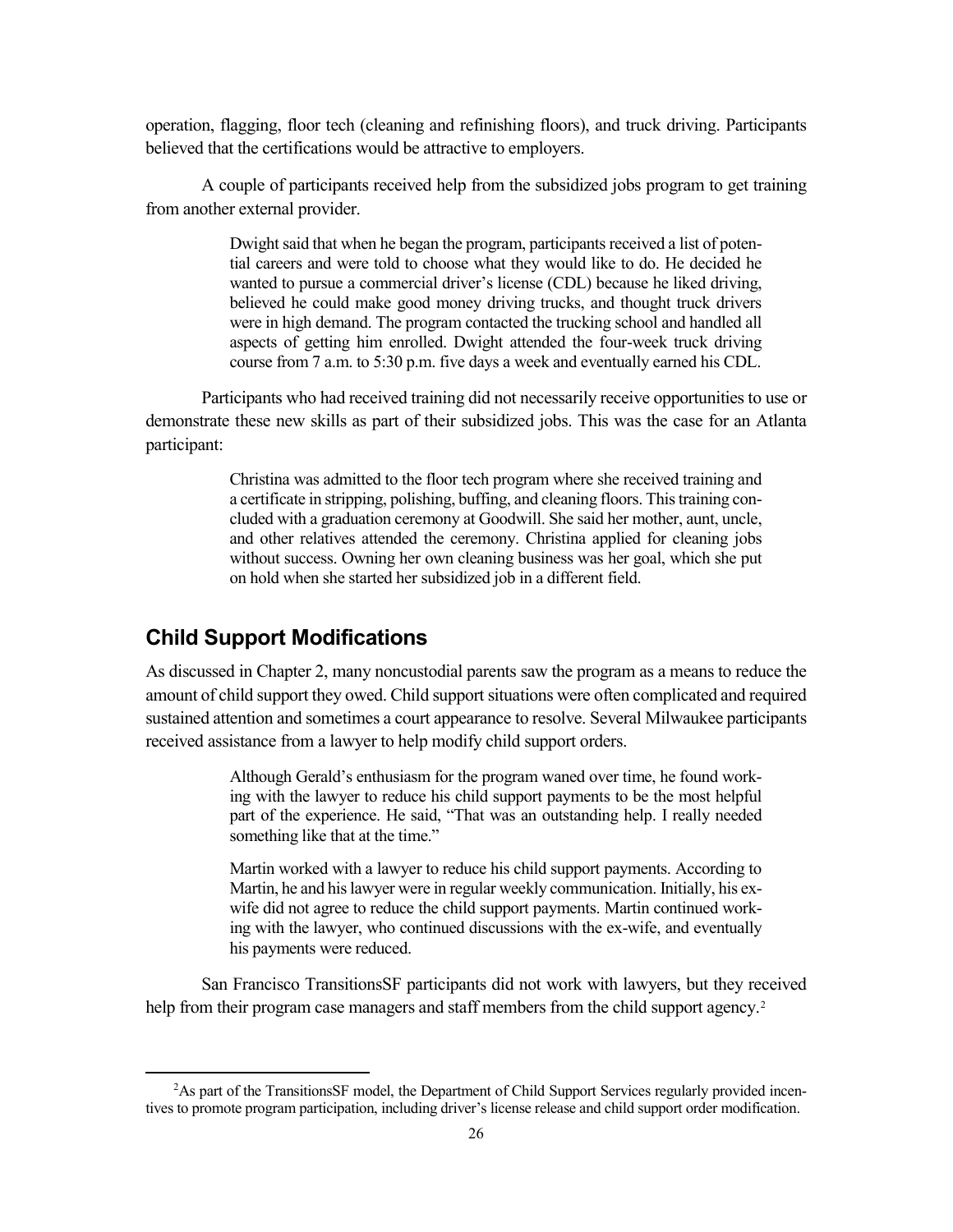Emmett got his child support payments reduced and said that program staff members were helpful during the process, even appearing in court on his behalf. Emmett said his child support worker and his program case manager were in contact with each other, which he felt helped his case. He was happy that this was working out, because help with his child support situation was a big motivation for joining the program.

Antwan made it clear that his number one reason for participating in the program was to get help with his child support payments. He used to pay \$350 per month through direct deductions from his check toward his child support. After the modifications he paid close to \$50 per month. His partner agreed to this arrangement as long as he continued to work and they stayed together. Antwan felt that she would fight him for more money if he "screwed up" again.

While some participants lauded the child support help they received, confusion and uncertainty about child support processes and payments continued for many.

> Christina had four child support cases. She did not know how much she owed for one of the children, nor did she know her total monthly payment or whether it was taken directly out of her paycheck. Christina said the child support program was the weakest part of the subsidized jobs program. She spoke of not knowing what was going on with her case. When she called the child support office, she said, she never reached anyone. Christina said she had no idea what her status was with child support and she had not paid anything on her order for several months.

> Devin had hoped the program would help him lower his child support debt. But after being in the program for over nine months, Devin said that he felt like he got "the runaround" from the child support office and could not really tell whether anyone from the program was helping him or not. Eventually he just "left it alone" because it was too stressful and frustrating to try to figure it out.

### **Help with Other Barriers to Employment**

Programs provided tangible assistance with basic needs such as clothing, eyeglasses, dental care, and identification cards.

Transportation was a big issue for participants. An Atlanta participant was appreciative when a staff member drove him to a job interview. Participants were glad to receive bus passes and gas cards. Fort Worth participants trying to regain their driver's licenses welcomed help with completing the paperwork and paying surcharges. The program helped one participant pay her first month of car insurance. An Indianapolis participant noted that the program had helped him get the child-support hold on his driver's license lifted.

Two Fort Worth participants spoke about different kinds of assistance they received:

Richard was truly impressed with the help he got from the program to get eyeglasses and dentures. The program gave him a Walmart gift card so that he could buy himself some clothes and provided money orders to pay surcharges so that he could recover his driver's license. He was proud of the fact that he now had a driver's license.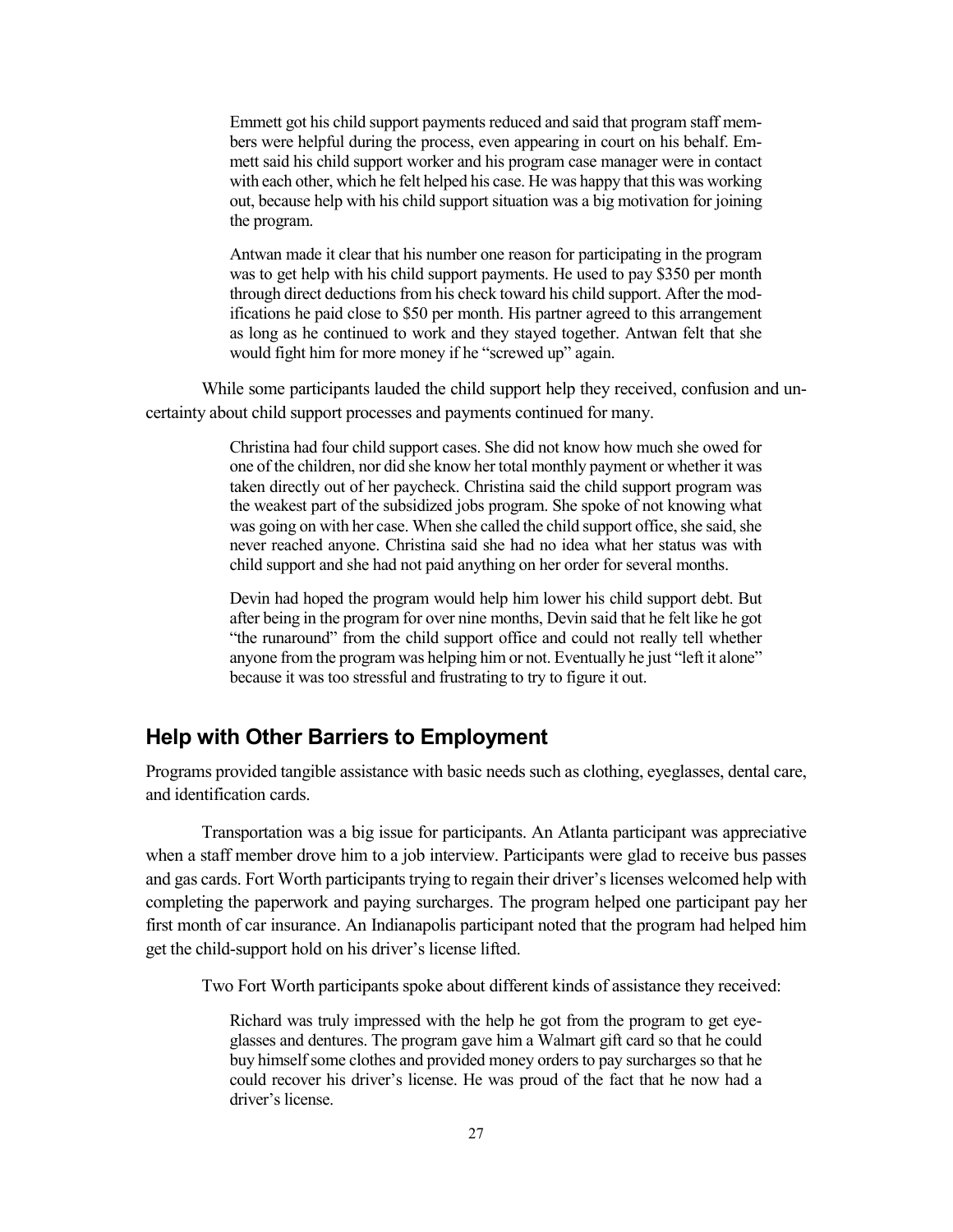Antoine attended anger management classes as a condition of his parole. The program paid for these classes as well as for his Texas identification card and helped him pay down his surcharges in an effort to get his driver's license back.

### **Summary**

Though the job remained the primary motivation for participation, programs offered a range of other benefits. Participants knew that their job search skills were outdated, and they appreciated receiving help creating résumés and learning to search for jobs online and feedback on their interview techniques, including how to answer tough questions about criminal histories. Some programs addressed other challenges facing participants, such as child support obligations and other financial management problems, as well as a lack of transportation. Participants who received help with these issues areas appreciated it — but such services were far from universal, even for those in need. In the case of transportation, some programs provided short-term help, such as providing bus passes and gas cards to promote participation; others took a longer-term approach by helping participants get their driver's licenses reinstated.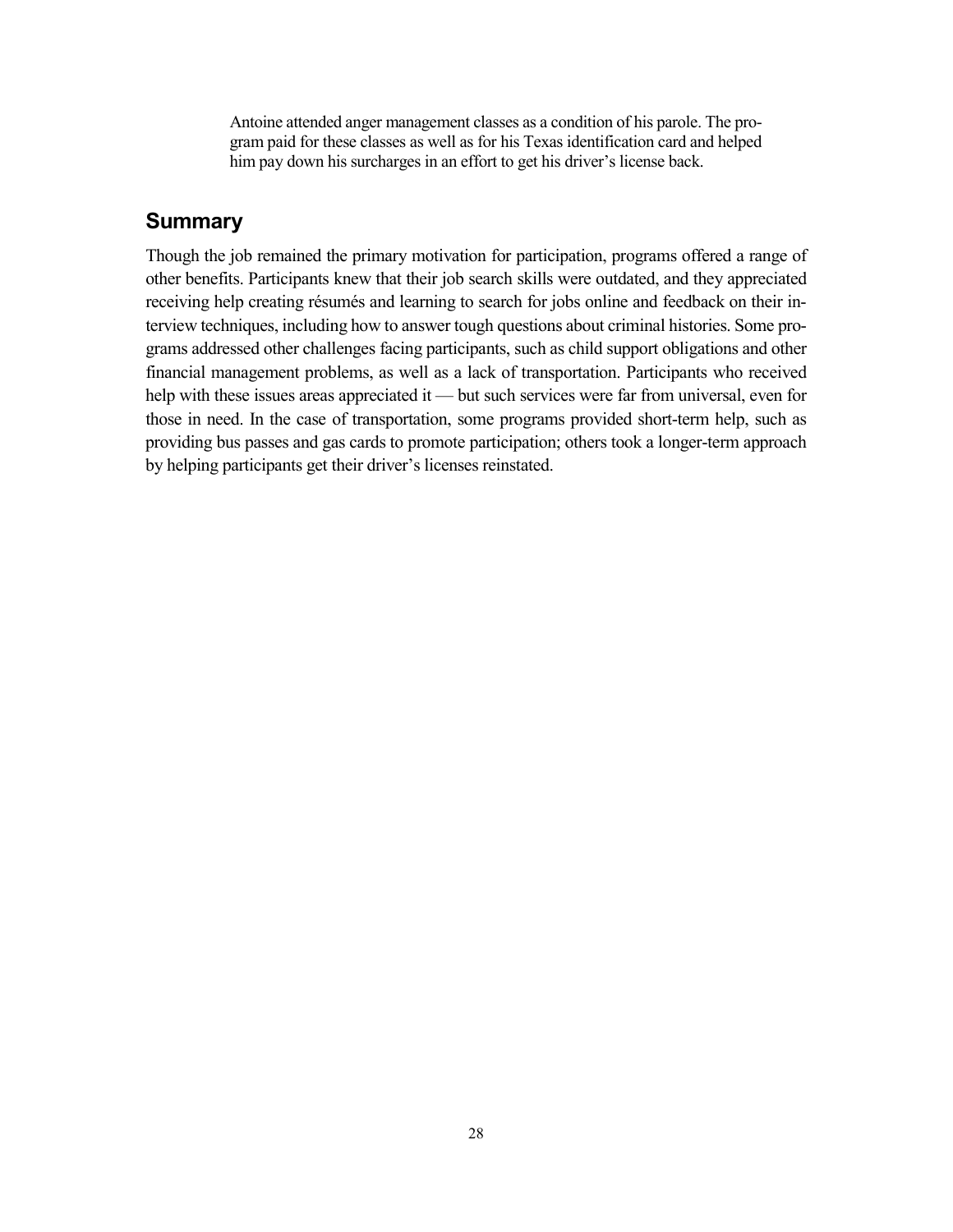#### **Chapter 5**

### **The Transition to Unsubsidized Jobs**

Participants entered the program with the hope of finding stable, long-lasting unsubsidized jobs. Most remained hopeful until their subsidized jobs ended. Fewer than half the participants in the in-depth interview sample found an unsubsidized job during the period they were in contact with the interviewers. This chapter describes the assistance programs provided in participants' transitions from subsidized to unsubsidized employment and identifies reasons participants failed to secure unsubsidized employment.<sup>1</sup>

### **A Few Seamless Transitions**

*"What I like most? The communication between the coworkers up there. It's like I was a missing part of the family or something like that, I fit in right when I got there. Everybody got along. I mean, I have fun with the people I'm working with."* — Fort Worth Next STEP participant

Direct, seamless transitions from subsidized to unsubsidized jobs occurred for at least eight par-ticipants when their subsidized employers kept them on after the subsidies ended.<sup>[2](#page-38-1)</sup> Employers had the opportunity to evaluate participants' abilities during the subsidized period — eliminating the need for participants to interview and compete with other applicants.

> Briana had few complaints about the program. It gave her a foot in the door as a teacher's aide in a preschool, an opportunity that she would not have come upon had she tried to find a job on her own. Briana developed friendships with some of her coworkers and had started hanging out with them outside of work. These bonds helped her manage stresses that she had begun feeling at work. She felt she was part of a team.<sup>[3](#page-38-2)</sup>

Two employers used the program as a source for new employees more than once, hiring multiple participants who had started in subsidized jobs. One was the preschool that hired Briana and two other participants as teachers' aides. A Fort Worth restaurant hired one participant and had reportedly hired others from the subsidized jobs program in the past.

<span id="page-38-0"></span> $\overline{\phantom{0}1}$  ${}^{1}$ It is unclear to what extent the participants in this in-depth study eventually would have found unsubsidized jobs on their own, that is, if they had not been in the subsidized programs. The strong research designs embedded in the full ETJD and STED evaluations will yield such information.

<span id="page-38-2"></span><span id="page-38-1"></span><sup>&</sup>lt;sup>2</sup>This count does not include Indianapolis participants who were still working for the program but had not been told whether they would be hired permanently at the time of their last interview.

<sup>&</sup>lt;sup>3</sup>Vignettes are adapted from interview summaries written by interviewers; names have been changed.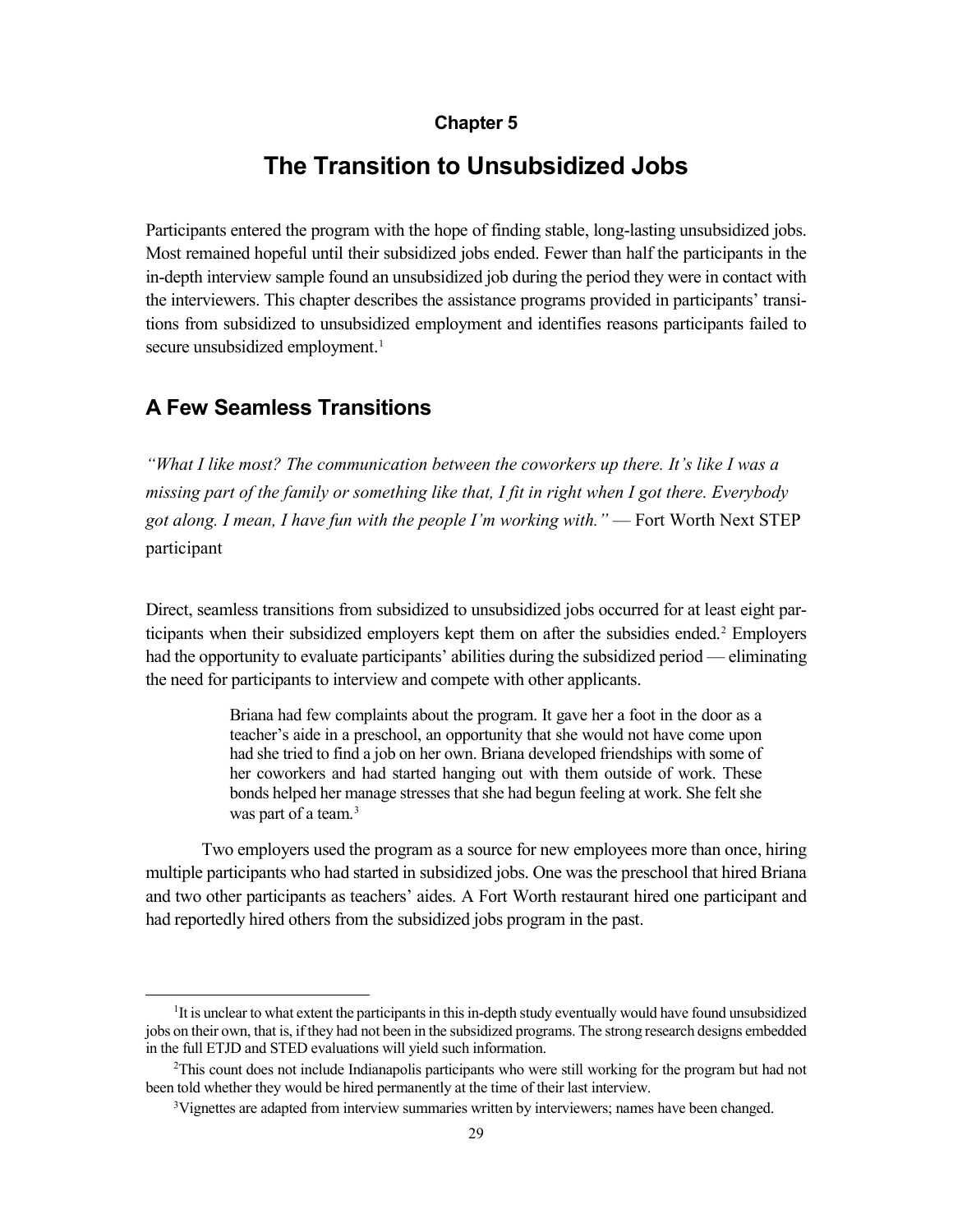After Gail had participated in the program for about two months, a program staff member set up an interview for her for a subsidized job at a restaurant. She was successful in the work and was subsequently hired as a full-time server. She felt like a valued employee. The restaurant held an event to encourage other employers to hire program participants.

Several Indianapolis participants received extensions from the program and were still working in their subsidized jobs at the time of their last interviews. The Indianapolis program model involved promoting some participants to unsubsidized status. However, at the time of the last interviews for this study, participants had not been told whether they had been hired as permanent employees. In this limbo period, some were still looking for other jobs while others, hoping they would be hired, put their job searches on hold.

> Joseph thought the only negative aspect of the program was "that it may end. I dread thinking of that, I like it here and I'd be saddened [to leave]." He expressed some frustration about not knowing his standing with the organization. He saw it as unfair that program kept workers on while it needed them to handle increased production but did not communicate with them about their futures.

Successful transitions to unsubsidized employment, however, did not necessarily keep participants employed in the long term. The following examples, of participants who moved directly from subsidized to unsubsidized jobs at the same employer, point to various reasons that these jobs ended or might in the future.

> Christina reported that she had been at home getting ready to go to work when she passed out. Her cousin found her and called an ambulance, and she spent two weeks in the hospital. When she recovered, she called her employer to try and go back to work and was eventually told that although she was a good worker, and everyone liked her, due to company policy she could not return to work. Christina had worked for six months but had not earned any sick leave; it appeared that a year's employment was required to earn sick leave.

> Reggie's subsidized job at a big-box store turned into an unsubsidized position. When business suffered a decline, his employers cut his scheduled work hours. Reggie was not earning enough to cover his bills and was looking for new employment. When he decided to break up with his girlfriend, with whom he had been living, he planned to move into his cousin's home in a different county — 45 miles away. Reggie's car was not in good enough condition for a commute of that distance, and the commute combined with the limited earnings from the job were not enough to make it worthwhile to stay.

Some participants who were not hired by their subsidized employer came to believe that employers were using the subsidy to cut their own labor costs. They were disappointed at being let go at the end of the subsidy and did not believe the financial explanations provided for not hiring them permanently.

> Russell felt that his previous employer was taking advantage of the free labor he provided since the program was paying 100 percent of his salary through the subsidy. Russell said, "As soon as the full-pay subsidy runs out, he said that he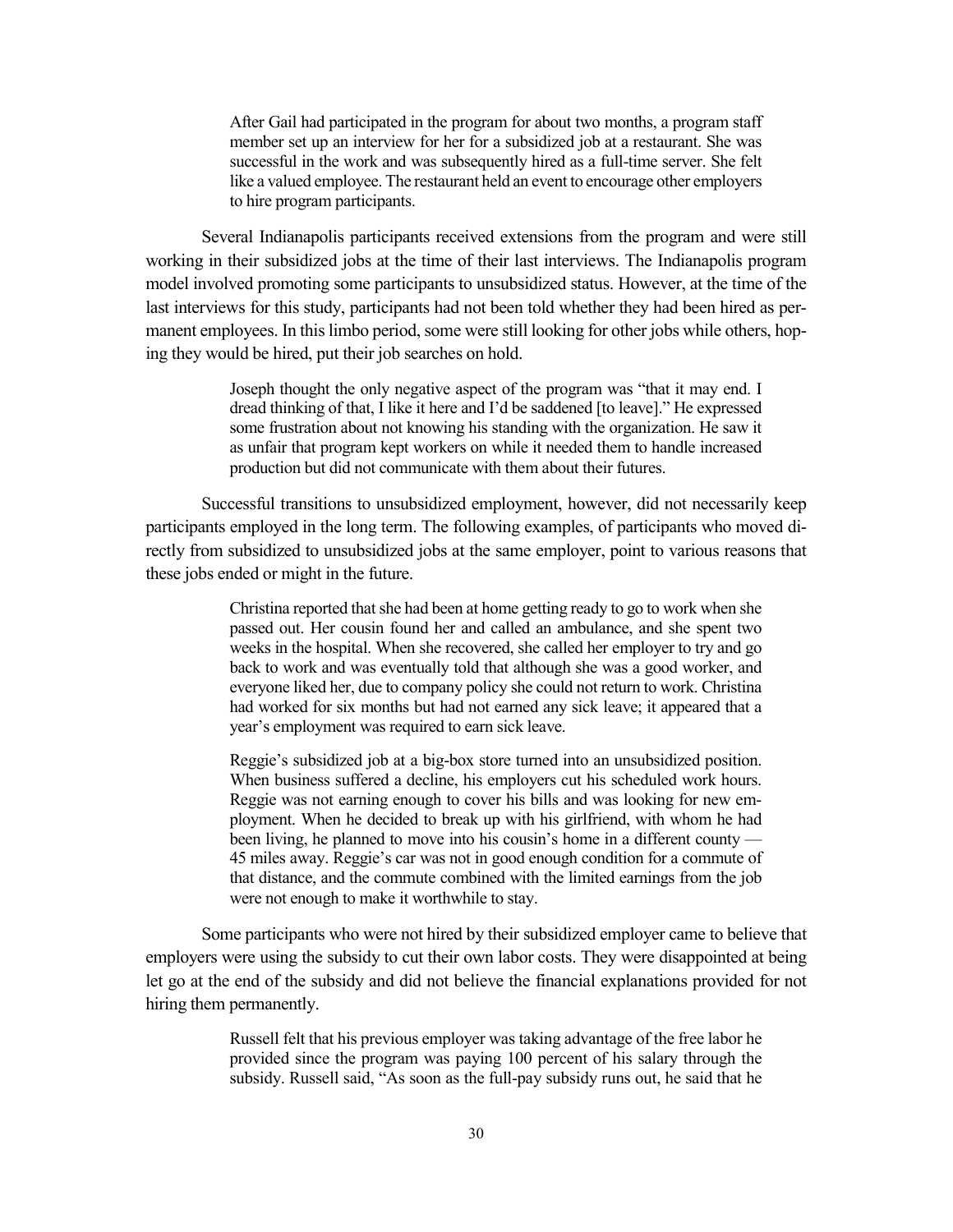was going to have to lay me off. Because there wasn't enough work. But I knew there was."

### **Seeking Jobs**

Most participants ended their subsidized jobs without another job lined up. Some had been looking for a job throughout their time in the program, while others waited until the subsidized job ended before embarking on a serious job search. A few participants said they had thought the program would find jobs for them.

> According to Damion, participants were given the impression that after their subsidized jobs were over, the program would partner them with companies that were hiring, and only later did he realize that this was not true. Damion said the staff used the "future employment promise" as "bait to fish for participants."

One way programs helped participants obtain jobs was by facilitating connections between employers and participants. In Atlanta, a job coach put in a good word for a participant at one of the program's Goodwill stores and he was hired. A Fort Worth participant attributed his hiring largely to the program's persuading the company to give him a chance:

> Dwight recounted how a trucking company had initially expressed an interest in him despite his lack of experience, but just as they were getting ready to hire him, the discussion of his criminal history came up and the company backtracked. He called the program and told them what had happened. A staff member from the program then called the trucking company and advocated on his behalf. They also explained the subsidy payments to the company, advising the trucking company that they would pay his salary of \$10 per hour for the first 90 days. He was hired.

Program staff members also helped participants get jobs by providing job leads.

Jamaal had been applying for numerous jobs every week. When the program informed him about a truck driving job that included training, he filled out the online application and called the company the same day. Jamaal had a phone interview, and he was hired and began training and work soon after.

Job clubs — weekly gatherings of job-seeking participants, facilitated by program staff members — provided opportunities to practice interviews, work on résumés, network with others, and in some cases learn about available positions. Several participants indicated that they went to these sessions because they were paid to attend (and stopped attending when they reached the limit and would no longer be paid). Atlanta provided participants with either a public transportation pass or a \$25 gas card if they showed up well dressed, on time, and with five job leads. New York City Pathways participants who completed their second subsidized positions without finding other employment were paid a stipend for a certain number of weeks if they came to the program and searched for a job.

> Marisa was attending workshops and doing paid job searching during the day, while working in the Bronx from 4 p.m. until 1 a.m. Although she already had a position, she continued job searching at the program because she needed the weekly stipend and hoped to find a better opportunity.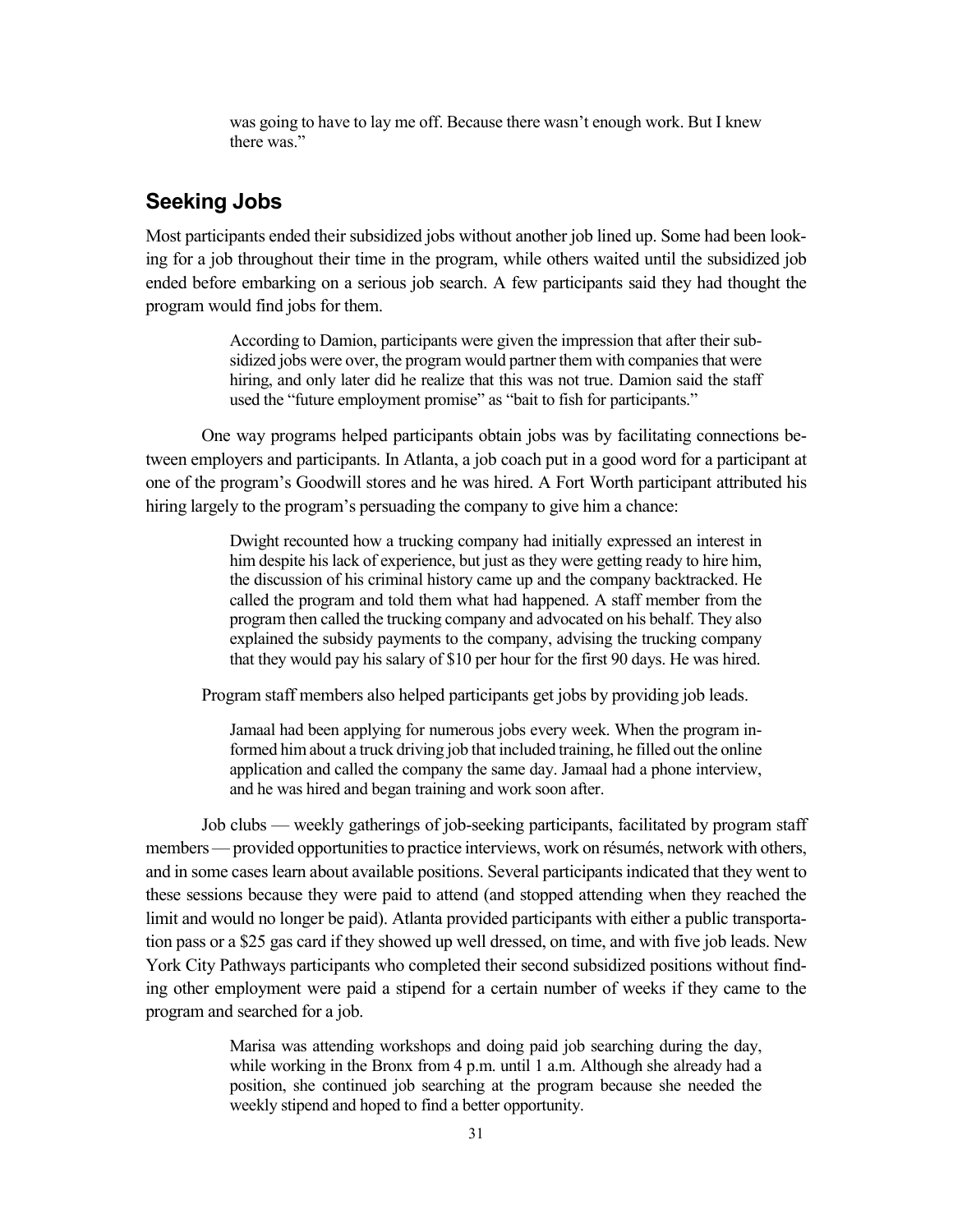### **Finding Jobs**

Most participants who searched on their own looked for entry-level jobs using online sites such asindeed.com and monster.com. Some participants found jobs with the help of temporary staffing agencies and others through connections with family members or friends. Most of the jobs were entry level, paying minimum wage or slightly above.

> Nina worked in a retail store. She was initially hired for seasonal work during the holiday shopping period, but they kept her on afterward. She worked 21 to 26 hours per week, making \$7.25 per hour.

> Damion found a job at Starbucks, with the assistance of an old acquaintance. He earned \$9.25 per hour, working from 36 to 38 hours per week.

> Gerald worked as a full-time employee at a retail store, where he earned \$8.80 per hour.

> Deja was hired as a senior counselor at an after-school program, assisting with recreational activities. She worked 20 hours a week and was paid \$9 per hour.

> Mark worked full time in an unsubsidized job. After five months he still made \$7.50 per hour. He felt the employer could afford to pay more: "For me it's like working on a doggone plantation."

There were exceptions, and some participants landed jobs that paid more than minimum wage. Several of these were San Francisco STEP Forward participants who came into the program with more education and stronger work histories.

> Pam found a temporary job working at a gift shop. They offered her a full-time, year-round position with benefits. Pam accepted the job but did not feel she was using her education or professional skills.

> Melanie worked in a series of temporary jobs. One job with a property management company, where she worked as a concierge in an upscale apartment building, turned into a full-time position. She earned \$18 per hour and received benefits. She planned to start paying off the \$12,000 in school debt she had taken on while earning a BA in public policy.

Some jobs did not last long for various reasons.

Gabriel got a job working on an assembly line at a warehouse, through a friend who worked there. He was employed there for only three or four weeks. The position was part time but paid \$16 per hour, a considerable increase from the \$9.50 per hour at the program's subsidized position, and Gabriel reported that the income would have been enough to meet his needs had it lasted. But Gabriel rode to work with his friend, and when his friend stopped going to work, Gabriel had no way to get there and was fired.

Joseph got a part-time seasonal position at a local warehouse, but it lasted only three weeks during the holidays.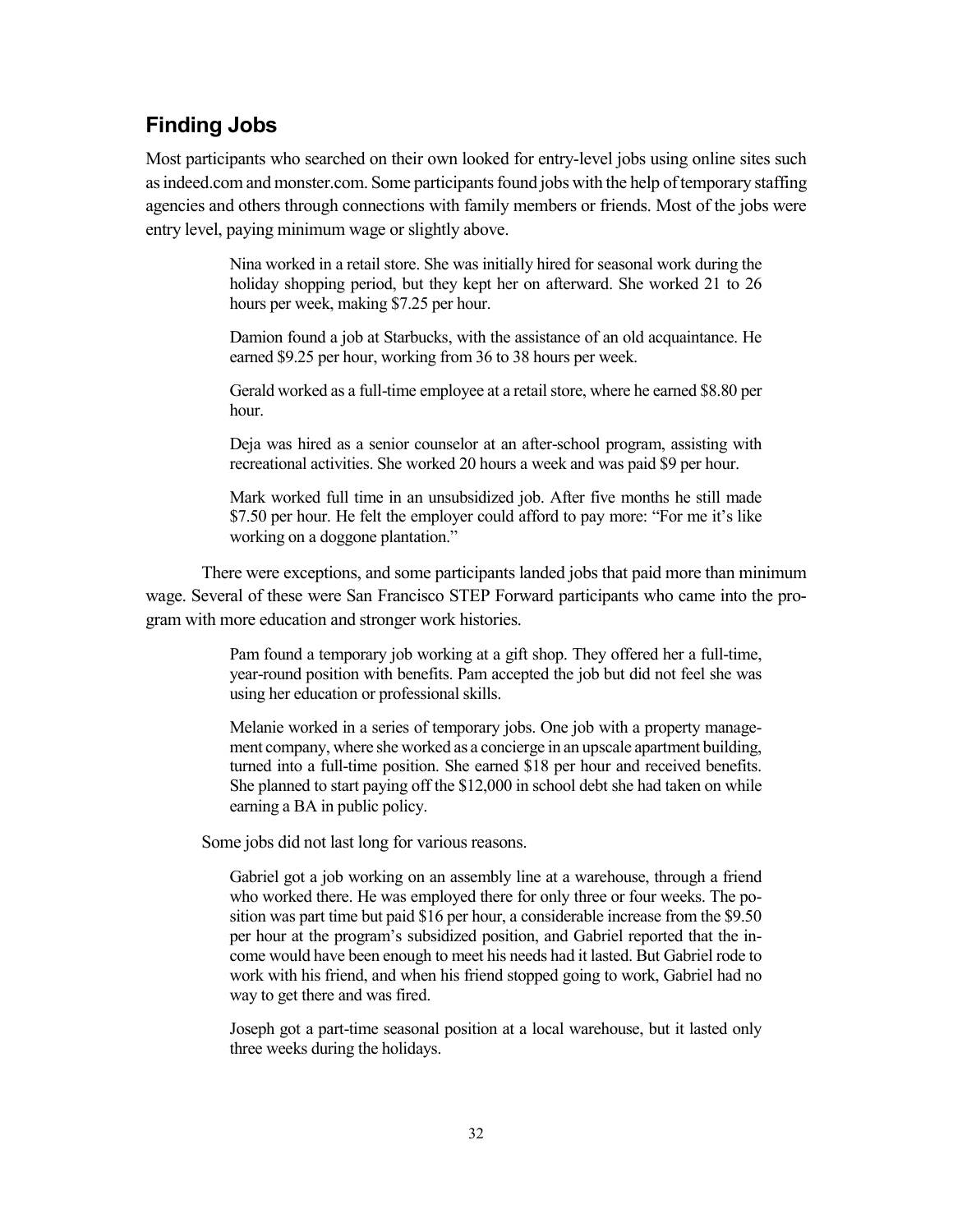### **Reasons for Not Getting a Job**

The majority of participants did not find an unsubsidized job. Interviews with participants suggest possible reasons they struggled to find employment.

Participants described their connection to the program loosening at the same time their subsidized employment was ending. Contact with job developers (staff members who worked with employers to generate job leads) and case managers tapered off. Often there were staff changes, and the new staff members and participants didn't know each other and didn't have a strong connection.

> Reggie reported mixed feelings about the program staff. He praised two staff members who were helpful with interview preparation and drove him to interviews. He said of one: "He will go out of his way to help you." He was critical of his job specialist, however: Reggie reported that while he was helpful at first, it then became difficult to get his attention. Reggie and the job specialist were supposed to go to a job fair together, but it was canceled due to snow, and Reggie never heard back from him. Reggie said, "He always gives me the runaround" and "he never followed through on what he said."

> Layla said that her first impression of the program staff was that they were friendly and helpful, but she said they were not currently helping her as her subsidized job was ending.

> Paul found his case manager helpful, but mostly in terms of keeping him motivated rather than providing him with job leads or improving any skill set. He said that she had reviewed his résumé and given him some general advice, such as making sure to tailor each cover letter, but he had never met with her individually, and she had not provided him any specific feedback or individual assistance.

> Darryl described a negative experience that helped shape his view of the program. Darryl's case manager had scheduled a job interview but provided him with the wrong directions to the job site. Darryl arrived late to the interview and did not receive a job offer. From Darryl's perspective, it was not his fault that he missed the interview. Darryl wanted the program to explain the situation to the employer, but the program was not willing to do that. This experience angered Darryl and caused him to lose faith in the program.

The programs did not eliminate all employment barriers. Participants gained new job search and computer skills, résumés, and recent job experiences, but they still faced barriers such as a lack of transportation, felony convictions, and instability in their personal lives.

> Joseph said that he and his friend were offered janitorial positions. When the company learned that neither of them had his own transportation and they would have to rely on the public bus, the company recanted its offer — saying public transportation was not reliable enough.

Participants told of submitting applications and interviewing with employers who recruited from the program, without ever hearing back. Participants did not get feedback on why they were not considered or hired.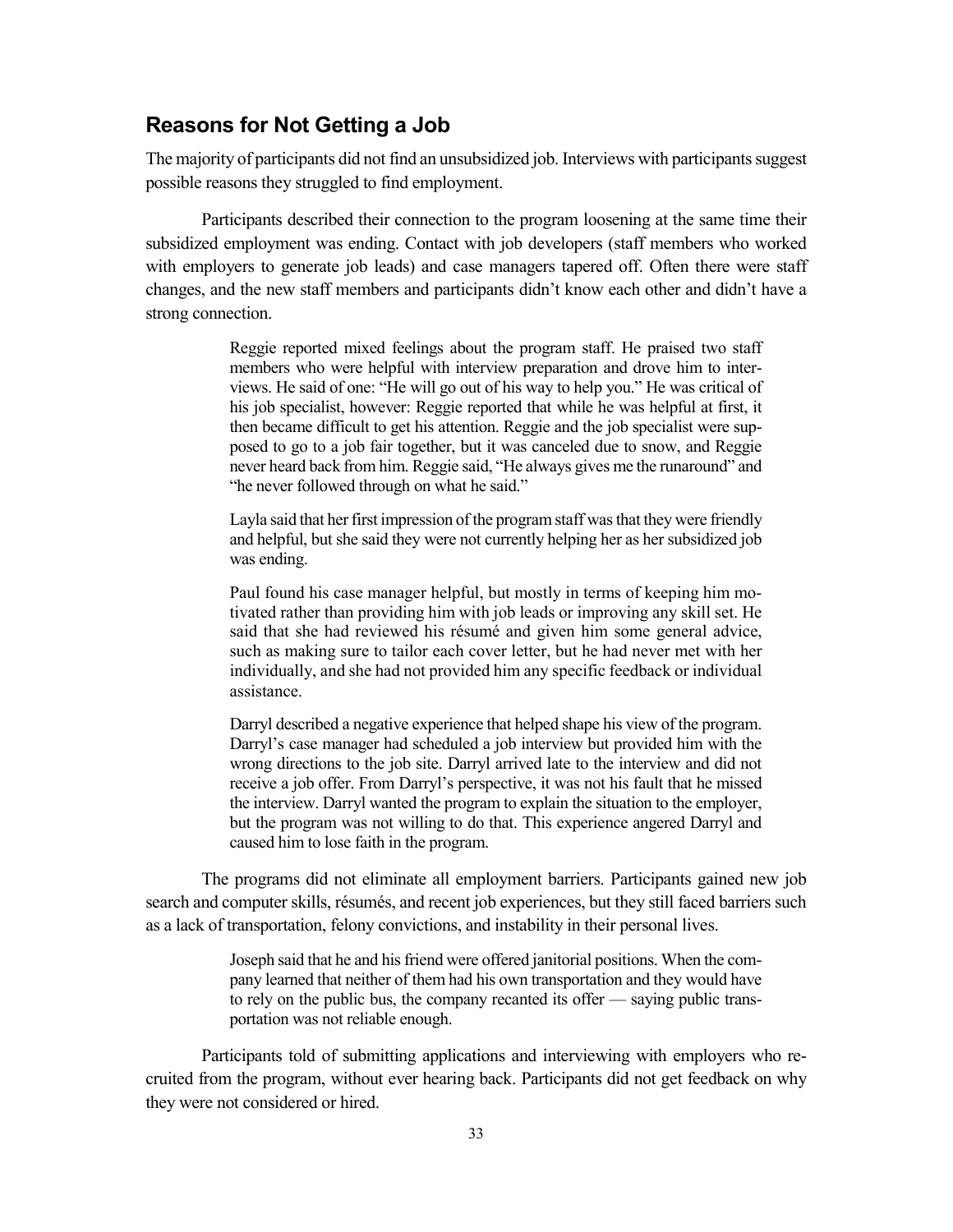After Kyle concluded his internship he spent approximately two weeks searching for a job while being paid by the program. During these two weeks, none of the companies to which he applied responded to his inquiries.

Some participants were not putting effort into their job search. Many wanted to get hired by their subsidized employer and were not seeking employment elsewhere.

> Devin thought he would be able to keep his job after the transitional period ended because his immediate supervisor was very encouraging about keeping him on. He said that his supervisor consistently told him that he wanted to keep him on full time and not to worry about looking for another job.

> Nicole did not think she had any obstacles keeping her from being employed, but she waited until after she was finished with her subsidized job to look for unsubsidized work. She admitted that she needed to be more self-motivated and regretted that she didn't apply for jobs while on the work crew, but she got overwhelmed, and rather than do things in pieces she did nothing.

For others, instability in other aspects of their life precluded an active job search.

Ella acknowledged spending very little time looking for a job because of the time consumed by taking care of her ex-boyfriend, who had cancer.

After Kyle learned that a woman with whom he'd had a long tumultuous romantic relationship had suffered a violent death, he reported using drugs frequently, losing support from his family, and reconnecting with friends with whom he used to conduct criminal activities. Feeling that his life was spiraling out of control, Kyle dropped out of the subsidized jobs program and voluntarily joined an inpatient drug program.

Marisa was living with her boyfriend's cousin. She did not state her exact location because she was there in violation of a condition of her parole. She was 14 weeks into an unplanned pregnancy and often felt physical discomfort.

The workforce office where Jana worked in a subsidized job was helping fill positions at a new shopping plaza, and Jana applied to work at a few of the stores. She had two interviews with the general manager of the plaza, where she was told she was perfect for the job. She was ecstatic. However, when she never heard back from the employer, and found out that everyone else at the workforce office who applied had been called back, she became discouraged and upset. The rejection made Jana feel insecure and "not good enough." After this experience, she wasn't sure if she was going to look for other work, and it appeared that she didn't feel confident enough even to try.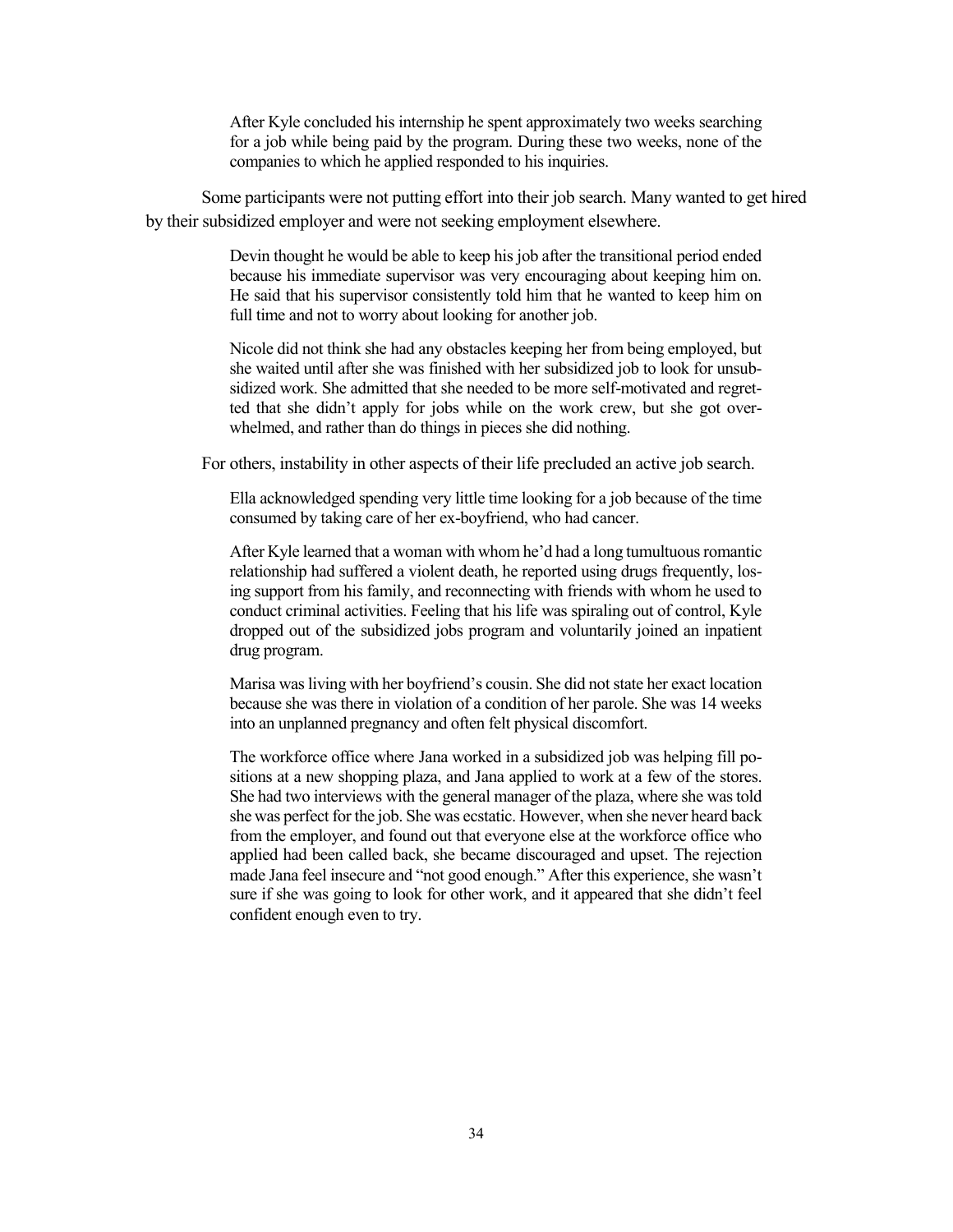# **Summary**

The early hope and promise of subsidized jobs programs diminished as participants completed their subsidized jobs and most found themselves unemployed once again. Fewer than half the participants in the in-depth sample found employment, and many of the jobs did not pay enough or provide enough hours to meet the financial goals participants had initially set. Job searching often began in earnest only as the subsidized job ended. Some participants took advantage of help through job clubs, on-site interviews, and leads provided by program staff members, while others searched for jobs on their own. Obstacles to employment continued to make it difficult for many participants to make the transition to unsubsidized jobs.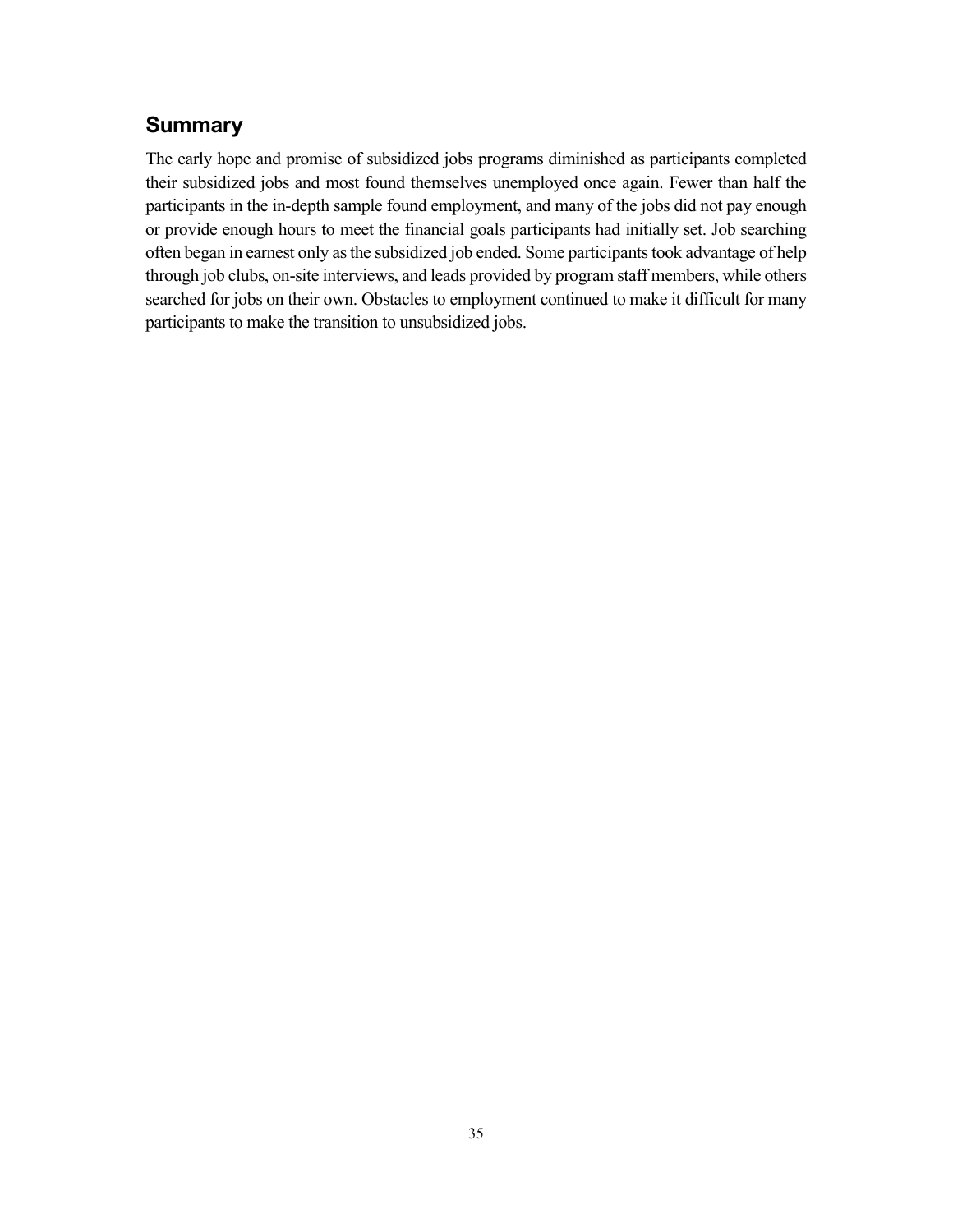#### **Chapter 6**

## **Conclusion**

#### **Overall Findings**

The 82 interviewees who participated in this study joined subsidized jobs programs hoping to improve their financial situations with jobs that paid enough to live on. Study participants approached the start of these programs with hope; they were eager to be productive and self-reliant, and optimistic that the subsidized job would be a stepping-stone to a better life. They expected that by the end of the program they would be working.

Study participants generally came away from these programs satisfied with what they saw as their increased employability through résumé-building efforts, experience in the subsidized job itself, and new employment connections and references. Participants were often surprised at how much they learned from job-readiness classes and pleased to have a completed résumé, and they had newfound confidence that they could use computers to look for and apply for jobs.

Experiences in the subsidized positions were mixed, but most participants valued some aspects of the job. Even when they did not enjoy the work itself, they were happy to have the structure and the income and remained hopeful that they were on a path to something better.

Participants expected that the subsidized jobs would lead to unsubsidized jobs, and the failure of this to happen was interviewees' main source of frustration. Some of the frustrations reflect a communications challenge. Programs faced a delicate balance between recruiting and touting the potential benefits of the program, on the one hand, and giving participants reasonable expectations, on the other. Some participants expected that a job would be available at the end of the program, and they did not necessarily heed messages about the temporary nature of subsidized placements or the advice to start searching for unsubsidized jobs. Some participants expressed surprise at being let go from their subsidized jobs, which may indicate that employers' praise and positive feedback (and even statements that they wanted to hire the participant) were misunderstood, or promises about future employment were not kept. As noted in the introduction, this report is based only on interviews with participants, and it is not certain what program staff members and employers said or tried to communicate.

Encouragement and positive feedback were important in helping participants develop confidence. Yet in some cases, encouragement from supervisors contributed to participants' expectations that they would be hired and to their disappointment when that did not happen. For some, not getting hired at their subsidized job (and not having a job at the end of the program) changed their early positive views of the program to more negative ones.

Some participants did not find jobs because they were not looking — counting instead on their subsidized jobs turning permanent. Others expected the programs to find the jobs for them.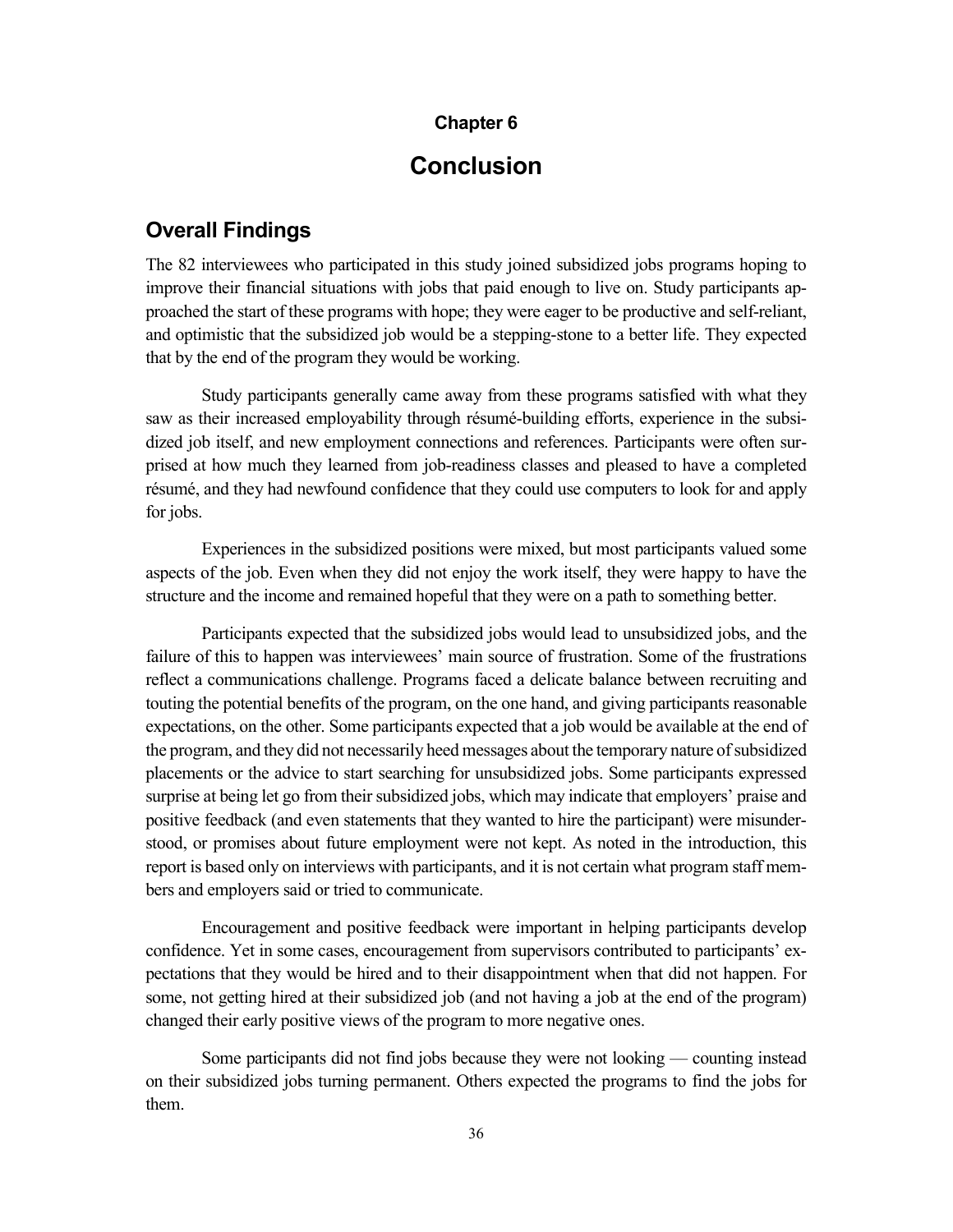Overall, interviews indicated that participants believed the programs did not change their access to good jobs. There were isolated cases in which program staff members connected participants with specific employers who were hiring. This happened infrequently. While subsidized employment provided a job to put on a résumé or a reference, most participants could not convert these experiences into better jobs. Participants did not receive training that appreciably changed their skill levels, so even after completing the program, participants applied for entry-level, lowskill jobs. For many, a lack of reliable transportation and the difficulty of commuting via public transportation impeded their chances of securing and keeping jobs. The jobs that participants did obtain typically paid little and offered no benefits. Without health insurance and vacation or sick leave in these entry-level jobs, participants found it difficult to stay employed when illness or family trouble emerged.

Participants appreciated receiving legal help with child support orders and help obtaining IDs and getting driver's licenses reinstated, but few received this kind of help. For many, challenges in their lives made unsubsidized employment difficult.

### **Implications for Increasing Programs' Success**

Participants' ultimate views of the programs reflect the mixed record of job placement success. Participants appreciated the opportunity to work in subsidized jobs and the ancillary services provided by the programs. On the other hand, participants who did not find unsubsidized jobs or who were unable to keep the jobs they found expressed frustration at the lack of a match between their goals and expectations and the results of their participation in the programs.

For many participants, the programs did not address key barriers to getting and holding a permanent job: inadequate transportation, health issues, and family crises. These findings indicate that challenges remain in meeting participants' needs and helping them find unsubsidized employment. Several strategies might improve results:

- **Stronger relationships with employers that are hiring.** Participants found limited success applying to employers on a general job list. Participants attributed some successes to a staff person connecting them to an employer directly or making a call to vouch for them.
- **Improved access to transportation.** Many participants lacked cars, and some jobs were far away or not accessible by public transportation. Bus passes and gas cards were sometimes provided so that participants could get to their subsidized jobs, but this support stopped when the subsidy ended. More help in reducing transportation barriers could improve job prospects.
- **More intensive and tailored job placement and training.** Participants wanted referrals and connections to a wider selection of fields and occupations. Even when participants succeeded in finding jobs, they did not always match their employment goals. Several interviewees mentioned that they received training or certifications that were not relevant to their subsidized jobs. This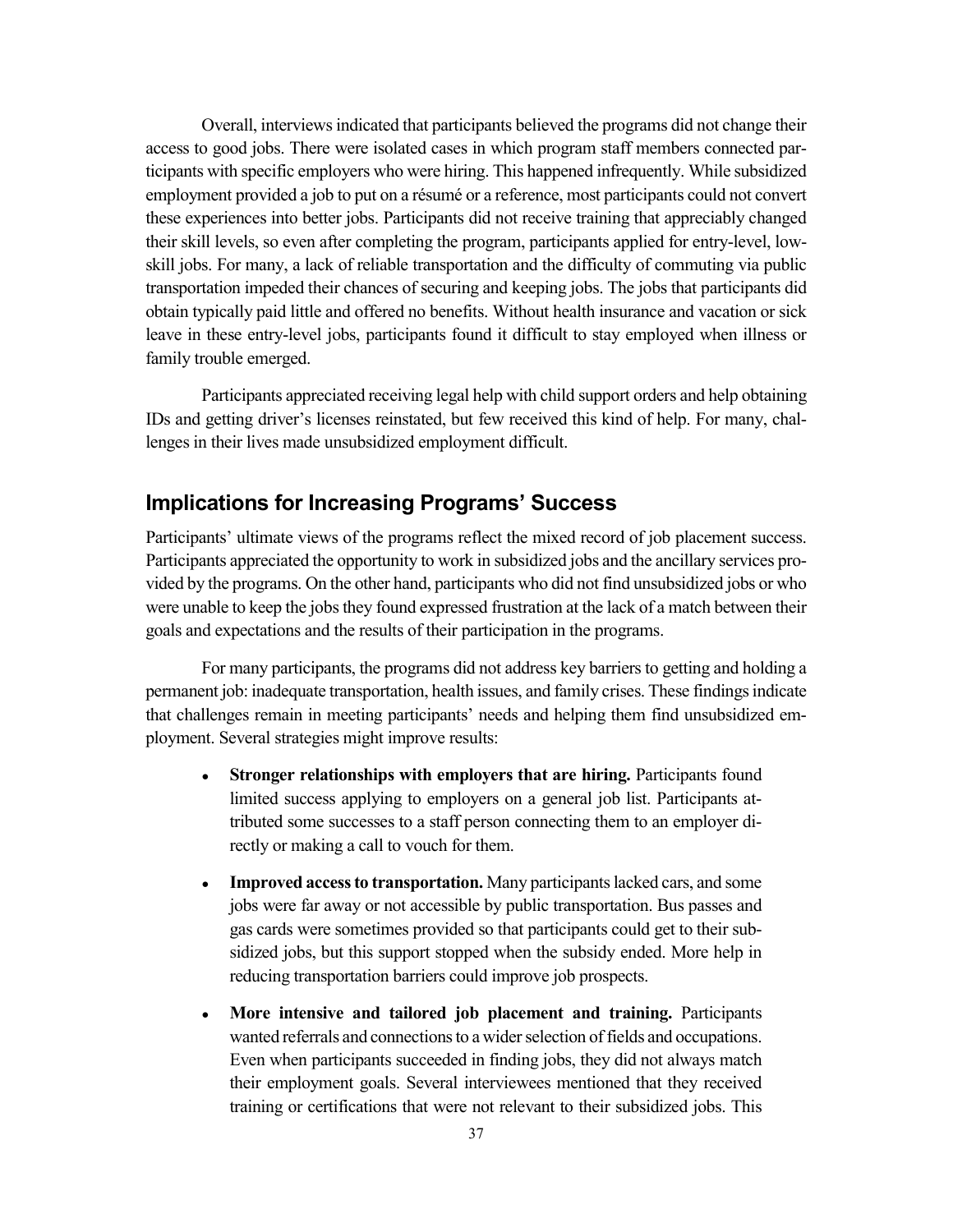indicates there is room to improve the alignment between the training and certifications offered and the fields of the subsidized (and unsubsidized) jobs.

**Sustained attention by program staff members.** For many, connections to the program grew weaker at the critical juncture when the subsidized job was over. Participants said they had developed positive relationships with specific staff members, but these connections often stemmed from initial job-readiness training, and the staff members might have left or were no longer assigned to work with the participant.

Subsidized employment was intended to make participants more attractive to employers and improve their employment outcomes. Participants reported that they gained job search skills, and they were hopeful when they started subsidized jobs and got back into the routine of working. There were successes. Some participants found jobs through the program that they believed they would not have found on their own. The changes in their lives, however, fell short of the transformations they hoped for at the start. Those who did become employed tended to be working in low-wage jobs without benefits. And the majority of participants interviewed in this study could not turn their subsidized work experiences into unsubsidized jobs.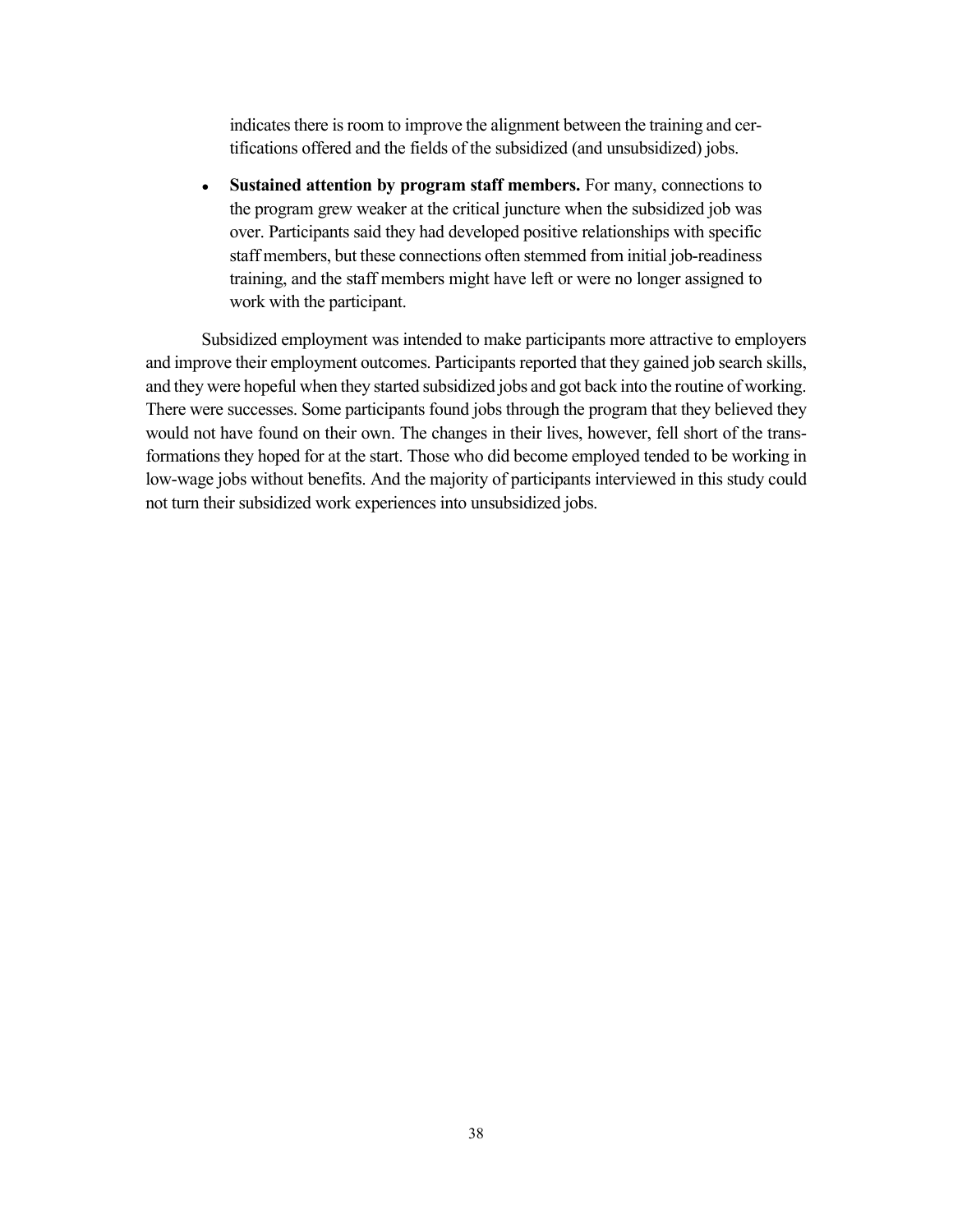**Appendix A**

**Characteristics of STED and ETJD Programs**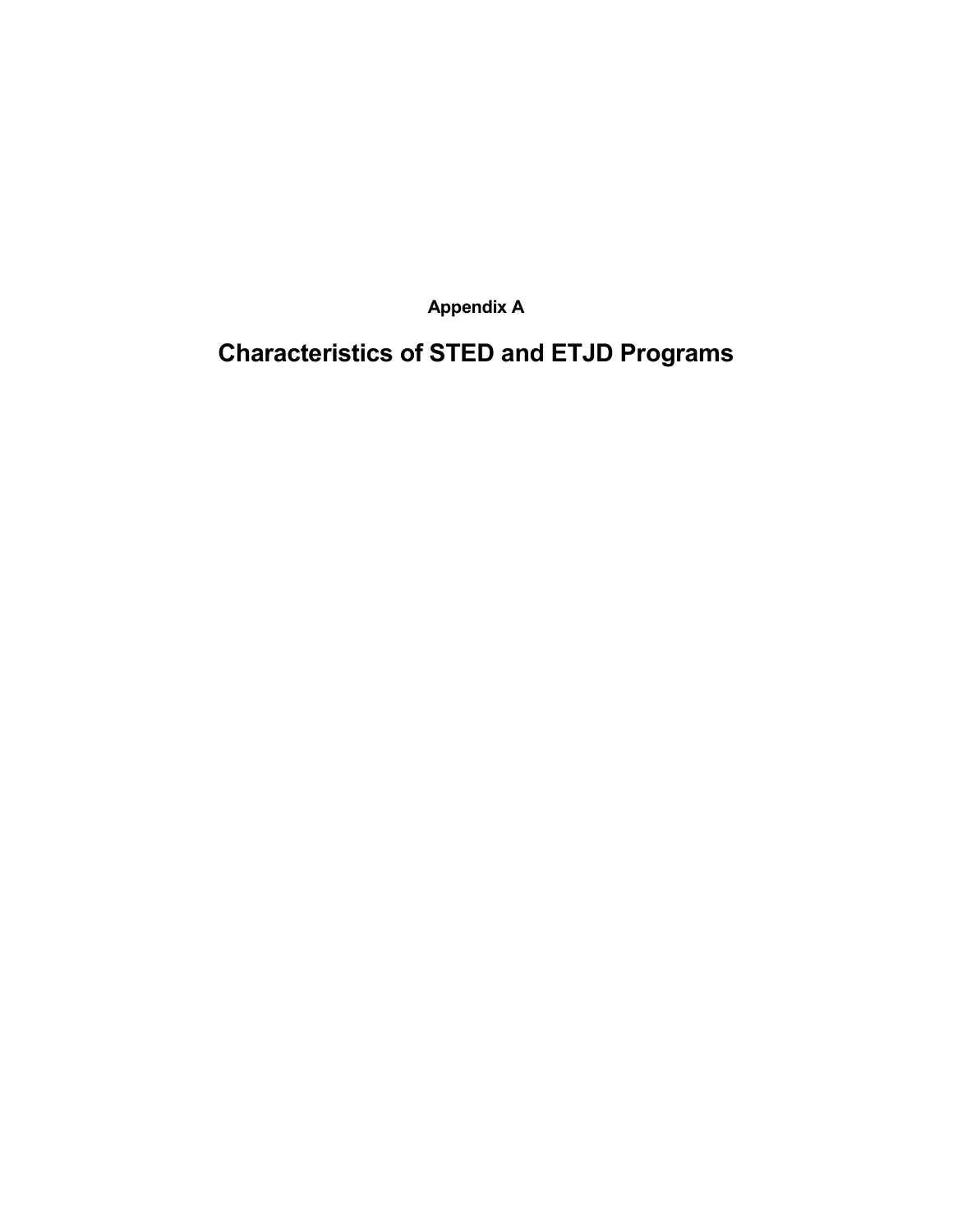# **Appendix Table A.1**

### **STED and ETJD Program Characteristics**

| Program Name,<br><b>Operator, and Location</b>                                                                                            | <b>Study</b>                      | <b>Target Group</b><br>and Number in<br><b>In-Depth Sample</b> | <b>Duration of</b><br><b>Subsidized Job</b> | <b>Program Model Overview</b>                                                                                                                                                                                                                                                                                                                                                                                                                                                                                                                                                                                                                                                |
|-------------------------------------------------------------------------------------------------------------------------------------------|-----------------------------------|----------------------------------------------------------------|---------------------------------------------|------------------------------------------------------------------------------------------------------------------------------------------------------------------------------------------------------------------------------------------------------------------------------------------------------------------------------------------------------------------------------------------------------------------------------------------------------------------------------------------------------------------------------------------------------------------------------------------------------------------------------------------------------------------------------|
| <b>Good Transitions</b><br>Goodwill of North Georgia<br>Atlanta, GA                                                                       | <b>ETJD</b><br>and<br><b>STED</b> | Noncustodial<br>parents<br>Total sample: 996                   | 4 months: 20-40<br>hours per week           | Participants start with a two-day assessment process, after which they are<br>assigned a case manager and a Goodwill location to begin the first of two<br>transitional jobs. Participants work at a Goodwill store for approximately one<br>month while receiving support and feedback from an on-site job coach.<br>Participants then move into a less supported subsidized position with a private<br>employer in the community for about three months. The program offers case<br>management, job-development services, life-skills workshops, and<br>certifications in fields such as commercial driving and forklift operation.                                        |
| <b>Jobs Now STEP</b><br><b>Forward</b><br>San Francisco County<br><b>Human Services</b><br>Administration<br>San Francisco, CA            | <b>STED</b>                       | Various<br>low-income<br>groups<br>Total sample: 811           | 5 months; hours<br>not specified            | Each participant begins by meeting with a case manager for an intake<br>interview. Depending on the participant's job readiness and interest level, the<br>participant either proceeds with job-readiness activities or may be immediately<br>scheduled for a weekly group interview, attended by multiple participants and<br>employers. The jobs last five months and are typically subsidized up to \$1,000<br>per month, though some are unsubsidized. When participants obtain<br>unsubsidized employment, they may continue to work with their case managers<br>and may return to the program if they lose their jobs.                                                 |
| <b>MSTED</b><br>County human service<br>agencies, with<br>employment service<br>providers<br>Ramsey, Dakota, and<br>Hennepin Counties, MN | <b>STED</b>                       | <b>TANF</b> recipients<br>Total sample: 799                    | 4 months: 24-36<br>hours per week           | All participants receive job-readiness training, either individually or in a two-<br>week workshop. Participants who are more job-ready are placed into private-<br>sector jobs with wages subsidized up to \$15/hour for the first two months and<br>at 50 percent for the next two months. Less job-ready participants are placed<br>into nonprofit or public-sector jobs with wages subsidized at \$9/hour for two<br>months. Participants transition between subsidy types according to their<br>individual needs. The program provides case management and job search<br>assistance, and participants continue to receive support services through the<br>TANF program. |

(continued)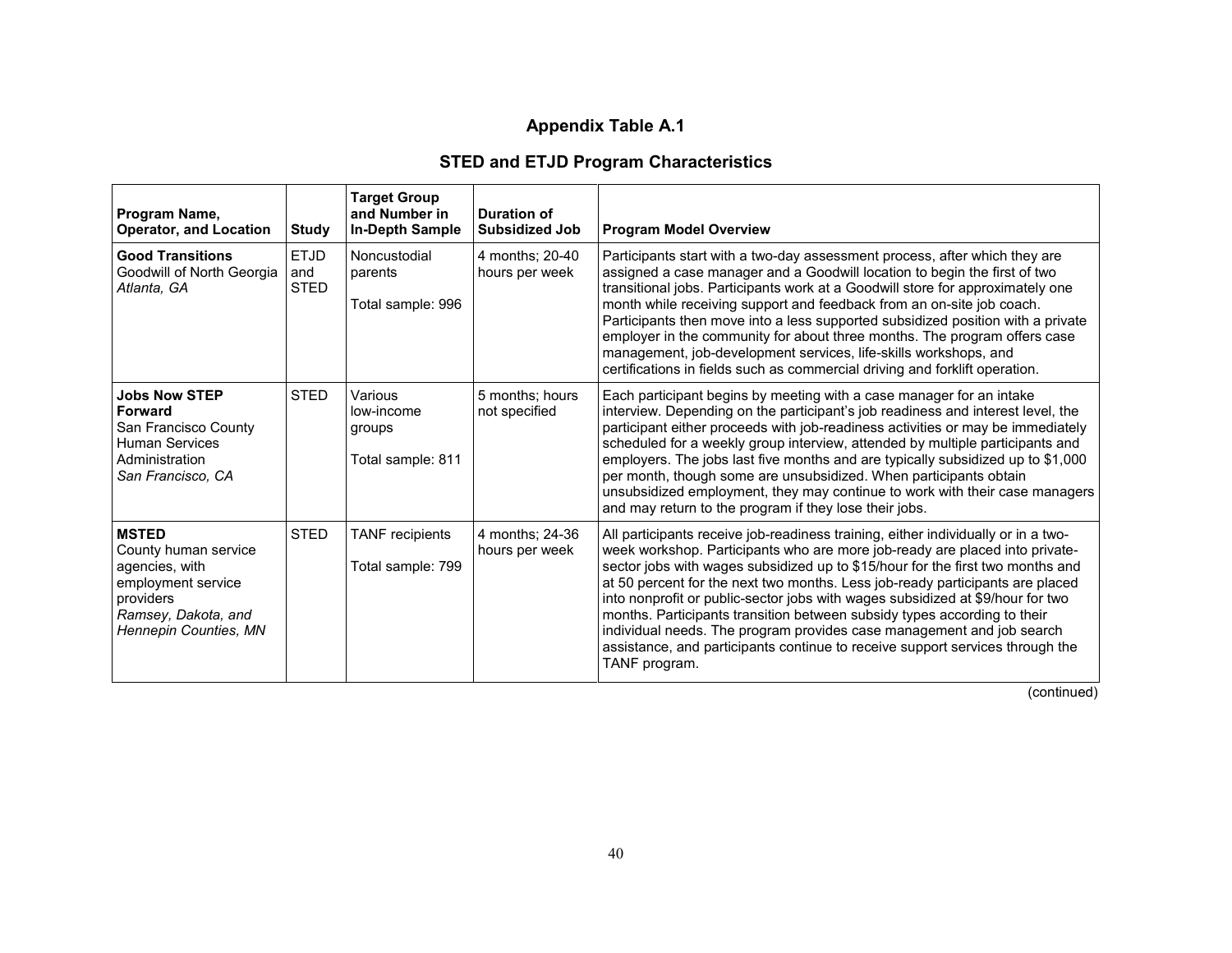#### **Appendix Table A.1 (continued)**

| Program Name,<br><b>Operator, and Location</b>                                                            | <b>Study</b> | <b>Target Group</b><br>and Number in<br><b>In-Depth Sample</b> | Duration of<br><b>Subsidized Job</b> | <b>Program Model Overview</b>                                                                                                                                                                                                                                                                                                                                                                                                                                                                                                                                                                                                              |
|-----------------------------------------------------------------------------------------------------------|--------------|----------------------------------------------------------------|--------------------------------------|--------------------------------------------------------------------------------------------------------------------------------------------------------------------------------------------------------------------------------------------------------------------------------------------------------------------------------------------------------------------------------------------------------------------------------------------------------------------------------------------------------------------------------------------------------------------------------------------------------------------------------------------|
| <b>Next STEP</b><br>Workforce Solutions of<br><b>Tarrant County</b><br>Fort Worth, TX                     | <b>ETJD</b>  | Formerly<br>incarcerated<br>people<br>Total sample: 999        | 4 months:<br>full-time               | Participants begin with a two-week "boot camp" that includes assessments and job-<br>readiness training. They are then placed in jobs with private employers. The<br>program pays 100 percent of wages for the first eight weeks and 50 percent for the<br>following eight weeks. Employers are expected to retain participants who are<br>performing well after the subsidized period. Other services include case<br>management, monthly group meetings, GED classes, and for some participants,<br>mental health services provided by a partner agency.                                                                                 |
| <b>Parent Success</b><br><b>Initiative</b><br><b>Center for Community</b><br>Alternatives<br>Syracuse, NY | <b>ETJD</b>  | Noncustodial<br>parents<br>Total sample:<br>1.004              | 4 months:<br>24 hours<br>per week    | Cohorts of 15-20 participants begin the program with a two-week job-readiness<br>course. Participants are then placed in work crews with the local public housing<br>authority, a business improvement district, or a nonprofit organization. The program<br>offers family life-skills workshops, job-readiness and retention workshops, case<br>management, civic restoration, legal services related to child support, and job<br>search and placement assistance. Participants also receive peer support through<br>iob-retention clubs.                                                                                                |
| <b>Ready Willing and Able</b><br>Pathways2Work<br>The Doe Fund<br>New York, NY                            | <b>ETJD</b>  | Formerly<br>incarcerated<br>people<br>Total sample:<br>1,005   | 3.5 months; 21<br>hours per week     | Participants move through the program in cohorts. After a one-week orientation,<br>most participants work on the program's street-cleaning crews for six weeks.<br>Participants are then placed into subsidized internships for eight weeks. If the<br>internship does not transition to unsubsidized employment, the program will pay<br>participants to search for jobs for up to nine weeks. Additional services include case<br>management, job-readiness programs, opportunities for occupational training and<br>certification, parenting and computer classes, child support assistance, and<br>employment planning and counseling. |

(continued)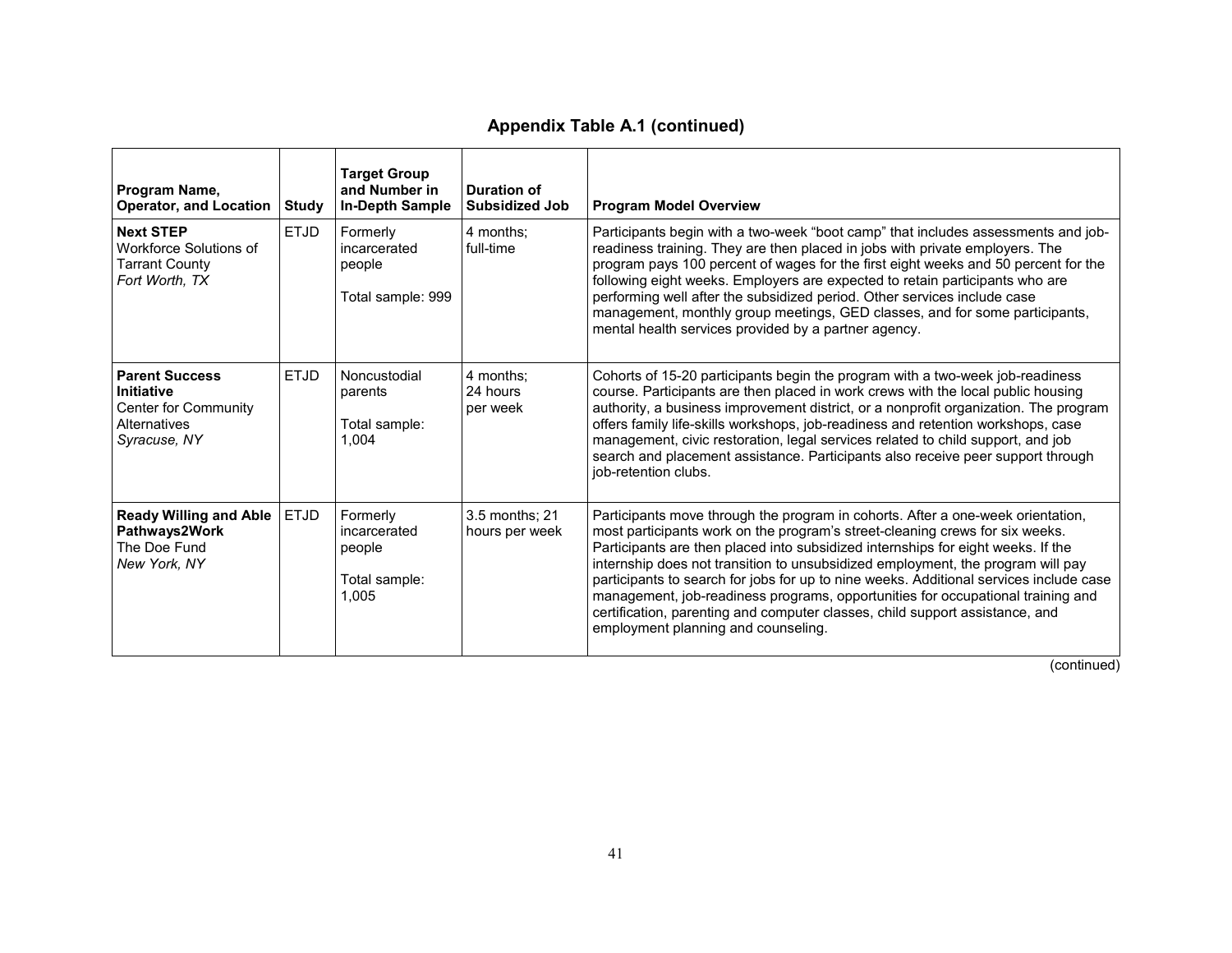# **Appendix Table A.1 (continued)**

| Program Name,<br><b>Operator, and Location</b>                                                                                                                              | <b>Study</b> | <b>Target Group</b><br>and Number<br>in In-Depth Sample | <b>Duration of</b><br><b>Subsidized Job</b> | <b>Program Model Overview</b>                                                                                                                                                                                                                                                                                                                                                                                                                                                                                                                                                                                                                                                         |
|-----------------------------------------------------------------------------------------------------------------------------------------------------------------------------|--------------|---------------------------------------------------------|---------------------------------------------|---------------------------------------------------------------------------------------------------------------------------------------------------------------------------------------------------------------------------------------------------------------------------------------------------------------------------------------------------------------------------------------------------------------------------------------------------------------------------------------------------------------------------------------------------------------------------------------------------------------------------------------------------------------------------------------|
| <b>RecycleForce</b><br>RecycleForce Inc.<br>Indianapolis, IN                                                                                                                | <b>ETJD</b>  | Formerly<br>incarcerated people<br>Total sample: 998    | 4 months;<br>35 hours<br>per week           | Participants are placed at the social enterprise, an electronics recycling plant staffed<br>by formerly incarcerated workers. Participants are trained and supervised by "peer<br>mentors" - other formerly incarcerated people who have been promoted. The<br>business excuses workers for five hours of development time that may be used to<br>search for jobs and address barriers to employment, especially those regarding<br>criminal-supervision compliance. The program also offers industry certifications,<br>case management, job development, work-related support, and child support-<br>related assistance. Participants may later be hired as unsubsidized employees. |
| <b>Supporting Families</b><br><b>Through Work</b><br><b>YWCA of Southeast</b><br>Wisconsin<br>Milwaukee, WI                                                                 | <b>ETJD</b>  | Noncustodial parent<br>Total sample: 1,003              | 4-6 months:<br>30 hours<br>per week         | Participants start in a three- to five-day job-readiness workshop. They are then<br>placed individually in transitional jobs, mostly with private-sector employers. Support<br>during the transitional job includes case management, job-development assistance,<br>and weekly group meetings. The program supplements wages in unsubsidized<br>employment to bring them up to \$10 an hour for six months. The program also<br>provides child support-related assistance.                                                                                                                                                                                                            |
| <b>Transitional Subsidized STED</b><br><b>Employment</b><br>L.A. County Dept. of<br><b>Public Social Services</b><br>with South Bay<br>Workforce Investment<br><b>Board</b> |              | <b>TANF</b><br>recipients<br>Total sample: 2,622        | 6 months; hours<br>per week vary            | On-the-Job Training: Participants are placed individually in private-sector<br>positions. Participants' wages are subsidized up to minimum wage for the first two<br>months, and for the remainder of the placement employers receive a subsidy<br>roughly equal to 50 percent of minimum wage. All participants receive case<br>management and assistance searching for unsubsidized jobs through Worksource<br>Centers, along with support services through the TANF program.                                                                                                                                                                                                       |
| Los Angeles, CA                                                                                                                                                             |              |                                                         | 6 months:<br>32 hours<br>per week           | <b>Paid Work Experience:</b> Participants are placed individually in minimum-wage<br>employment with public agencies or nonprofit organizations. Participants' wages are<br>fully subsidized for the duration of the placement. All participants receive case<br>management and assistance searching for unsubsidized jobs through Worksource<br>Centers, along with support services through the TANF program.                                                                                                                                                                                                                                                                       |

(continued)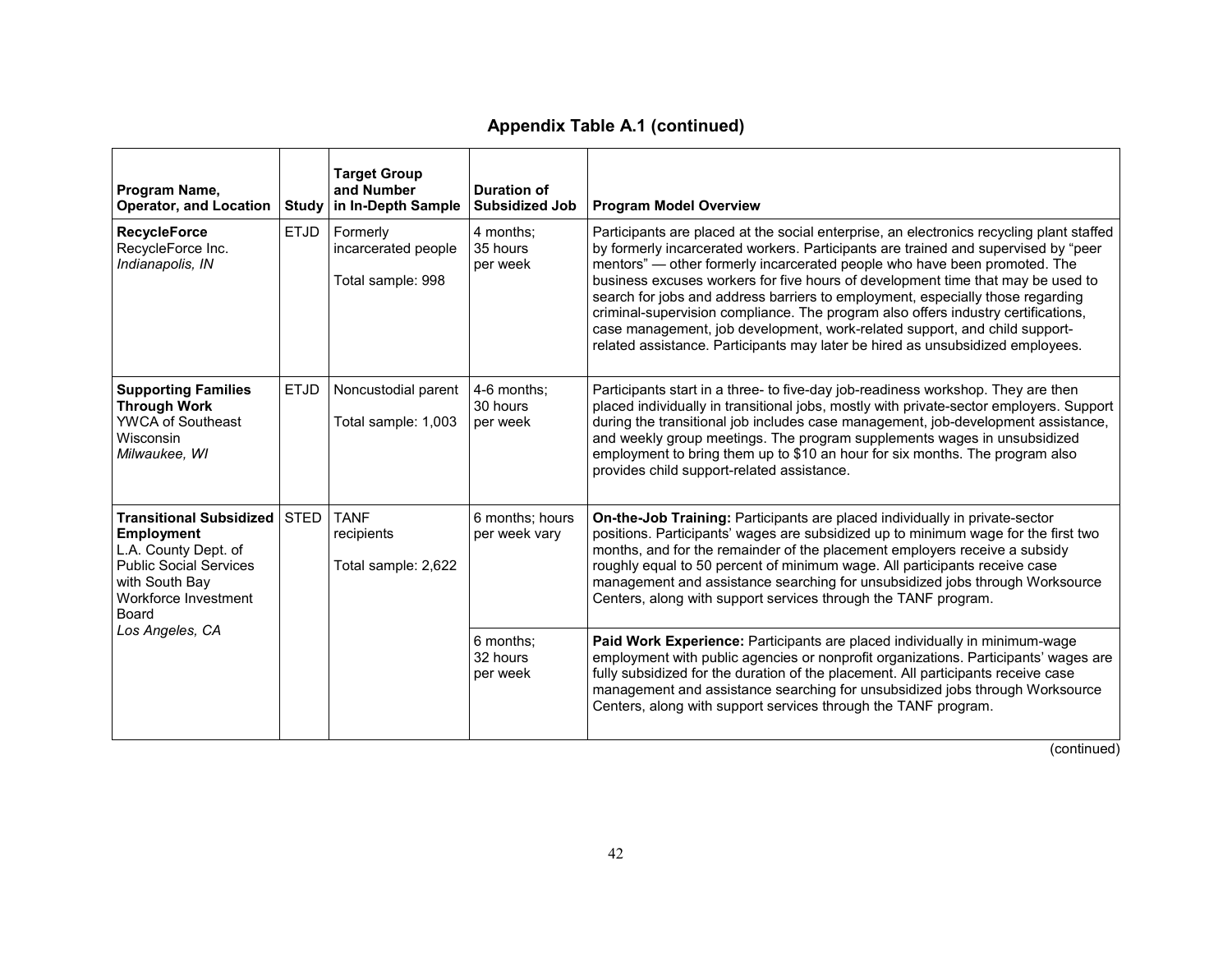#### **Appendix Table A.1 (continued)**

| Program Name,<br><b>Operator, and Location</b>                                                                                                       | Study                             | <b>Target Group</b><br>and Number in<br>In-Depth Sample | Duration of<br><b>Subsidized Job</b> | <b>Program Model Overview</b>                                                                                                                                                                                                                                                                                                                                                                                                                                                                                                                                                                                     |
|------------------------------------------------------------------------------------------------------------------------------------------------------|-----------------------------------|---------------------------------------------------------|--------------------------------------|-------------------------------------------------------------------------------------------------------------------------------------------------------------------------------------------------------------------------------------------------------------------------------------------------------------------------------------------------------------------------------------------------------------------------------------------------------------------------------------------------------------------------------------------------------------------------------------------------------------------|
| <b>TransitionsSF</b><br>Goodwill Industries, with<br>the San Francisco Dept.<br>of Child Support Services<br>San Francisco, CA                       | <b>ETJD</b><br>and<br><b>STED</b> | Noncustodial<br>parents<br>Total sample: 995            | 5 months:<br>24-30 hours per<br>week | Participants are enrolled in cohorts of about 25. They begin with one week of<br>assessments followed by two weeks of job-readiness training. Then they are placed<br>into one of three tiers of jobs depending on their job readiness: (1) nonprofit,<br>private-sector jobs (mainly at Goodwill), (2) public-sector jobs, or (3) for-profit,<br>private-sector jobs. Participants continue to meet with their case managers, attend<br>GED or digital literacy classes, and search for jobs. They may receive modest<br>financial incentives for participation milestones and child support-related assistance. |
| Young Adult Internship<br>Program<br>NYC Dept. of Youth and<br><b>Community Development</b><br>with community-based<br>organizations<br>New York, NY | <b>STED</b>                       | Disconnected youth<br>Total sample: 2,678               | 3 months:<br>25 hours<br>per week    | Cohorts of about 30 young people begin the program with a paid orientation lasting<br>two to four weeks. Participants are then placed individually or in small groups into<br>internships in a variety of sectors. During the internships, participants attend weekly<br>workshops on development, work readiness, and life skills. They receive case<br>management, job search assistance, and other forms of support during their<br>internships and for nine months afterward.                                                                                                                                 |

SOURCE: Data based on interviews with program staff members and administrators in the STED and ETJD studies.

NOTES: GED = General Educational Development; TANF = Temporary Assistance for Needy Families.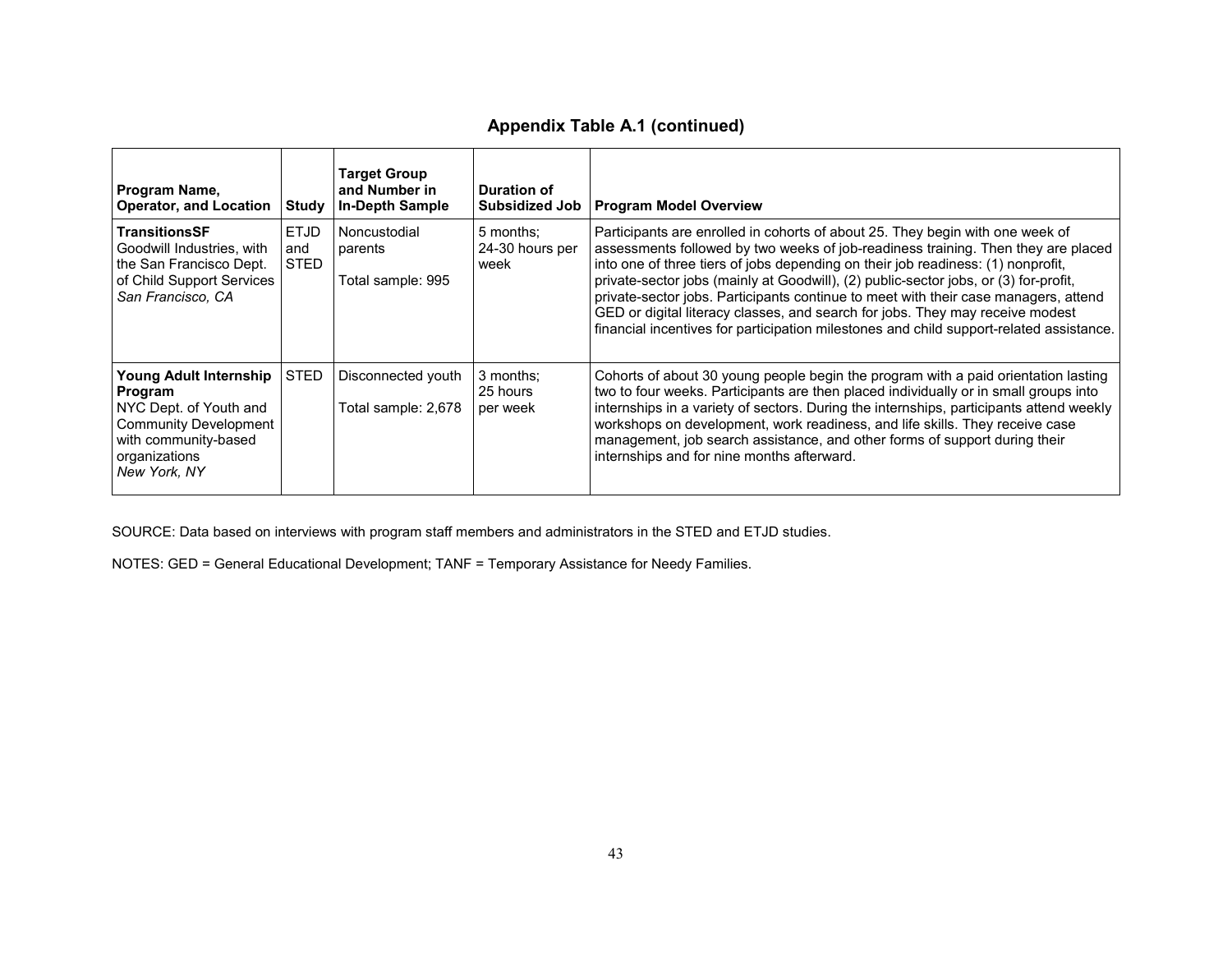**Appendix B**

**Interview Topic Guide**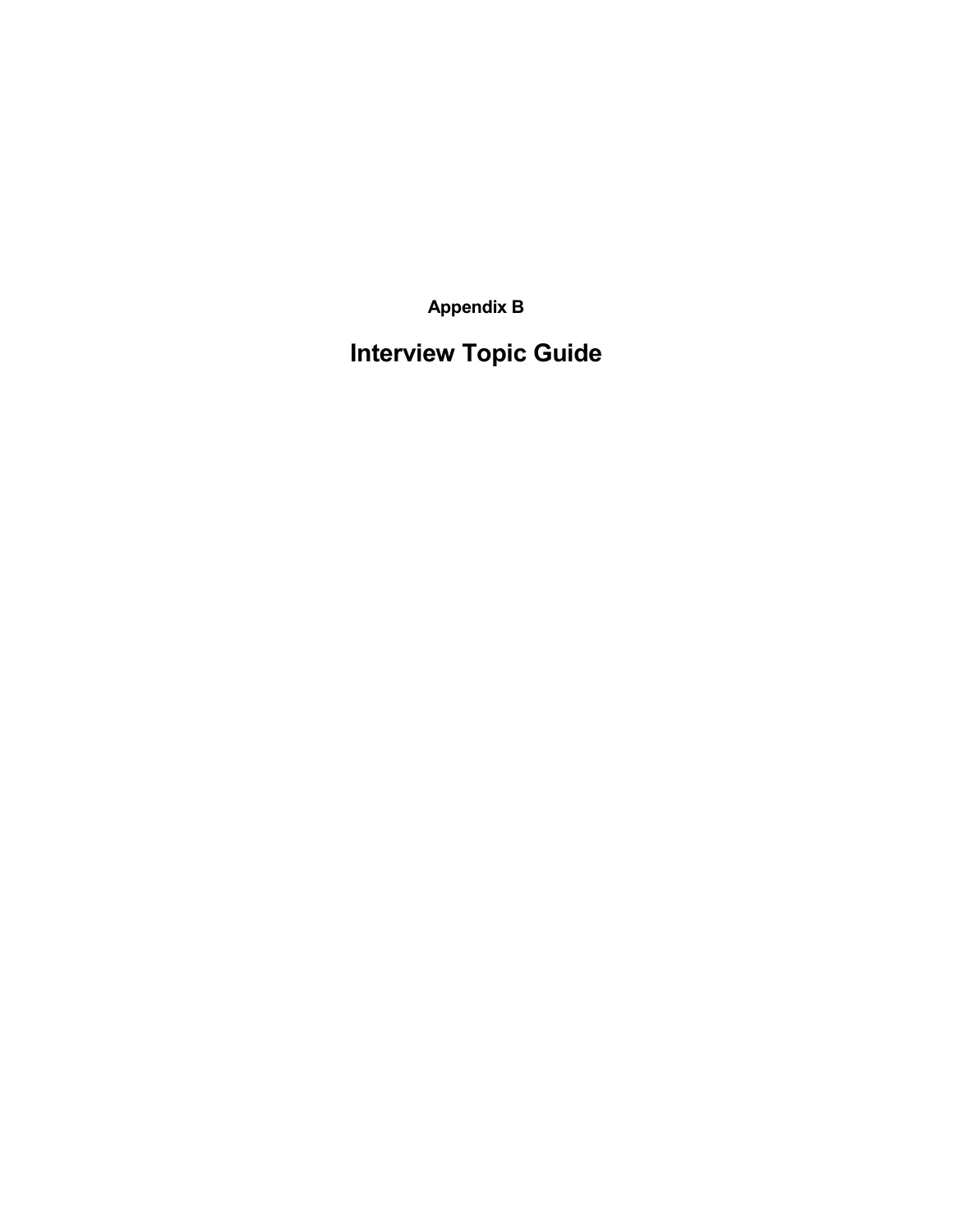# **Topics for first meeting, as close as possible to participant's program enrollment date**

#### **Program questions**

- How did you hear about the program?
- What made you decide to show up to the program?
- What are your first impressions of the program and the staff?
- Have you ever been to a program like this before?
- What do you hope to accomplish by participating in the program? Have you tried to accomplish this in the past?
- What expenses will the wages you earn at the program help you cover?
- How long do you expect to be in the program?
	- o When you exit the program, do you expect you'll have found a permanent job?
	- o Is there a chance that the program will hire you?

#### **Employment questions**

- Have you ever had job, on or off the books? What did you do?
	- o Do you feel like the pay was enough? Why or why not?
	- o In your last job, did you get any benefits such as paid time off or health care?
	- o What did you like and dislike about your last job?
	- o Why did you leave your last job?
- What kind of job do you hope to get? Does it require any kind of special experience or training? Do you have that experience or training?
	- o If it requires training, do you have any thoughts about how to get the training? What are the obstacles?
- Do you have any income now to help support you and your family? From where? What is your current source of income?
- Since getting out of prison, have you been looking for a job?
	- o How did you go about your job search before coming to the program?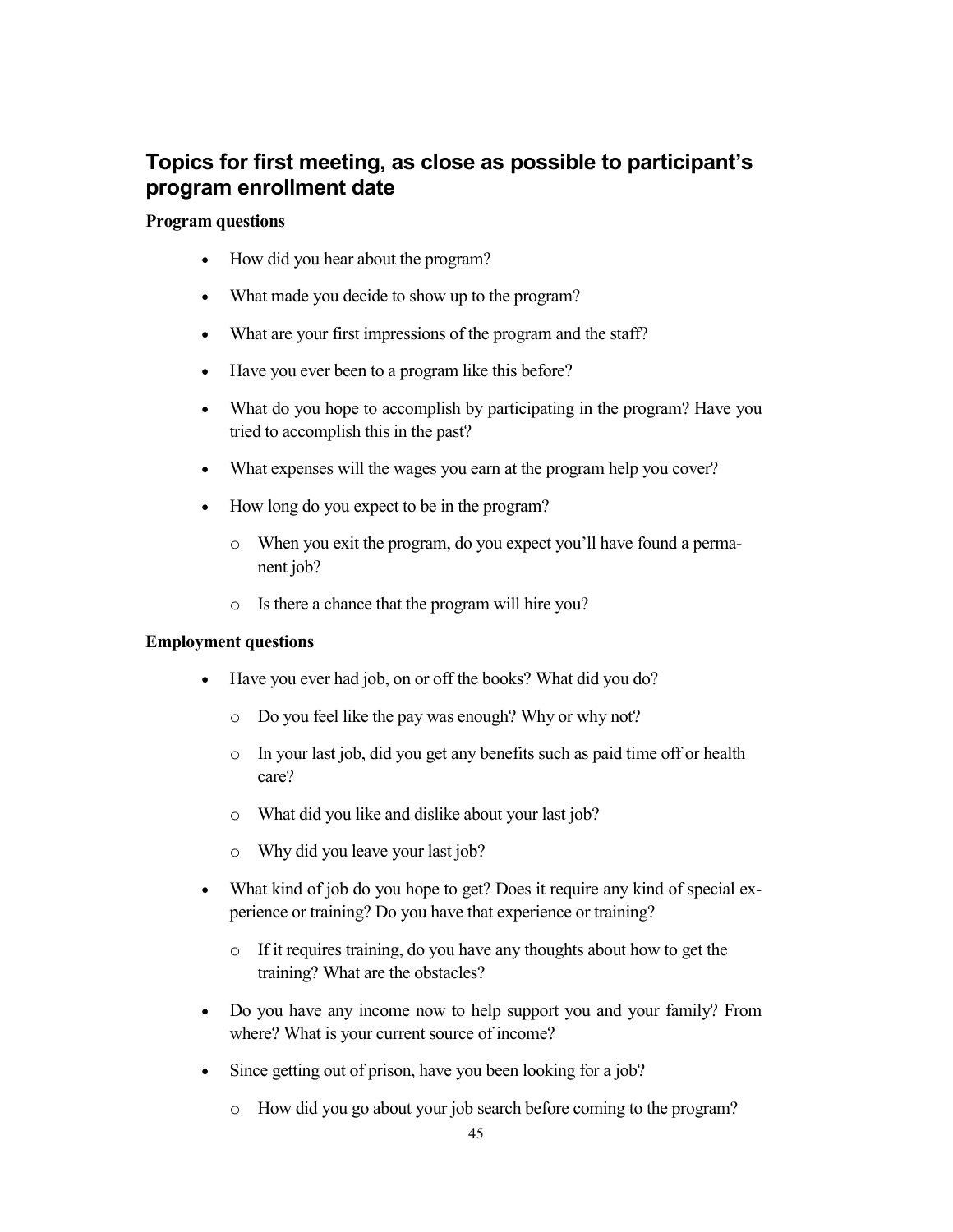- o Did you go on any interviews?
- o Did you get any job offers?
- If you have a family or child to support, how did they support themselves when you were locked up?

#### **Criminal justice questions**

- What life choices or circumstances led to your first interaction with the criminal justice system?
	- o How old were you when you were first arrested? What were you charged with?
	- o How many times have you been arrested since? How many times have you been incarcerated? How did these subsequent events differ from the first?
- Have you ever been convicted of a felony? Walk me through the process that led up to your most recent incarceration. How did you come to the attention of the police? What were you charged with? Did you post bail? Did your case go to trial or did you take a plea? Was it your choice?
- What did your typical day in prison look like? Did you learn anything that might be useful once you got out?
- Did you participate in any kind of programs or education while you were in prison?
- How did you prepare for release from prison? Did you have particular goals for yourself? Did you have a plan for achieving them? Are they the same now?
- What supports did you have in place when you got out of prison? What obstacles did you face?
- What are the conditions of your supervision? Do you think the conditions are reasonable for you? If not, which ones are unreasonable and why?
- Do you think you'll be able to honor them? Do you think anything will get in the way of obeying the rules?
- What do you think about your parole or probation officer? Do you think they understand your circumstances? Do you think they are fair?
- Is there anyone you've met either in prison or afterward that you think is helpful to you and offers you good advice about things? Who?
- Are you currently in the midst of any legal proceedings?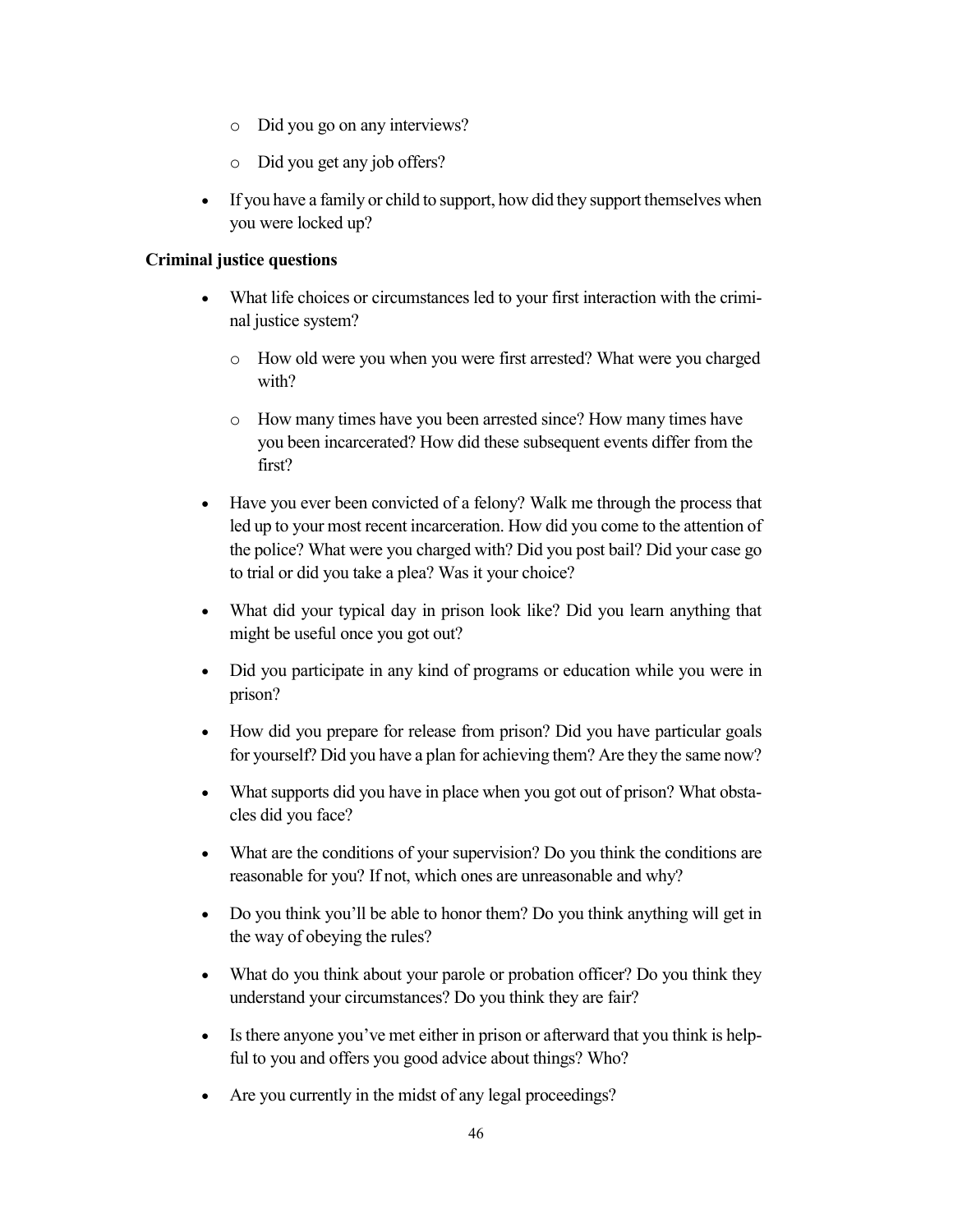#### **Child support questions**

- Are you ordered to pay child support through the child support system? For how many kids? How old are they?
	- o Have you been able to make the payments?
	- o What happened to your child support while you were incarcerated?
	- o Who takes care of your child? What is your relationship like with this person? With your child?
	- o Do you provide for the child apart from your court-ordered payments? Do you give money or other things directly to the child's mom (or caregiver)?
	- o What happens to your order if you get a job? Do you think it will go up? Is that an issue for you?
	- o Has owing child support affected your ability to support yourself? Has it affected the kinds of jobs you take? Do they garnish your paycheck?
	- o Do you visit your kid(s)? How often? What kinds of activities do you do together?
	- o Does your visitation depend on whether you have the money to pay child support?

#### **Social support questions**

- Who do you live with?
	- o Is this a temporary living arrangement?
	- o Do you pay rent?
- Do you have someone you can go to for advice?
- Do you have someone you can ask to borrow money?
- Do you still associate with the people you committed crimes with?
- Have you told any of these people that you signed up for the program? What did they say about it?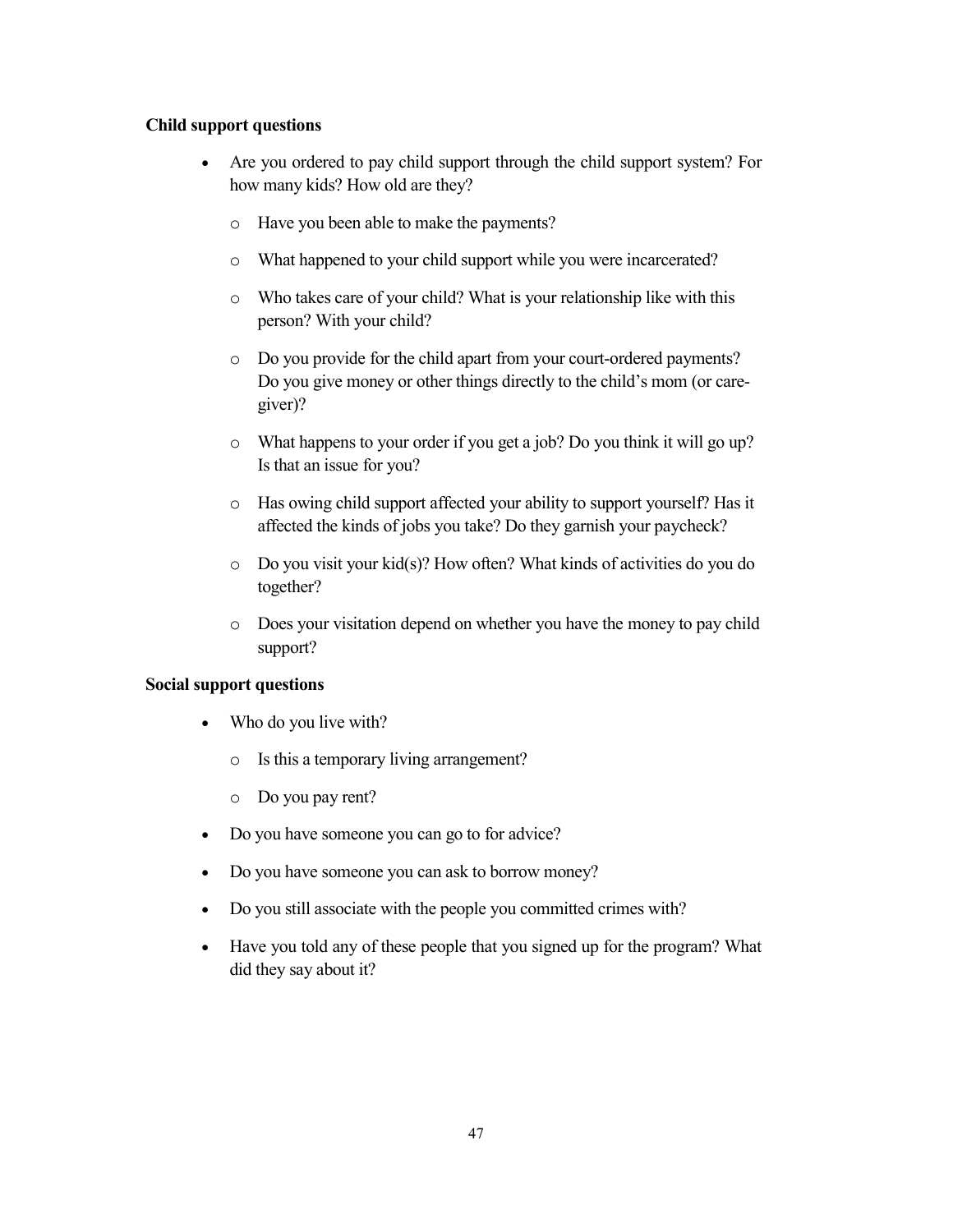# **Topics for second meeting, when participant is about two months into the program job**

#### **Transitional job questions**

- How long have you been working at the program?
- Do you think about other aspects of the program (that is, the supportive services other than the job) separately from the transitional job?
	- o Which part of the program do you think is the most helpful? The least?
- Have you made any meaningful connections with staff or fellow participants since starting the program?
- How has your experience at the program matched or not matched your initial expectations?
- What are your responsibilities? Do you feel like a valued employee?
- Have your responsibilities changed at all since you started? Do you have any opportunity to take on more responsibilities?
- What skills have you acquired while on the job or through working with program staff?
- Who supervises you? How would you describe your relationship?
- What kinds of interactions do you have with your coworkers?
	- o While you're at work?
	- o Do you see them socially, too?
	- o Did you know any of them before coming to the program?
- Have you ever had a work-related conflict while at the program?
- Have you had any conflicts outside of the program that interfered with your work at the program?
- Have you noticed any changes in your life since becoming involved in the program?
	- o How you spend your free time?
	- o How you spend your money?
	- o How other people treat you?
	- o Your relationships with friends or family? New relationships?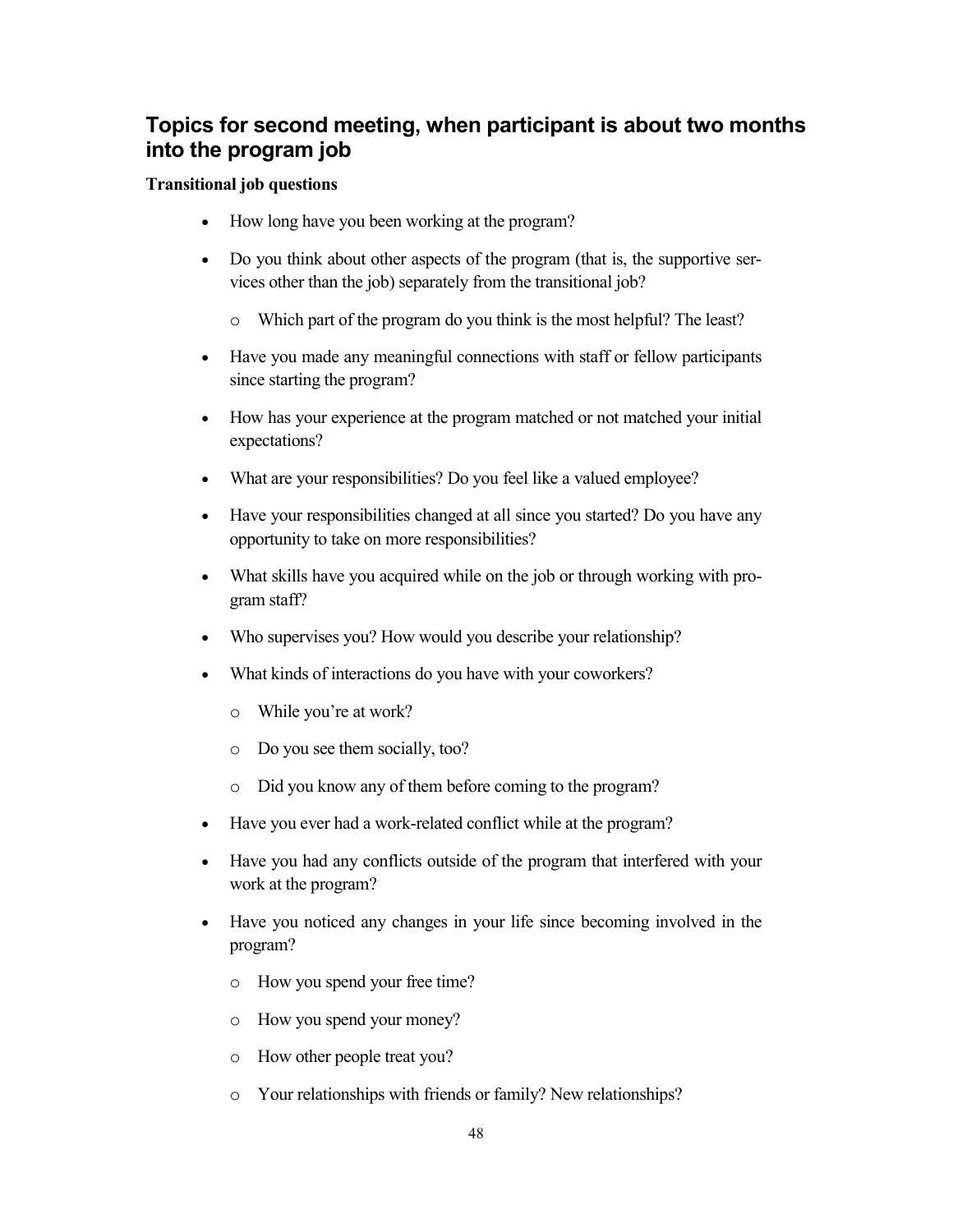- How do other people, like friends or family, view your participation in the program/subsidized job?
- Have you missed more than a day or two of work since starting the transitional job?
	- o Were there any consequences at the program?

#### **Job search questions**

- Are you looking for a permanent job?
	- o What would be the best job you could realistically get right now?
	- o Is anyone helping you to find this job? What are you and they doing?
	- o Do you think the program could be doing more to help you?
	- o What is the biggest obstacle to you finding a job right now?

#### **Criminal justice questions**

- What has your interaction with your parole/probation officer been like since you started the program? Has it changed at all?
- Does your PO really know what you're doing at the program?
- How often do you report to your PO?
	- o In person or by phone?
	- o Do they have you fill out any paperwork?
	- o What is your conversation like?
	- o Have you been sanctioned at all since being in the program?
- Do you ever feel like you need to err outside the law to meet your needs?
	- o Do you have triggers or is it something you always think about?
	- o What prevents you from following that path?
- Are you currently in the midst of any legal proceedings?

#### **Child support questions**

- Has anything changed with your child support order since the last time we spoke?
- Does your case manager know that you have been working in a program?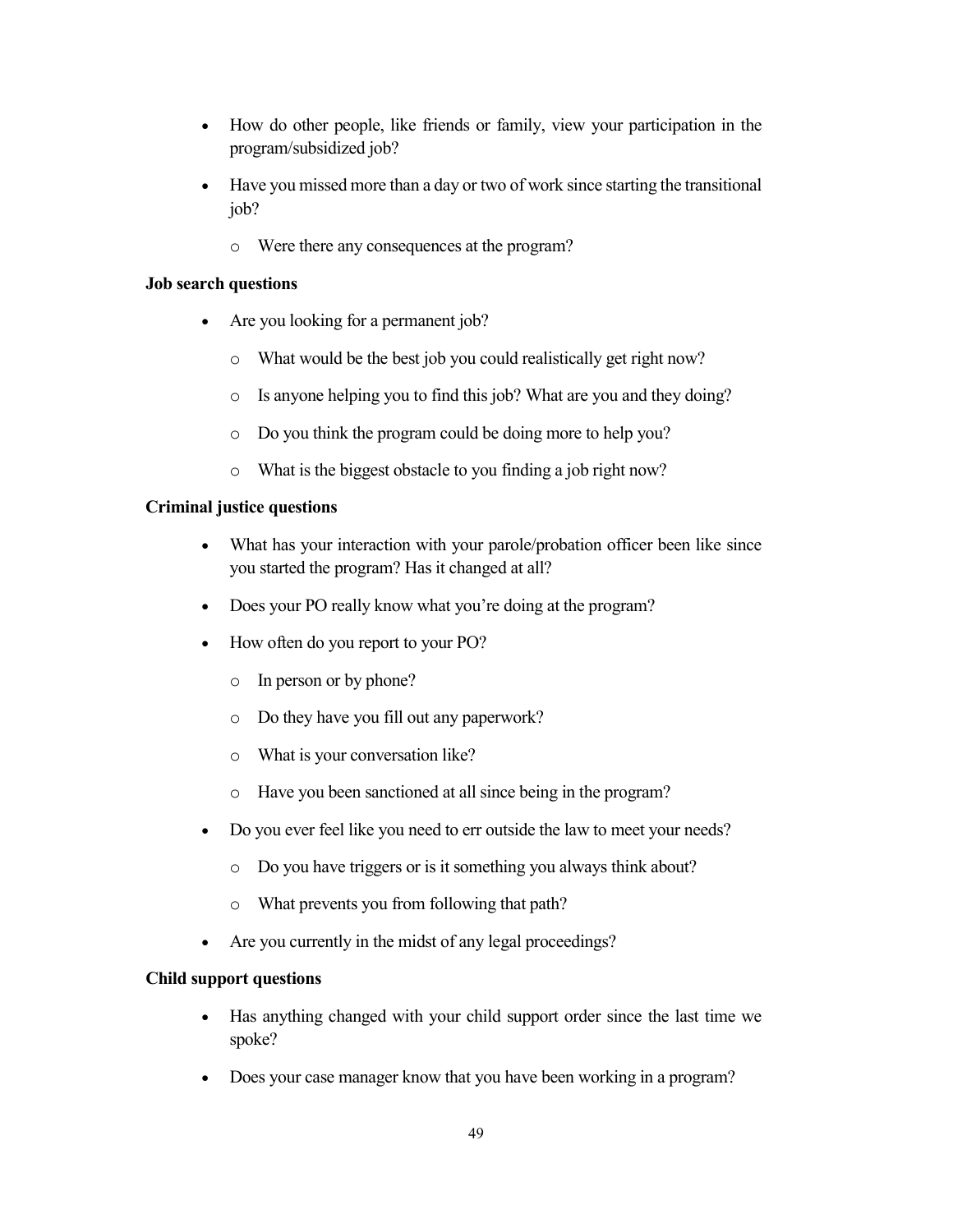# **Topics for third meeting, after participant exits the program**

#### **Program questions**

- Why are you no longer at the program?
- Do you think you would have benefited from more time in the program?
- Do you still speak to anyone you met at the program, staff or other participants?
- Have you been back to the program offices or your old work site since you exited the program?
- What do you wish the program could have helped you with but didn't? Were you able to get this assistance elsewhere?

#### **Employment questions**

- Are you working right now?
	- o How did you find the job? Why do you think you were hired?
	- o What are your hours?
	- o Do you earn enough to support yourself and your family? Do you get any benefits such as paid time off or health care? Is child support taken out of your wages?
	- o Do you feel like the work you are doing is worthwhile?
	- o Do you work alone most of the time, or with other people?
	- o Do you have possibilities for advancement at this job?
	- o Did you work any other jobs since leaving the program? How did you get from there to your current job?
	- o Have you noticed any changes in your life since becoming involved in the program?
		- How you spend your free time?
		- How you spend your money?
		- How other people treat you?
		- Your relationships with friends or family? New relationships?
	- o **If not**, have you been looking for a job?
		- Have you worked at all since leaving the program?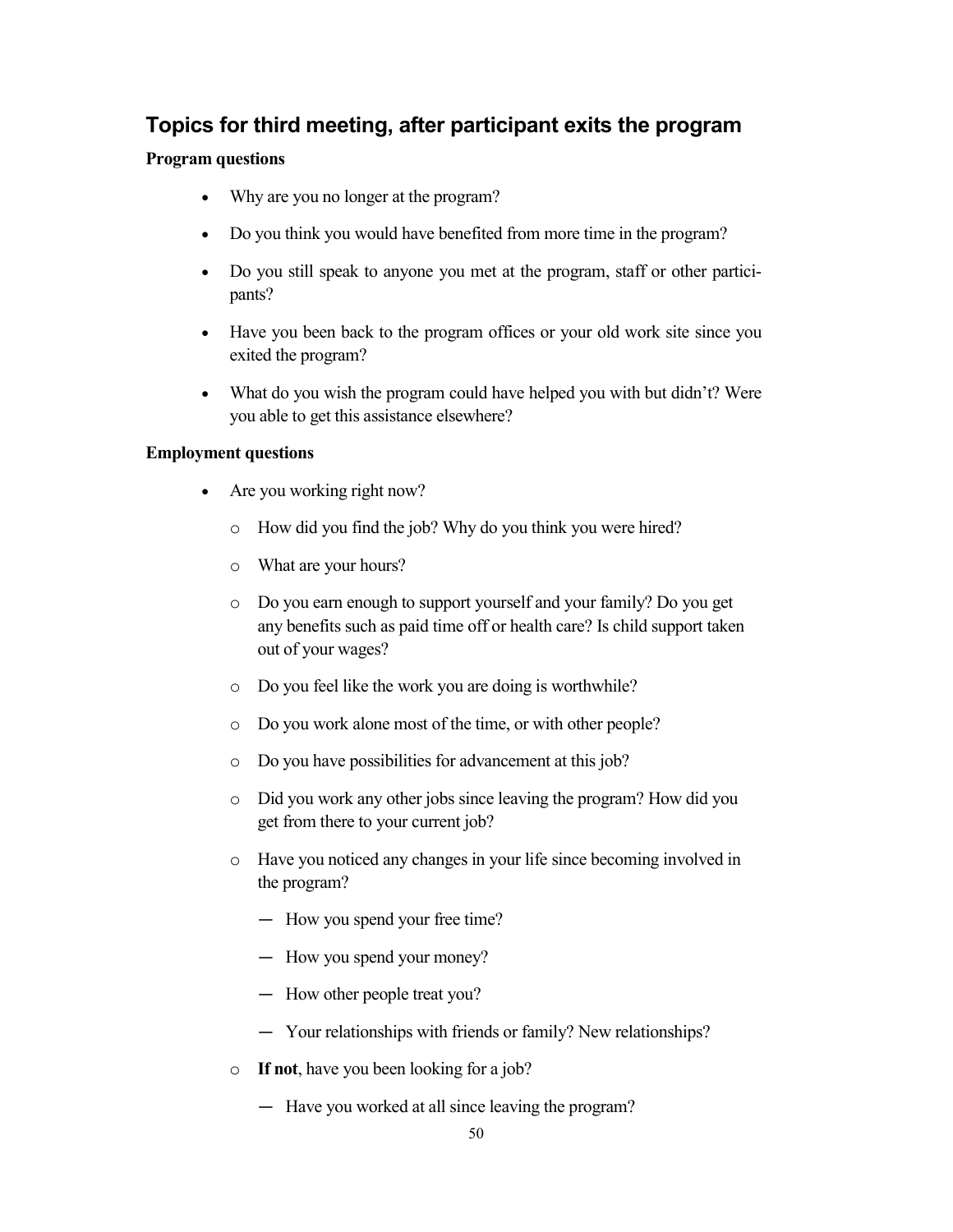- What actions have you taken to find employment?
- Have you been on any interviews?
- Have you had any job offers?
- What has been the biggest barrier to finding employment?
- What is your main source of income right now?
- Do you support anyone, like a child or parent?

#### **Criminal justice questions**

- Have there been any changes to your criminal justice supervision?
- Are you involved in any new legal proceedings?

#### **Child support questions**

• Has anything changed with your child support order since the last time we spoke?

#### **Social support questions**

- Who do you live with?
	- o Is this a temporary living arrangement?
	- o Do you pay rent?
- Do you have someone you can go to for advice?
- Do you have someone you can ask to borrow money?
- Do you associate with the people you committed crimes with?
- Have you formed any new relationships within or outside of the program — since you started the program? How did you meet this person? How would you describe your relationship?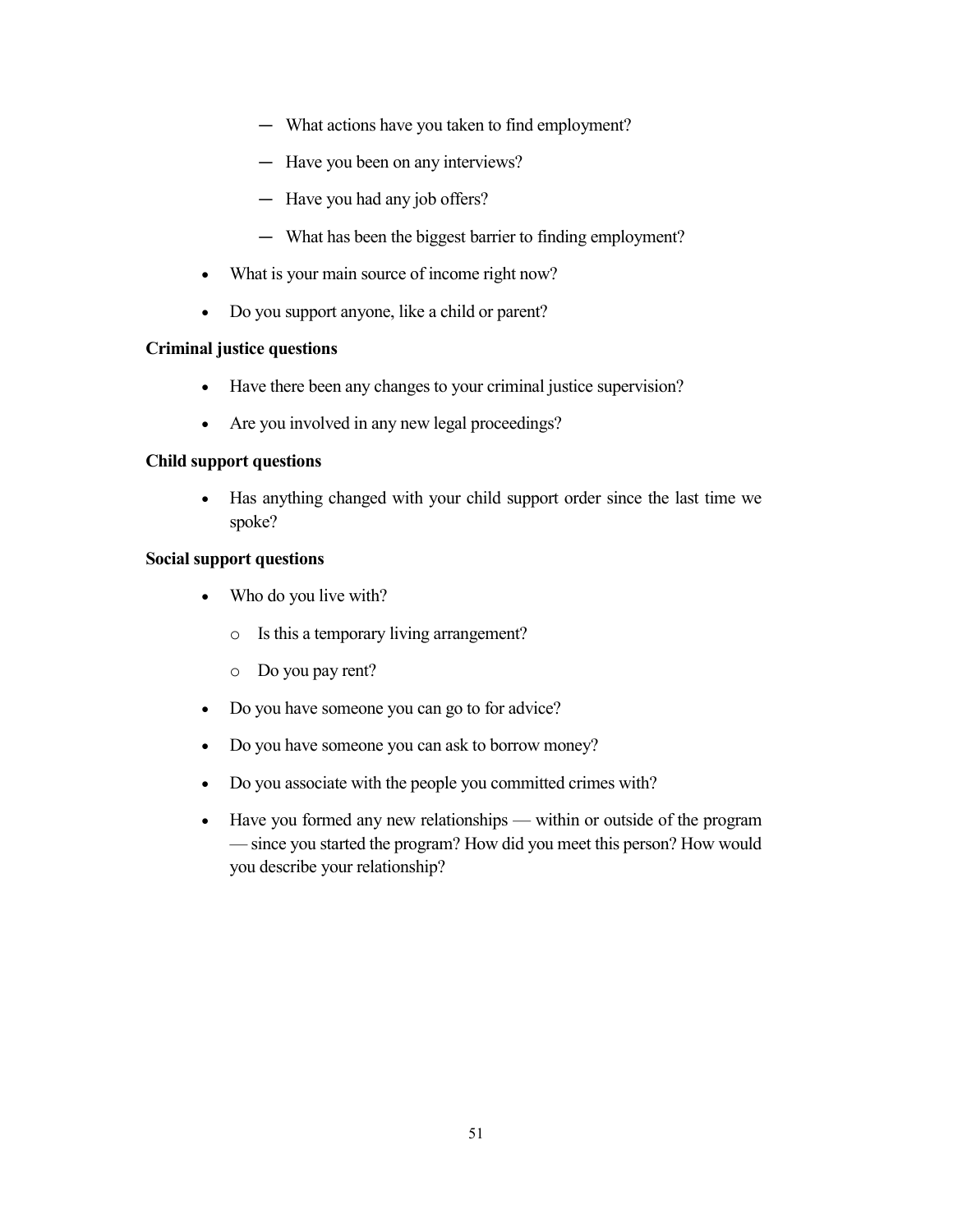**Appendix C**

**Characteristics of In-Depth Study Sample Members**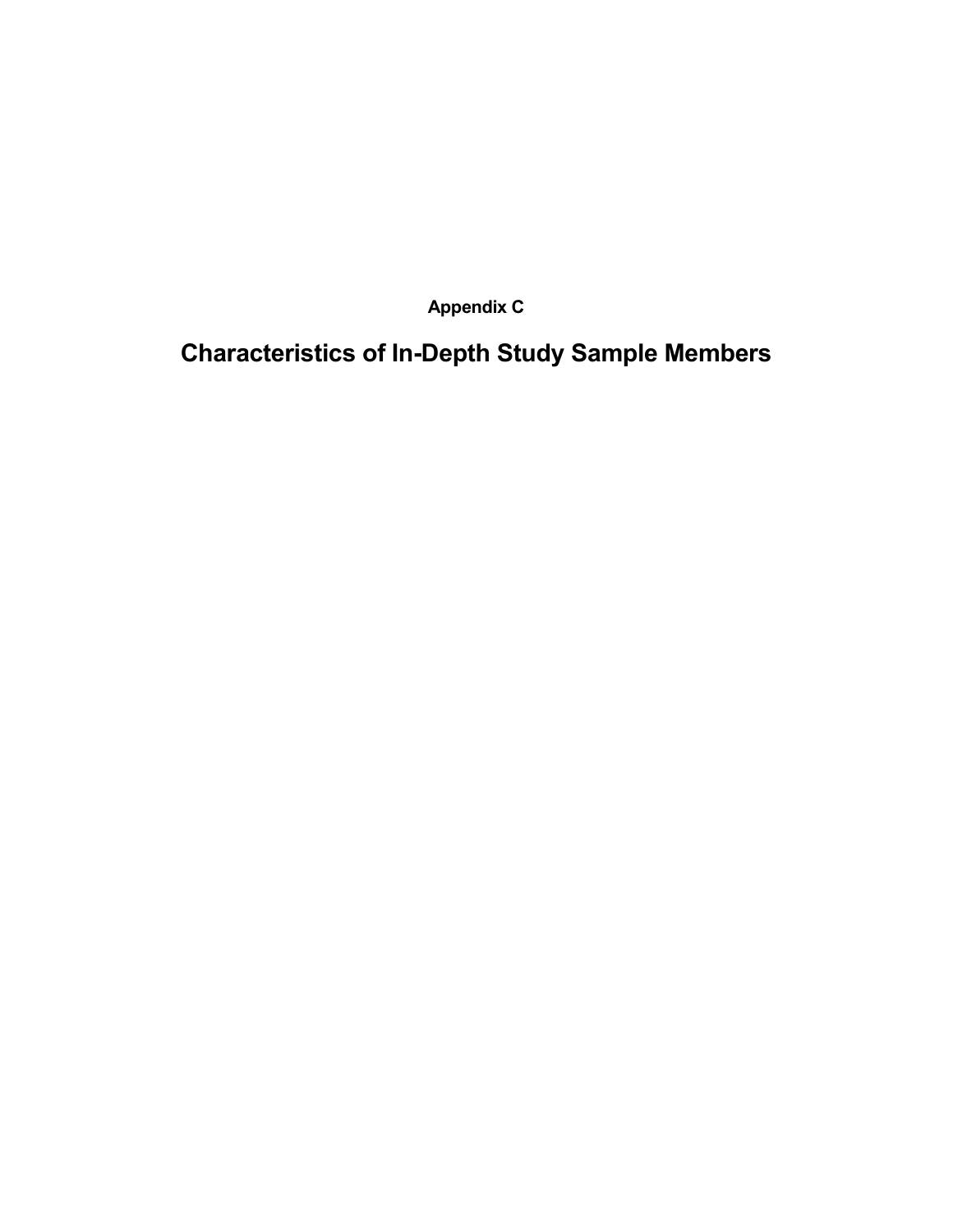# **Appendix Table C.1**

| Characteristic                                                | Total       |
|---------------------------------------------------------------|-------------|
| Gender (%)                                                    |             |
| Female                                                        | 35.4        |
| Male                                                          | 64.6        |
| Age (%)                                                       |             |
| $17 - 24$                                                     | 22.0        |
| 25-34                                                         | 19.5        |
| 35-44                                                         | 32.9        |
| 45-54                                                         | 17.1        |
| $55+$                                                         | 8.5         |
| Median age                                                    | 38.0        |
| Race/ethnicity (%)                                            |             |
| Hispanic                                                      | 17.1        |
| Black, non-Hispanic                                           | 68.3        |
| White, non-Hispanic                                           | 11.0        |
| Other (includes multiracial)                                  | 3.7         |
| Marital status <sup>a</sup> (%)                               |             |
| Never married                                                 | 73.7        |
| Currently married                                             | 2.6         |
| Separated, divorced, or widowed                               | 23.7        |
| Number of children under 19 years <sup>a</sup> (%)            |             |
| $\mathbf 0$                                                   | 23.7        |
| 1                                                             | 32.9        |
| $\overline{2}$                                                | 22.4        |
| 3 or more                                                     | 21.1        |
| Number of children living with sample member <sup>b</sup> (%) |             |
| 0                                                             | 65.3        |
| 1                                                             | 21.3        |
| $\overline{c}$                                                | 10.7        |
| 3 or more                                                     | 2.7         |
| Ever employed (%)                                             | 87.8        |
| Average hourly wage in most recent jobc (\$)                  | 10.35       |
|                                                               | (continued) |

# **Characteristics of In-Depth Study Sample Members at Baseline**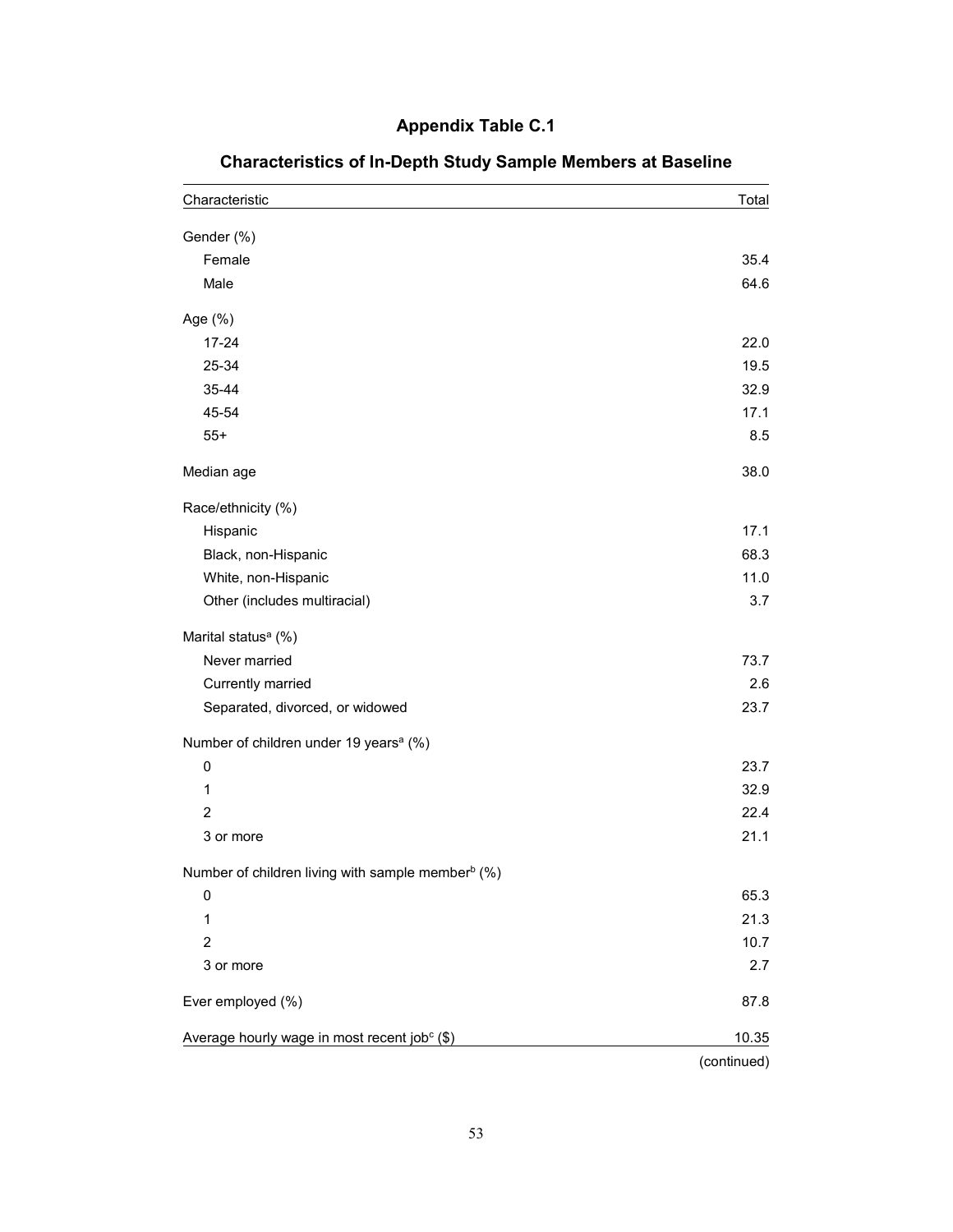| Characteristic                                                              | Total |
|-----------------------------------------------------------------------------|-------|
|                                                                             |       |
| Highest education level (%)                                                 |       |
| No degree                                                                   | 28.1  |
| High school diploma or equivalency degree                                   | 62.2  |
| Associate's degree or higher                                                | 9.8   |
| Criminal justice involvement <sup>d</sup>                                   |       |
| Ever convicted (%)                                                          | 64.6  |
| Ever convicted of a violent crime (%)                                       | 44.2  |
| Ever incarcerated (%)                                                       | 50.0  |
| Average years incarcerated                                                  | 6.3   |
| Among those ever incarcerated, most recently released from <sup>e</sup> (%) |       |
| State prison                                                                | 93.1  |
| Federal prison                                                              | 6.9   |
| Sample size                                                                 | 82    |

#### **Appendix Table C.1 (continued)**

SOURCES: MDRC calculations based on baseline survey data and ETJD management information system data.

NOTES: <sup>a</sup>Not collected in Minnesota; missing for one sample member in the Young Adult Internship Program (YAIP).

bNot collected in Minnesota; missing for one sample member in YAIP and one in STEP Forward.

c Missing for six individuals who indicated they had worked.

dSome criminal justice measures were not available for all sites. "Ever convicted of a violent crime" was collected at ETJD sites targeting formerly incarcerated individuals but was available for only 19 of those 23 individuals. "Ever incarcerated" was not available for the YAIP or Minnesota sites. "Average years incarcerated" was available for 45 individuals (from ETJD sites, with the exception of the San Francisco site). For those randomly assigned at sites targeting formerly incarcerated individuals, the number includes days in state prison or county jail. For those randomly assigned at sites targeting noncustodial parents, the number includes days in state prison. (Measures do not include time in federal prisons or in prison in another state.)

eAvailable for the 53 individuals from ETJD sites but not specified at other sites.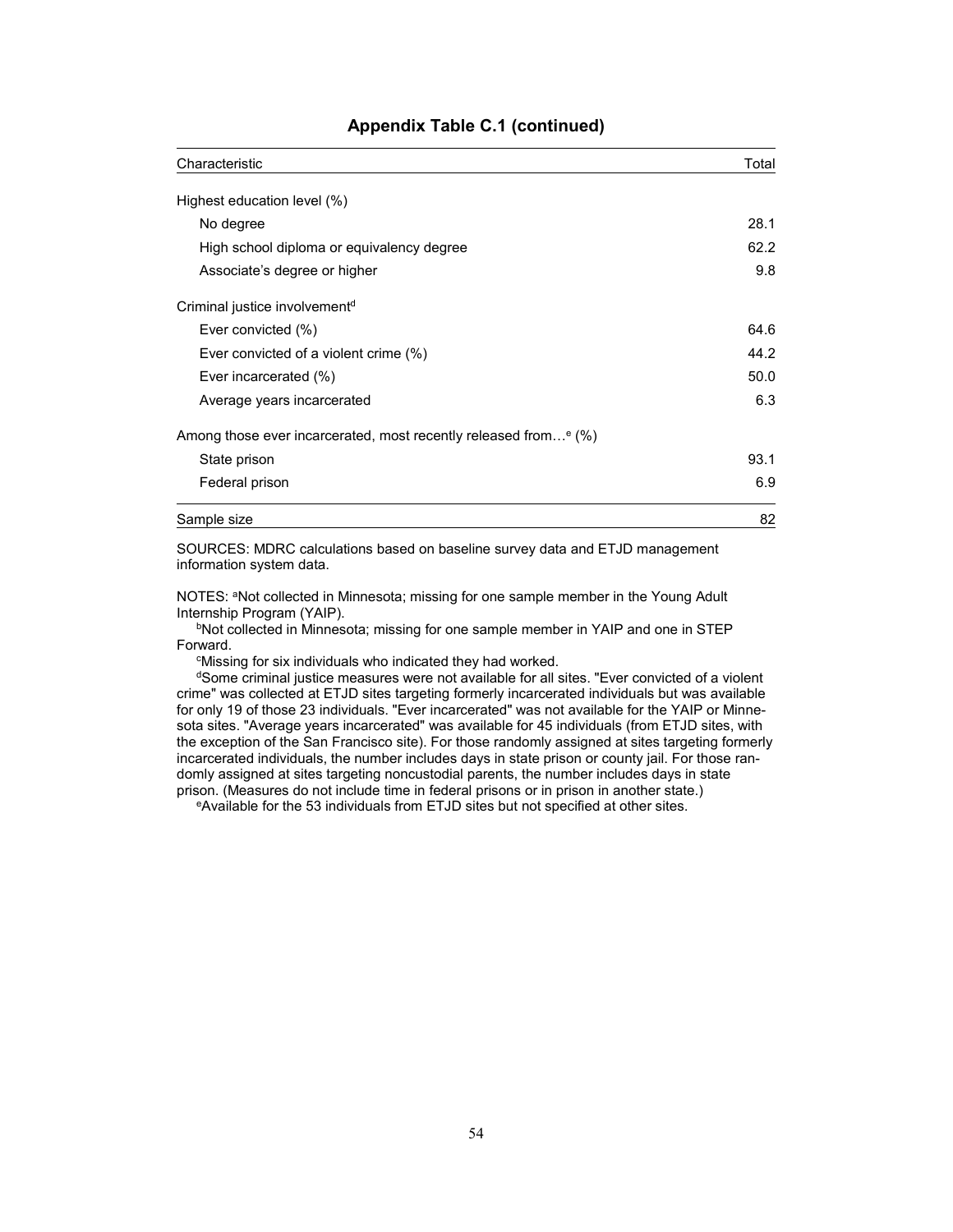# **References**

- Barden, Bret, Randall Juras, Cindy Redcross, Mary Farrell, and Dan Bloom. 2018. *New Perspectives on Creating Jobs: Final Impacts of the Next Generation of Subsidized Employment Programs*. New York: MDRC.
- Bloom, Dan. 2015. *Testing the Next Generation of Subsidized Employment Programs: An Introduction to the Subsidized and Transitional Employment Demonstration and the Enhanced Transitional Jobs Demonstration*. OPRE Report No. 2015-58. Washington, DC: Office of Planning, Research and Evaluation, Administration for Children and Families, U.S. Department of Health and Human Services.
- Cummings, Danielle, Mary Farrell, and Melanie Skemer. 2018. *Forging a Path: Final Impacts and Costs of New York City's Young Adult Internship Program*. OPRE Report No. 2018- 75. Washington, DC: Office of Planning, Research and Evaluation, Administration for Children and Families, U.S. Department of Health and Human Services.
- Glosser, Asaph, Bret Barden, and Sonya Williams, with Chloe Anderson. 2016. *Testing Two Subsidized Employment Approaches for Recipients of Temporary Assistance for Needy Families: Implementation and Early Impacts of the Los Angeles County Transitional Subsidized Employment Program*. OPRE Report No. 2016-77. Washington, DC: Office of Planning, Research and Evaluation, Administration for Children and Families, U.S. Department of Health and Human Services.
- Redcross, Cindy, Bret Barden, Dan Bloom, Joseph Broadus, Jennifer Thompson, Sonya Williams, Sam Elkin, Randall Juras, Janae Bonsu, Ada Tso, Barbara Fink, Whitney Engstrom, Johanna Walter, Gary Reynolds, Mary Farrell, Karen Gardiner, Arielle Sherman, Melanie Skemer, Yana Kusayeva, and Sara Muller-Ravett. 2016. *The Enhanced Transitional Jobs Demonstration: Implementation and Early Impacts of the Next Generation of Subsidized Employment Programs*. New York: MDRC.
- Skemer, Melanie, Arielle Sherman, Sonya Williams, and Danielle Cummings. 2017. *Reengaging New York City's Disconnected Youth Through Work: Implementation and Early Impacts of the Young Adult Internship Program*. OPRE Report No. 2017-22. Washington, DC: Office of Planning, Research and Evaluation, Administration for Children and Families, U.S. Department of Health and Human Services.
- Walter, Johanna, David Navarro, Chloe Anderson, and Ada Tso. 2017. *Testing Rapid Connections to Subsidized Private Sector Jobs for Low-Income Individuals in San Francisco: Implementation and Early Impacts of the STEP Forward Program*. OPRE Report No. 2017-103. Washington, DC: Office of Planning, Research and Evaluation, Administration for Children and Families, U.S. Department of Health and Human Services.